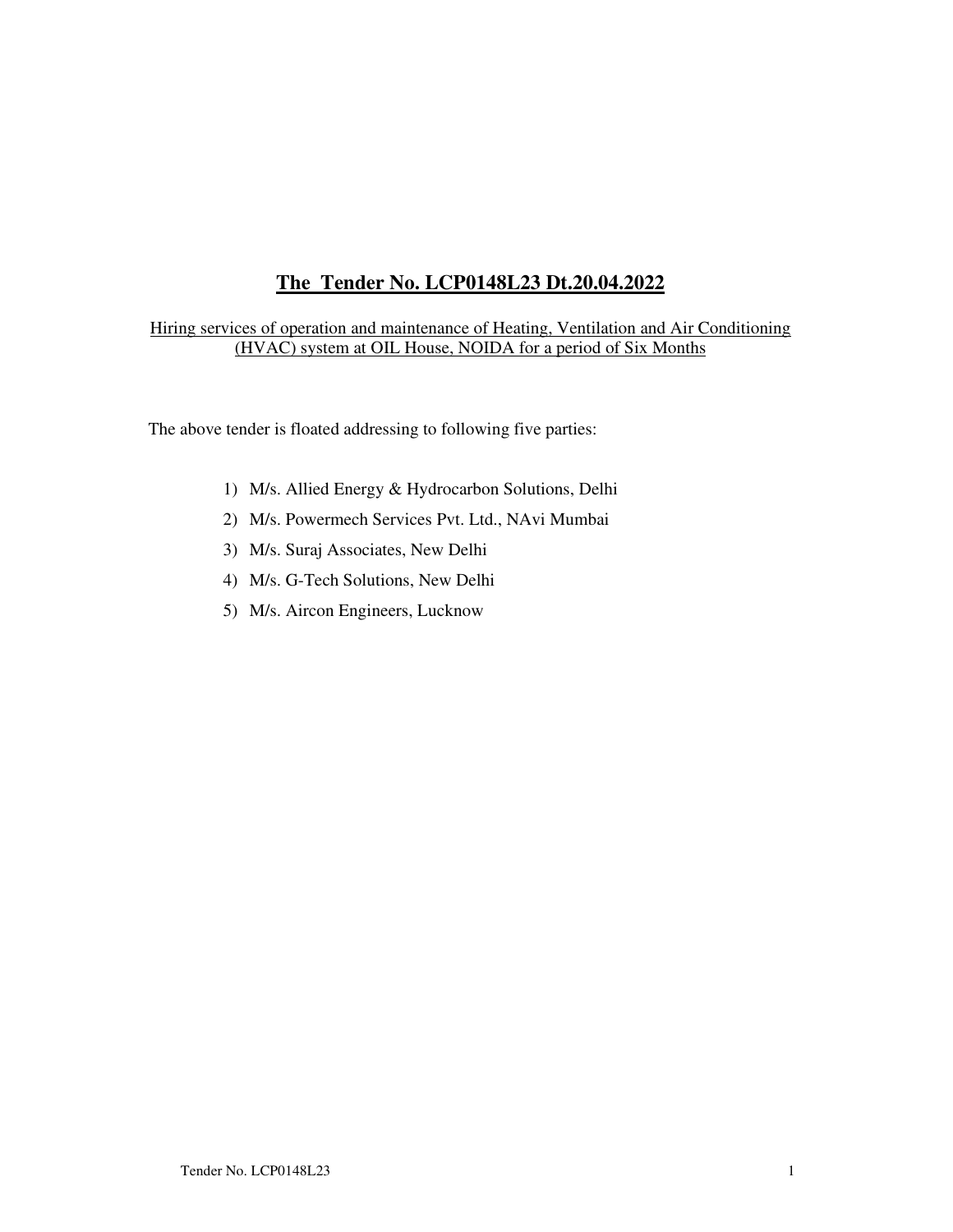

Plot No. 19, Sector 16A, Noida – 201301, U.P. Phone: 0120 - 2488333 to 2488347 (EPABX) Fax: 0120 - 2488310 E-mail: oilindia@oilindia.in corp\_c&p@oilindia.in

**Web Site: www.oil-india.com**

# **COVERING NOTE**

| Enquiry No.             | <b>LCP0148L23</b>          |
|-------------------------|----------------------------|
| Date                    | 20.04.2022                 |
| <b>Bid Closing Date</b> | 27.04.2022                 |
| <b>Bid Closing Time</b> | 14: 30 Hrs. (IST)          |
| <b>Bid Opening Date</b> | 27.04.2022                 |
| <b>Bid Opening Time</b> | 15:00 Hrs. (IST)           |
| <b>Bid Security</b>     | <b>Not Applicable</b>      |
| Performance             | 03 % of the total Contract |
| Security                | Value                      |
|                         |                            |

Dear Sir,

Oil India Limited (OIL), a Govt. of India Enterprise, invites sealed quotations from you under Single Stage Two Bid System for providing "**hiring services of operation and maintenance of Heating, Ventilation and Air Conditioning (HVAC) system at OIL House, NOIDA for a period of Six Months".** The bid document for the above service comprises of the following Sections:

| SECTION-I: INSTRUCTIONS TO BIDDERS                        |
|-----------------------------------------------------------|
| SECTION-II: GENERAL CONDITIONS OF CONTRACT                |
| SECTION-III: SCOPE OF SERVICE                             |
| SECTION-IV: SPECIAL CONDITIONS OF CONTRACT                |
| SECTION-V: BIDDING FORMAT                                 |
| SECTION-VI: BID REJECTION CRITERIA (BRC) / BID EVALUATION |
| <b>CRITERIA (BEC)</b>                                     |
| PORFORMAS: PROFORMAS FROM I To X                          |

**1.0** You are requested to submit your most competitive offer in a sealed envelope super scribing the following details on the righthand top corner:

| OIL's Tender No.             |
|------------------------------|
| Bid Closing date             |
| Brief description of the job |
| Bidder's Name                |

**1.1** Offers must be addressed to: **Chief General Manager (C&P) Oil India Limited**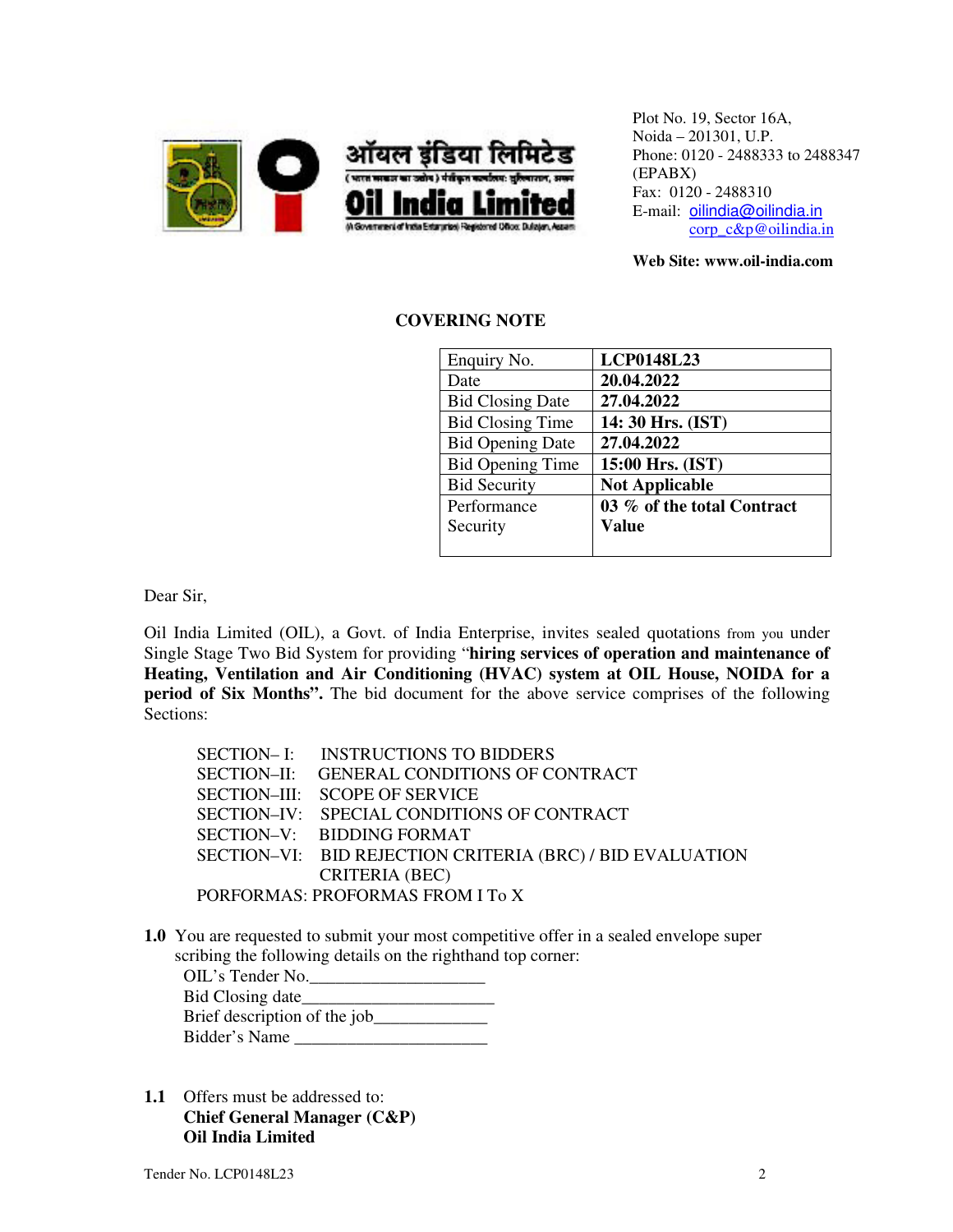### **Plot No. 19, Sector-16A, NOIDA-201 301**

- **1.2** The sealed envelope containing the offer must be delivered at the Office of CGM (C&P) at above address latest by 2.30 PM (IST) on the Bid Closing Date.
- **1.3** Bidders, in their own interest, are advised to drop their bids personally in the Tender Box placed at the Office of CGM(C&P) at the above address. Alternatively, they may send the same through Courier or by Post. OIL will not be responsible for any delay, wrong delivery or non-delivery of the bids.
- **1.4** In case of unscheduled holiday on the Bid Closing Date, the Bid Closing Date / Time will get extended up to the next working day.
- **1.5** Offers or modifications to offers received after the Bid Closing Time / Date will not be considered. No unsolicited correspondence after submission into cognizance of the Offer will be taken.
- **1.6** All entries in the offer must be made in English.

#### **2.0 Duration of Contract:**

Six (06) Months with effect from 16.05.2022

#### **3.0 Gem Seller ID**:

In accordance with OM No. 6/9/2020-PPD dated 24.08.2020 issued by Department of Expenditure (Procurement Policy Division), Ministry of Finance, it shall be mandatory for sellers providing Goods and Services to Central Government Organizations to be registered in GeM and obtain a unique GeM Seller ID, at the time of placement of order/acceptance of contract. Accordingly, bidders are required to provide their GeM Seller ID in their bid, if available at the time of tendering. However, in case any bidder does not have GeM Seller ID at the time of tendering then, such bidder will be required to provide their GeM Seller ID in case considered for award of contract before issuance of LOA.

### **4.0 Contact Person details:**

 Interested bidders may contact the following person to visit the site at their own expenses to have a realistic assessment of the job.

> Mr. D.C. Bharali, Deputy General Manager (Civil) Oil India Limited Mobile No.:7989526120

We now look forward to your valuable offer against the tender.

 Thanking you, Yours faithfully, OIL INDIA LIMITED

 (Anurag Gohain) Deputy General Manager (Materials) For Chief General Manager (C & P) For Chairman & Managing Director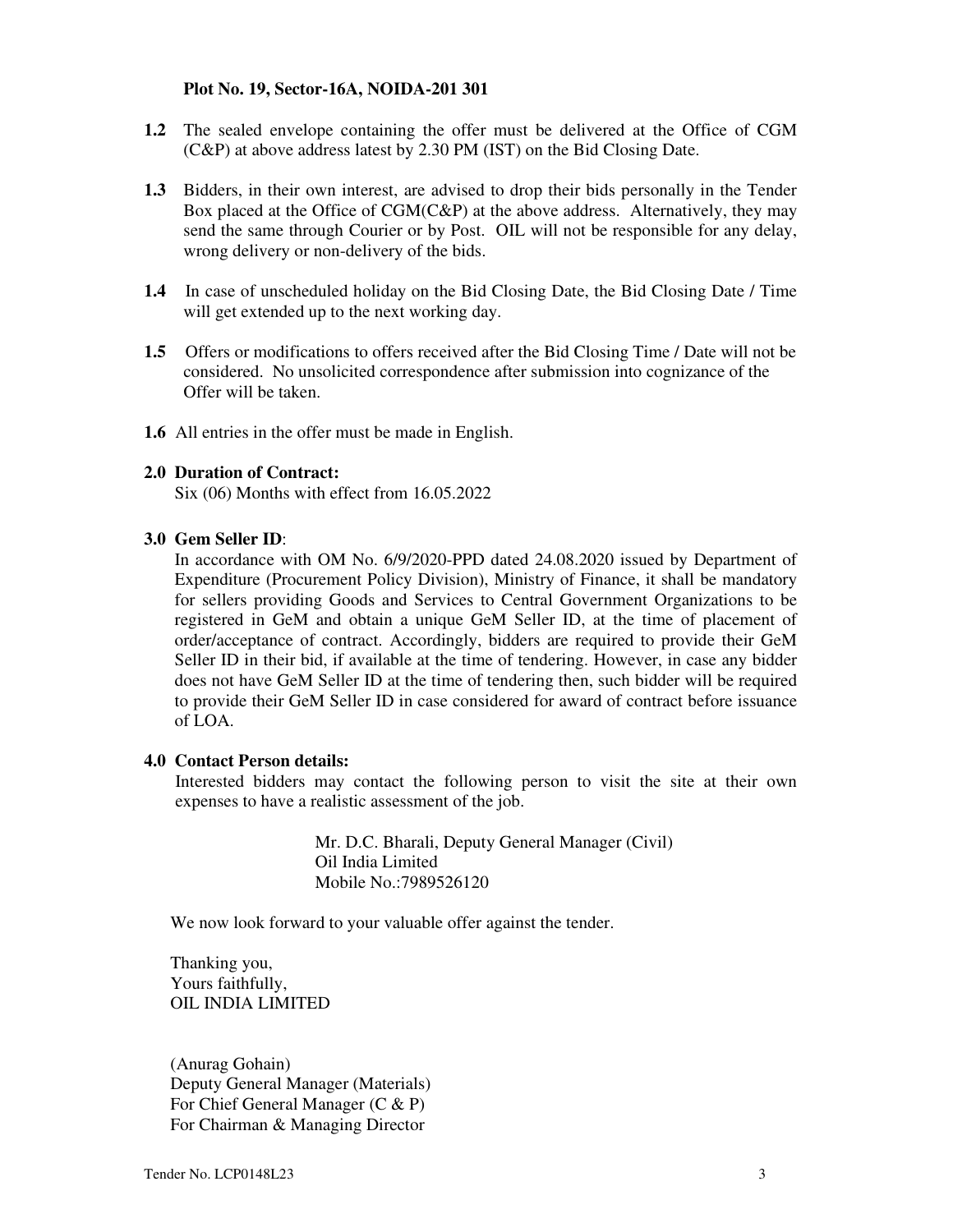# **S E C T I O N – I**

# **INSTRUCTIONS TO BIDDERS**

1.0 Bidder shall bear all costs associated with the preparation and submission of bid. Oil India Limited, hereinafter referred to as Company, will in no case be responsible or liable for those costs, regardless of the conduct or outcome of the bidding process.

# **A. BIDDING DOCUMENTS**

- 2.0 The services required, bidding procedures and contract terms are prescribed in the Bidding Document. This bidding document includes the following:
	- (a) A Covering Note highlighting the following points:
		- i) Oil India Limited 's Tender No.
		- ii) Type of Bidding
		- iii) Bid closing date and time.
		- iv) Bid opening date, time and place.
		- v) Bid submission place and opening place
		- vi) Bid opening place
		- vii) The amount of performance guarantee.
		- viii) Contract Period.
	- (b) Instructions to Bidders (Section I)
	- (c) General Terms and Conditions (Section II)
	- (d) Scope of Service (Section III)
	- (e) Special Conditions of Contract (Section IV)
	- (f) Bidding Format (Section V)
	- (g) Bid Evaluation Criteria/Bid Rejection Criteria (Section VI)
	- (h) PROFORMAS FROM I TO XI
- 2.1 The bidder is expected to examine all instructions, forms, terms and specifications in the Bid Document. Failure to furnish all information required as per the Bid Document or submission of a bid not substantially responsive to the Bid Document in every respect will be at the Bidder's risk  $\&$  responsibility and may result in rejection of their bid.

# 3.0 AMENDMENT OF BIDDING DOCUMENTS:

- 3.1 At any time prior to the deadline for submission of bids, the Company may, for any reason, whether at its own initiative or in response to a clarification requested by a prospective Bidder, modify the Bid Document through an Corrigendum/Addendum.
- 3.2 The Addendum will be sent by E-mail to all prospective Bidders to whom Company had issued the bid documents. The Company may, at its discretion, extend the deadline for bid submission, if the Bidders are expected to require additional time in which to take the Addendum into account in preparation of their bid or for any other reason.

# **B. PREPARATION OF BIDS:**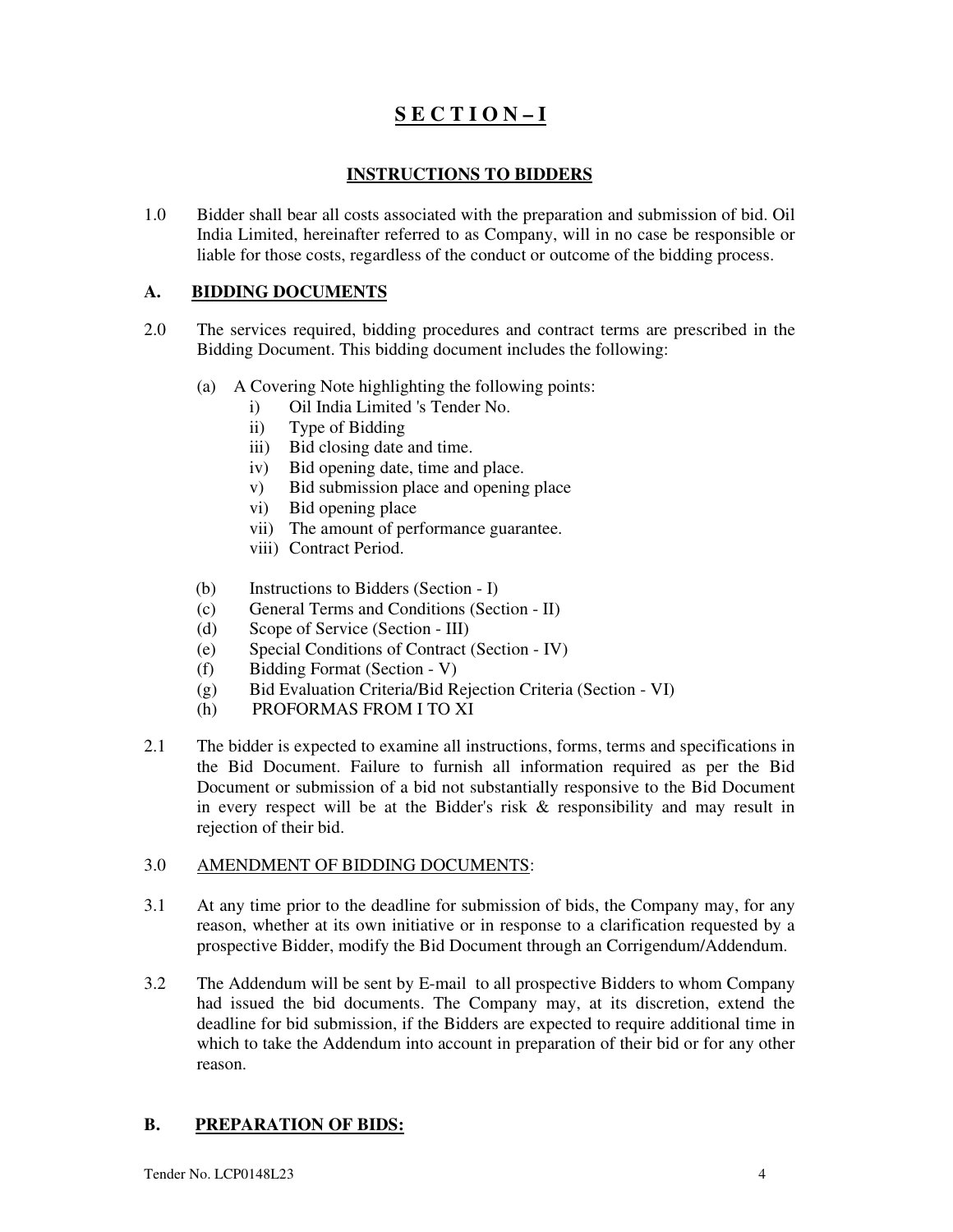# **5.0** LANGUAGE OF BIDS:

4.1 The bid as well as all correspondence and documents relating to the bid exchanged between the Bidder and the Company shall be in English language, except that any printed literature may be in another language provided it is accompanied by an English version which shall govern for the purpose of bid interpretation.

# 5.0 DOCUMENTS COMPRISING THE BID:

5.1 The bid submitted by the Bidder must be under Single Stage Two Bid System and shall comprise of the following components:

# **A. Technical Bid:**

- i. Documentary evidence establishing Bidder's eligibility in accordance with the Bid Evaluation Criteria (BEC) as per SECTION-VI
- ii. Bid Security in accordance with Para 8.0 below should be submitted along with the Technical bid document. (*Original hard copy of Bid Security should reach the Office of Chief General Manager (Contracts & Purchase), NOIDA before Bid closing date and time.* **(Not applicable in this tender)**
- iii. Rates as per the bidding format provided in SECTION V.
- iv. Statement of Non- compliance as per PROFORMA–I
- v. Undertaking of authenticity of information/documents submitted ( PROFORMA-VI)
- vi. Checklist as per PROFORMA-VII
- vii. All other Documents required as per PP Policy wherever applicable.
- viii. The power of attorney or authorization, or any other document consisting of adequate proof of the ability of the signatory to bind the bidder, in original.

Note: A notarized true copy of the "Power of Attorney" shall also be accepted in lieu of the original, if the power of attorney is a general "Power of Attorney". However, photocopy of such notarized true copy shall not be accepted

# **B. Price Bid:**

(Price bid as per the bidding format provided in Section – V.

5.**2 The 'Technical Bid' should be sealed in an envelope and marked "TECHNICAL BID". The rates quoted (inclusive of all taxes) by the bidder in the Bidding Format provided in Section - V will be treated as the 'Priced Bid' and should be sealed in a separate envelope marked "PRICED BID". Both the envelopes (Technical & Priced Bid) should be sealed in another envelope and to be submitted at the office of:** 

Chief General Manager(C&P) Oil India Limited Plot No. 19, Sector-16A NOIDA –201301

# 6.0 BID PRICE:

6.1 Prices should be quoted as per the bidding format provided in Section – V.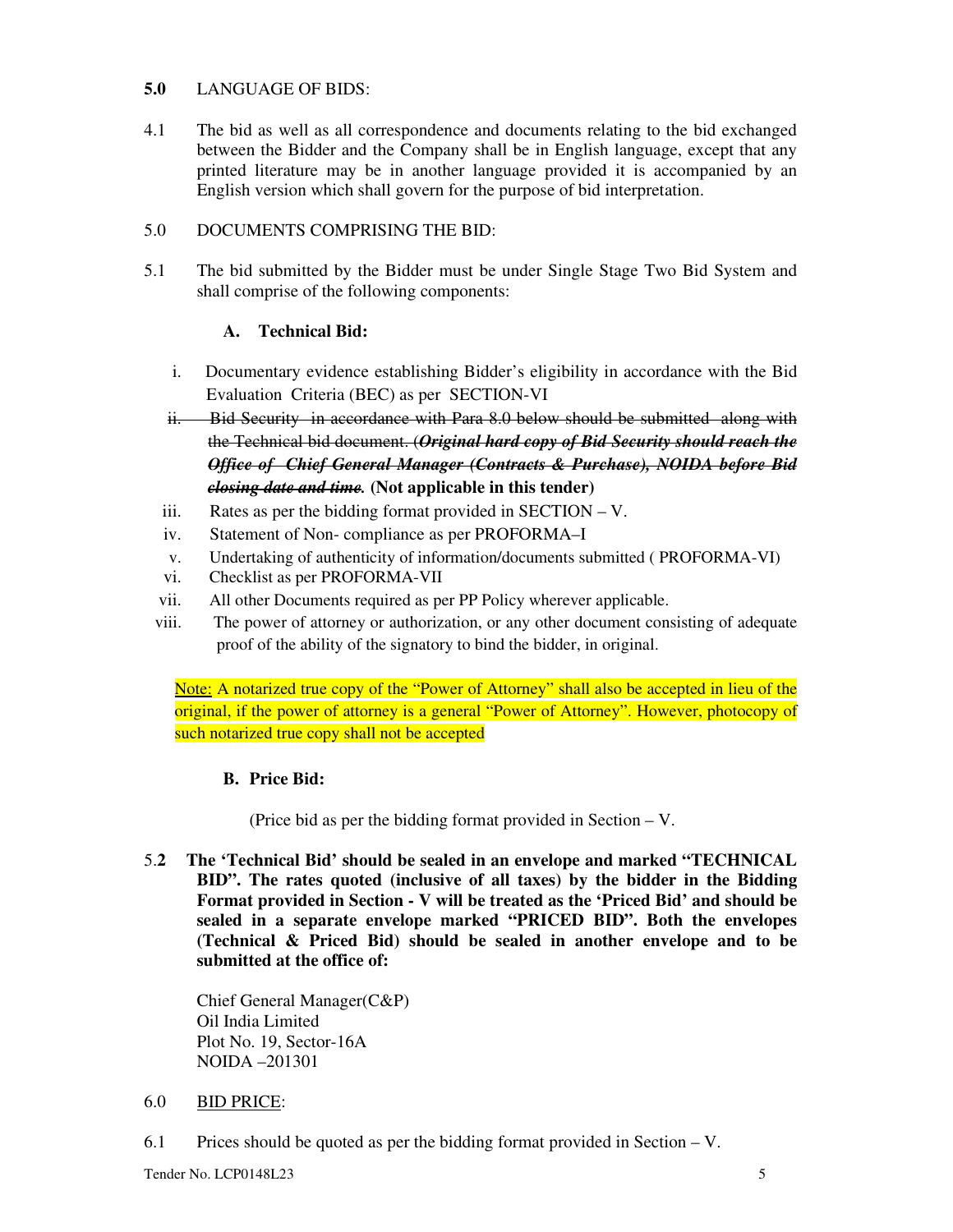- 6.2 Rates quoted by the Successful Bidder must remain firm during its performance of the Contract and is not subject to variation on any account.
- 6.3 All duties and taxes, corporate income taxes, service taxes and other levies payable by the Contractor under the Contract for which this Bid Document is being issued, shall be included in the rates, prices and total Bid Price submitted by the bidder. Evaluation and comparison of bids shall be made accordingly. For example, personal taxes and/or any corporate taxes arising out of the profits on the contract as per rules of the country shall be borne by the bidder.

# 7.0 DOCUMENTS ESTABLISHING BIDDER'S ELIGIBILITY AND QUALIFICATIONS:

7.1 These are listed in Bid Rejection Criteria/Bid Evaluation Criteria provided in Section – VI.

# 8.0 PERIOD OF VALIDITY OF BIDS:

- 8.1 Bids shall remain valid for 90 days from the bid closing date prescribed by the Company.
- 8.2 In exceptional circumstances, the Company may solicit the Bidder's consent to an extension of the period of validity. The request and the response thereto shall be made in writing (by E-mail). A Bidder may refuse the request. A Bidder granting the request will neither be required nor permitted to modify their bid.
- 8.3 The bid should contain no interlineations, correcting fluid erasures or overwriting except as necessary to correct errors made by the Bidder, in which case such correction shall be initialed by the person(s) signing the bid. Any bid not meeting this requirement shall be liable for rejection.

# **C. SUBMISSION OF BIDS:**

# 9.0 SEALING AND MARKING OF BIDS:

- 9.1 All the conditions of the contract to be made with the successful bidder are given in various Sections of this document. Bidders are requested to state their compliance/ noncompliance to each clause as per **PROFORMA – I**, enclosed.
- 9.2 Bid (Technical & Price bids) must be sealed as per the instructions given in Point No. 5.0 above.
- 9.3 Timely delivery of the bids is the responsibility of the Bidders. Bidders should submit their bid before the scheduled bid closing Date and Time of the tender.
- 9.4 E-mail/ Telephonic offers will not be accepted.
- 9.5 Bid should be properly signed by competent authority of the bidder.
- 10.0 DEADLINE FOR SUBMISSION OF BIDS :
- 10.1 **No bid can be submitted after the submission dead line is reached. Bids are to be submitted before the Bid Closing Date and Time mentioned in the Covering Note.**
- . 11.0 MODIFICATION AND WITHDRAWAL OF BIDS :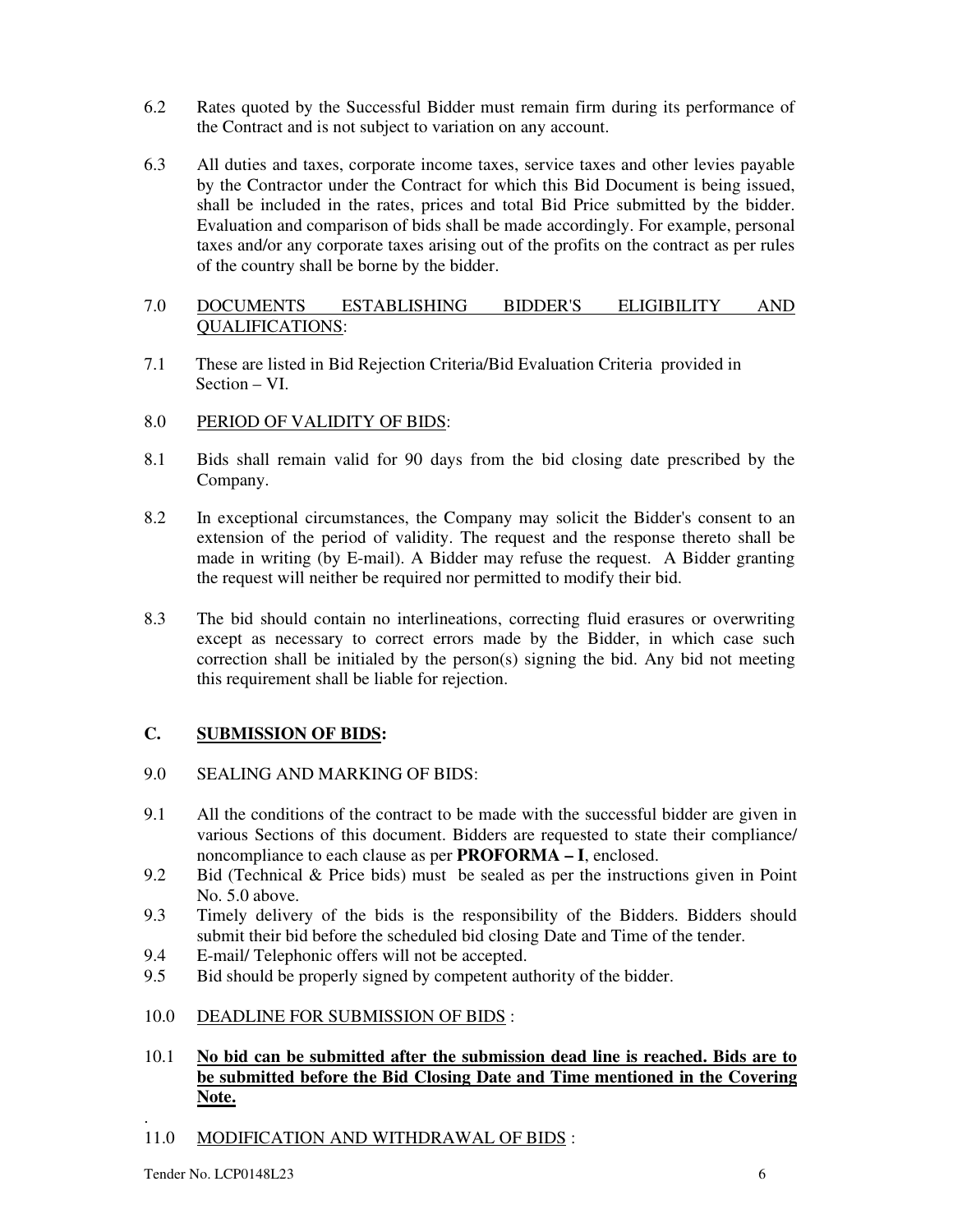- 11.1 The Bidder, after submission of bid, may modify or withdraw its bid by written notice prior to bid closing date.
- 11.2 No bid can be modified subsequent to the deadline for submission of bids.
- 11.3 No bid may be withdrawn in the interval between the deadline for submission of bids and the expiry of the period of bid validity specified by the Bidder on the Bidding Format. Withdrawal of a bid during this interval shall result in the debarment of Bidder from participating in future tenders for a period of minimum 01(one) year and maximum 03(three) years.

# 12.0 BID OPENING AND EVALUATION

- 12.1 Company will open the Bids, including submission(s) made pursuant to para 11.0, in the presence of Bidder's representatives who choose to attend at the date, time and place mentioned in the Covering Note. However, the Bidder's representative must produce an authorization letter from the bidder at the time of opening of tenders. Unless this letter is presented, the representative will not be allowed to attend the opening of tenders. Only one representative against each bid will be allowed to attend.
- 12.2 Bid (if any) for which an acceptable notice of withdrawal has been received pursuant to Para 11.0 shall not be opened. On opening the remaining bids Company will examine them to determine whether the same are complete, requisite Bid Securities have been furnished if any, documents have been properly signed and the bids are generally in order.
- 12.3 At bid opening, Company will announce the Bidders' names, written notifications of bid modifications or withdrawal, if any, furnishing of requisite Bid Security, if any and such other details as the Company may consider appropriate.
- 12.4 Company shall prepare, for its own records, minutes of bid opening including the information disclosed to those present in accordance with the sub-Para 12.2.
- 12.5 To facilitate examination, evaluation and comparison of bids the Company may, at its discretion, ask the Bidder for clarifications of its bid. The request for clarification and the response shall be in writing and no change in the price or substance of the bid shall be sought, offered or permitted.
- 12.6 Prior to detailed evaluation, the Company will determine the substantial responsiveness of each bid to the Bidding Document. For purpose of these paragraphs, a substantially responsive bid is one which conforms to all the terms and conditions of the Bidding Document without material deviations. The Company's determination of bid's responsiveness is to be based on the contents of the Bid itself without recourse to extrinsic evidence.
- 12.7 A Bid determined as not substantially responsive will be rejected by the Company and may not subsequently be made responsive by the Bidder by correction of the non-conformity.
- 12.8 The Company may waive minor informality or nonconformity or irregularity on a bid that does not constitute a material deviation, provided such waiver does not prejudice or affect the relative ranking of any Bidder.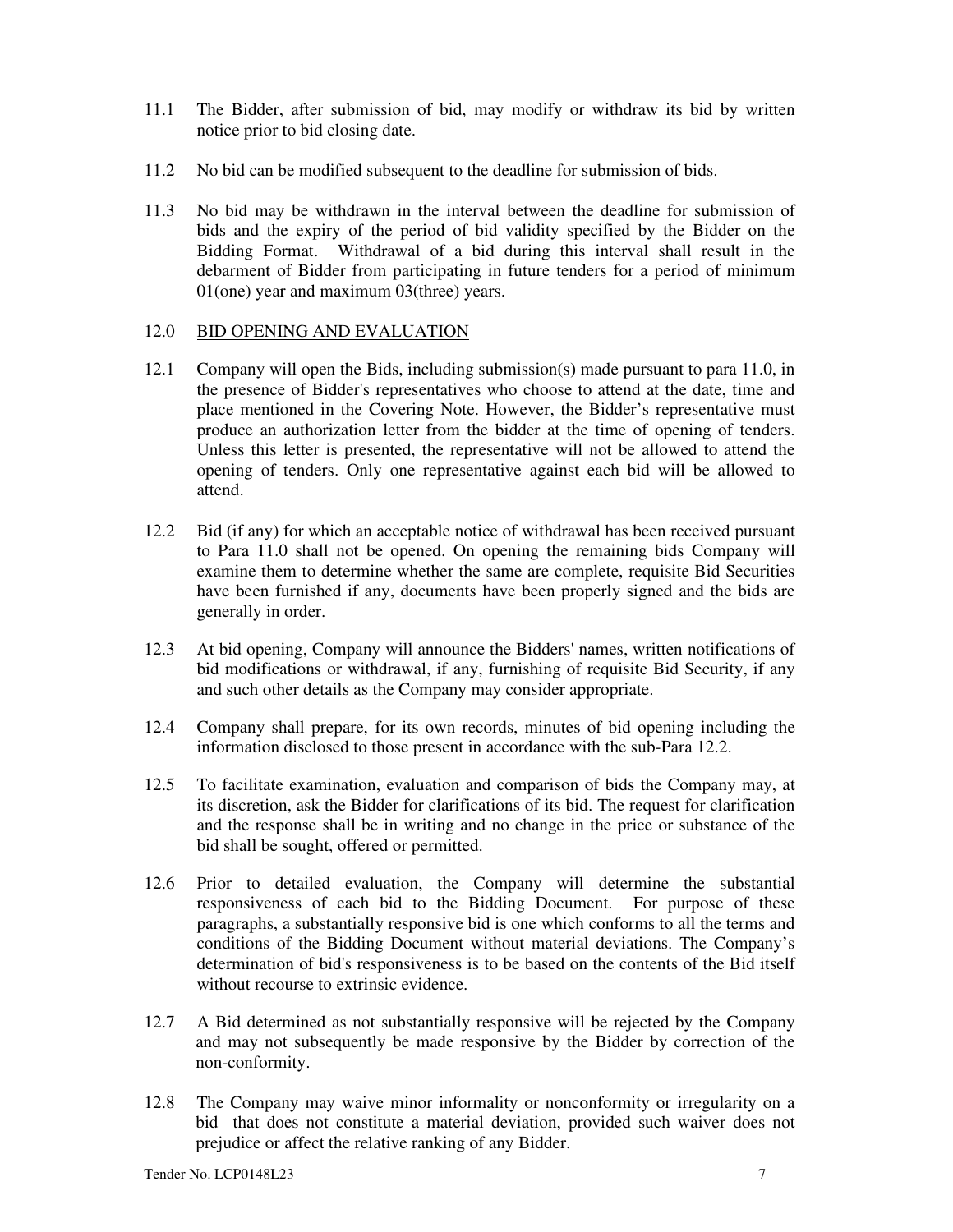12.9 Normally no request for extension of Bid Closing Date will be entertained. However, in case of any changes in the specifications, inadequate response or for any other reasons, OIL may at its discretion, extend the bid closing date and/or time.

### 13.0 EVALUATION AND COMPARISON OF BIDS:

- 13.1 The Company will evaluate and compare the bids as per Bid Evaluation Criteria(BRC/BEC) (Section-VI) of the tender document.
- 13.2 The Company will examine the bids to determine whether they are complete, any computational errors have been made, required sureties have been furnished, the documents have been properly signed, and the bids are generally in order.
- 13.3 Arithmetical errors will be rectified on the following basis. If there is a discrepancy between the unit price and the total price (that is obtained by multiplying the unit price and quantity) the unit price shall prevail and the total price shall be corrected accordingly. If any Bidder does not accept the correction of the errors, his bid will be rejected. If there is a discrepancy between words, and figures, the amount in words will prevail.

# 14.0 CONTACTING THE COMPANY :

- 14.1 Except as otherwise provided in para 12.0 above, no Bidder shall contact Company on any matter relating to its bid, from the time of the bid opening to the time the Contract is awarded except as required by Company vide para 12.5.
- 14.2 An effort by a Bidder to influence the Company in the Company's bid evaluation, bid comparison or Contract award decisions may result in rejection of their bid.

# **D. AWARD OF CONTRACT**

# 15.0 AWARD CRITERIA:

15.1 The Company will award the Contract to the Contractor whose bid has been determined to be substantially responsive and has been determined as the lowest evaluated bid, provided further that the Bidder is determined to be qualified to perform the Contract satisfactorily.

# 16.0 COMPANY'S RIGHT TO ACCEPT OR REJECT ANY BID:

16.1 Company reserves the right to accept any bid and to reject any or all bids.

# 17.0 NOTIFICATION OF AWARD:

17.1 Prior to expiry of the period of bid validity or extended validity, the Company will notify the successful Bidder(s) in writing by registered letter / courier or by e-mail

that his bid has been accepted.

- 17.2 The notification of award will constitute the formation of the Contract.
- 18.0 SIGNING OF CONTRACT: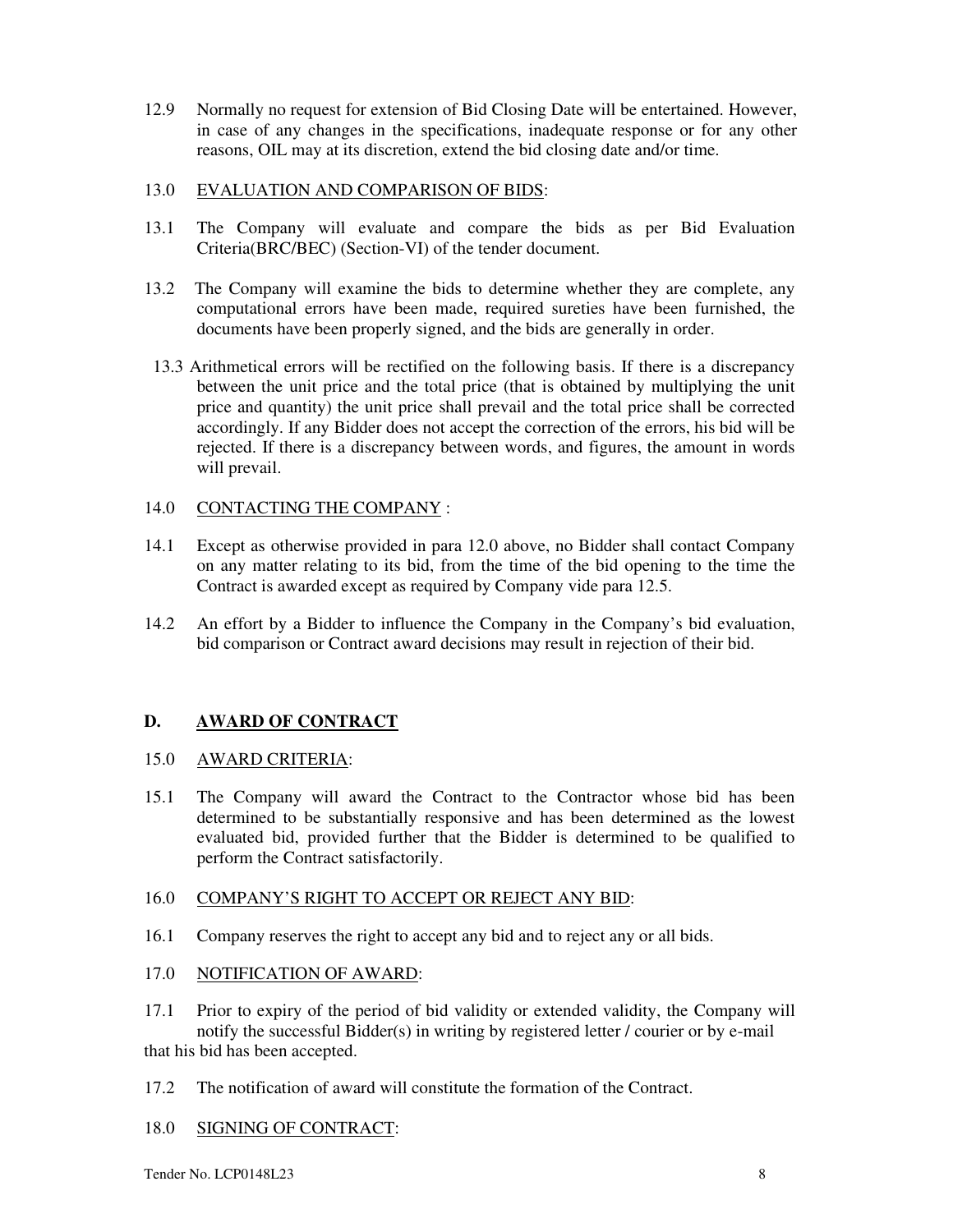- 18.1 At the same time as the Company notifies the successful Bidder(s) that his Bid has been accepted, the Company will either invite the bidder(s) for signing of the agreement or send the Contract Form provided in the bidding document. The form will be accompanied by the General & Special Conditions of Contract, scope of works, schedules of rates and all other relevant documents.
- 18.2 The successful bidder is required to sign a formal detailed contract with OIL within a maximum period of 60 days of date of LOA. Until the contract is signed, the LOA as well as GCC  $\&$  SCC as prescribed in the Tender, shall remain binding amongst the two parties.

# 19.0 PERFORMANCE SECURITY:

- 19.1 Within 15 (fifteen) days from the date of issue of LOA awarded from the Company, the successful Bidder shall furnish the performance security for an amount specified in the Covering Note in the Performance Security Form ( as per format given in Section VI) or in any other form acceptable to the Company (demand draft/ cashier's cheque/ Banker's cheque/NEFT/RTGS/Electronic fund transfer to designated account of OIL or Fixed Deposit Receipt (account OIL INDIA LIMITED)) from a schedule Bank located in India. The performance security shall be payable to Company as compensation for any loss resulting from Contractor's failure to fulfill its obligations under the Contract.
- 19.2 The performance security specified above must be valid for ninety (90) days beyond the expiry date of the contract to cover any obligation and to lodge claim, if any. The same will be discharged by Company after the validity period of the performance security. In the event of extension of contract, subsequent to expiry of validity of the original contract period, Contractor shall have to enhance the value of the performance security to cover the contract value for the extended period and also to extend the validity of the performance security accordingly.
- 19.3 Failure of the successful bidder to comply with the requirements of Para 18.1 to 19.2 above shall constitute sufficient grounds for annulment of the award and debarment from participation in future tenders as per Company's policy. In such an event, the Company may award the contract to the next evaluated Bidder or call for new bid or negotiate with the next lowest bidder as the case may be.

# **(END OF SECTION – I)**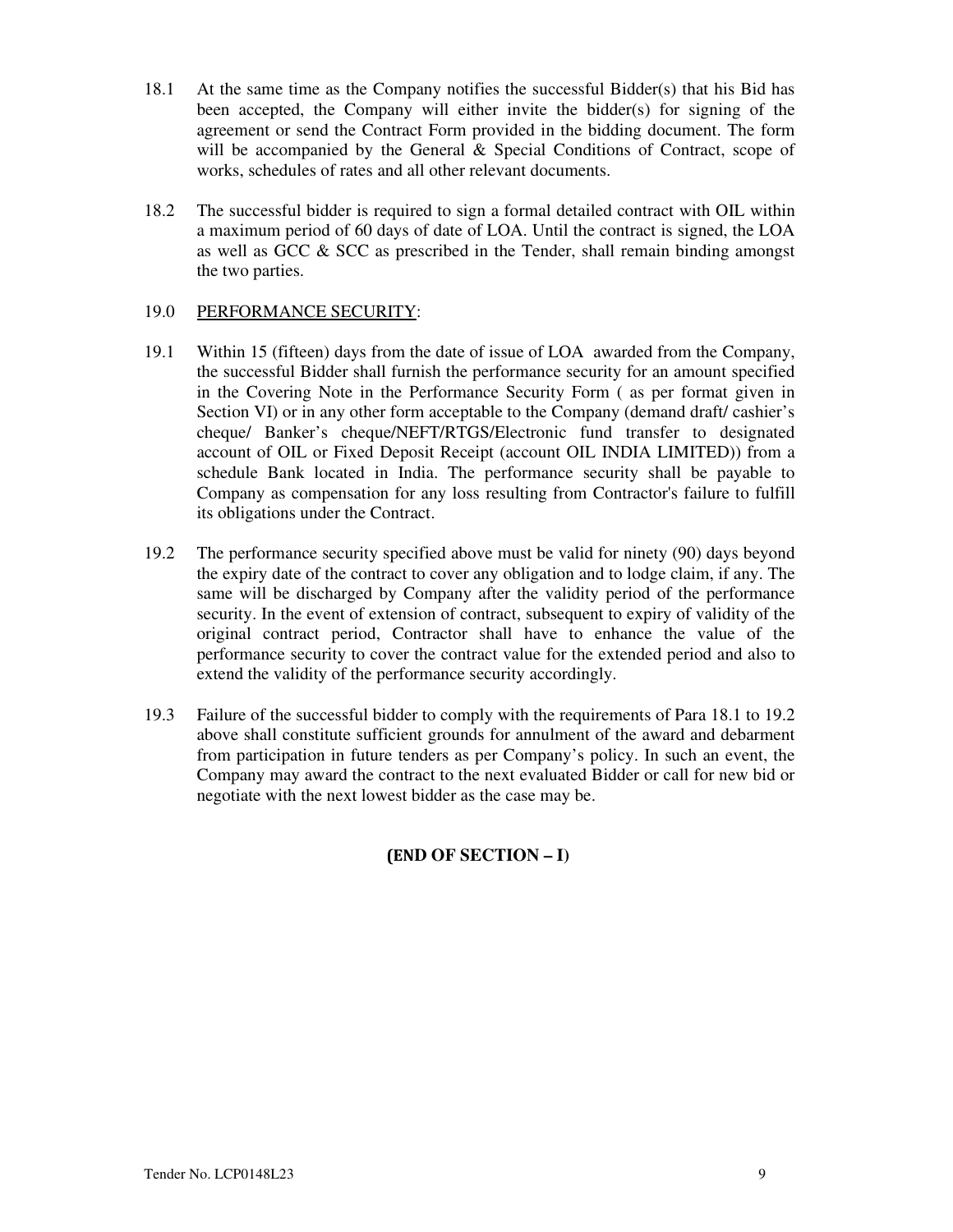# **S EC T IO N –II**

# **GENERAL CONDITIONS OF CONTRACT**

( As per attached document titled OIL's GCC)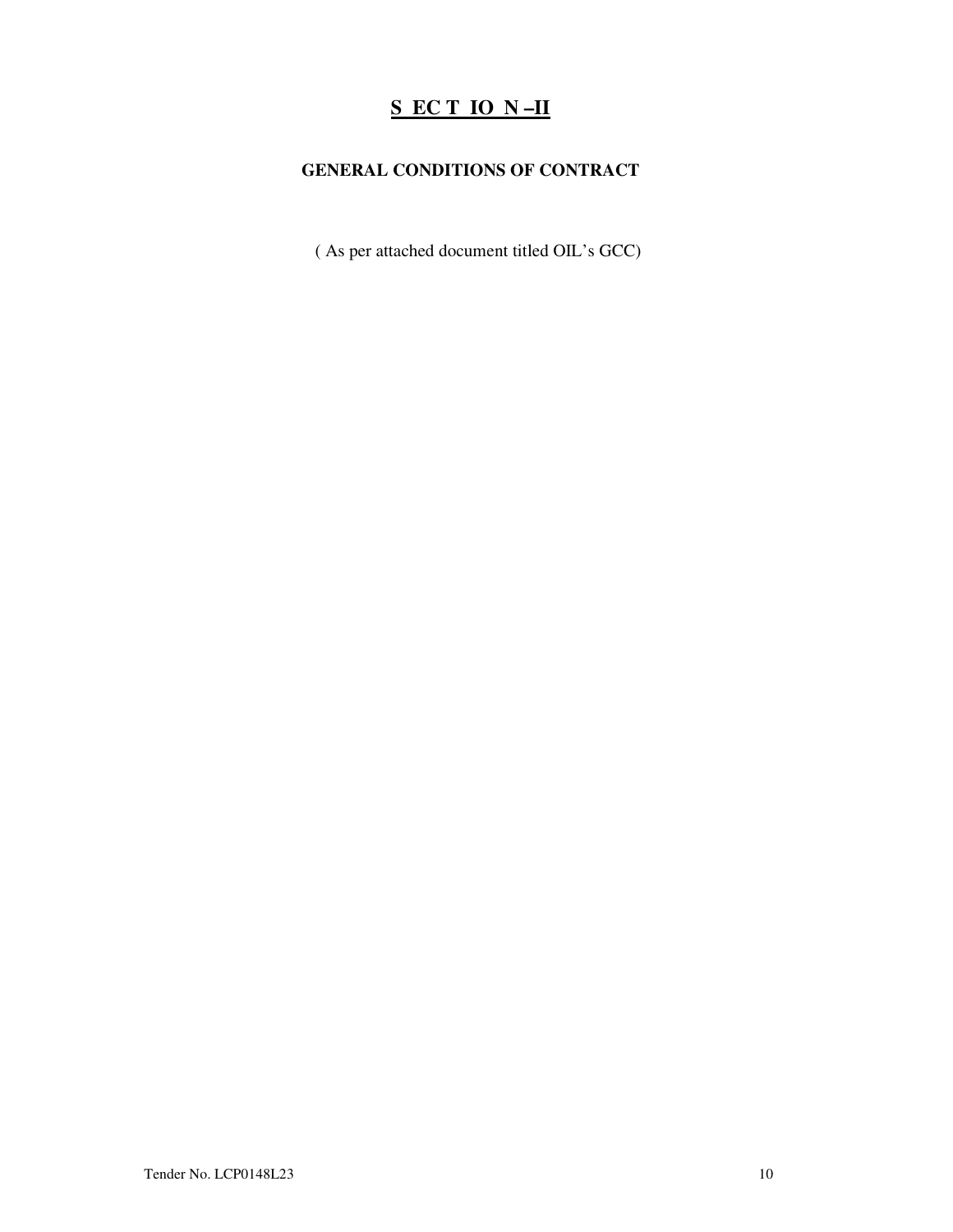# **SECTION –III**

# **SCOPE OF SERVICE**

The job includes the following:

- 1. Starting and stopping of the plant as per requirement of the user.
- 2. Checking water in the cooling tower.
- 3. Checking voltage.
- 4. Checking operation of allied equipment for its normal operating conditions, and informing the abnormalities to the concerned people
- 5. Recording the readings.
- 6. Recording abnormalities observed of the plant in the log sheet.
- 7. Maintain the general cleanliness of the plant room.
- 8. Constant monitoring of the temperature in different floors.
- 9. Attending day-to-day temperature complaints.
- 10. Monitoring the water levels of the cooling towers.
- 11. Monitoring of the voltage supplied and necessary remedial actions by starting the DG sets, if possible.
- 12. Monitoring the chiller parameters on hourly basis. Rectify any faults found.
- 13. Regular cleaning of AHU filters.

# **(END OF SECTION – III)**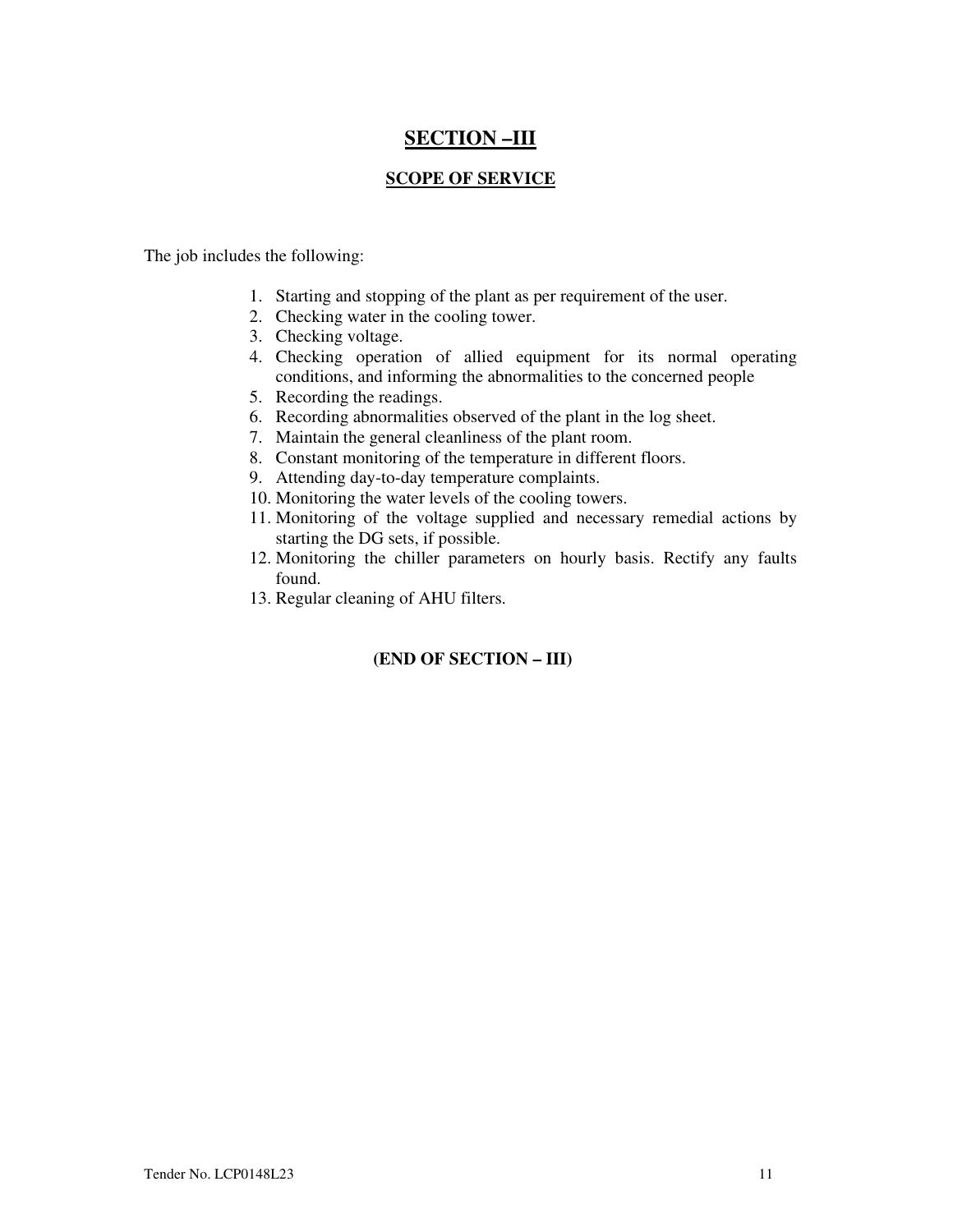# **SECTION – IV**

# **SPECIAL CONDITIONS OF CONTRACT**

1.0 The contractor shall engage following persons against the Contract:

Supervisor: 1 No. with minimum 10 years of experience (High Skilled) Electrician: 1 No. with minimum 05 years of experience (Skilled) Helper/Assistant: 1 No. with minimum 5 yrs. of experience (Semi-skilled)

- 2.0 Period of Service Availability: 12 hrs. per day (8.00AM to 8.00PM) (Excluding Sunday and gazette holiday)
- 3.0 The contractor must have to carry out the job beyond normal duty hours also in case of requirement.
- 4.0 The contractor will have to make all the arrangement for food, transportation, conveyance etc. for their employees for which no extra claim will be entertained.
- 5.0 The contractor will have to provide uniforms, shoes etc. to their employees.
- 6.0 For better communication, the leader of the group should be provided with mobile hand set so that he can be contacted at any time in case of emergency.

### 7.0 OTHER TERMS AND CONDITIONS

- a) The personnel employed by the contractor shall be the sole responsibility and liability of the contractor and also expenses in connection with their employment shall be borne by the contractor. Oil India Ltd shall not bear any responsibility or have liability whatsoever arising out of this contract, including the liability under the Workmen's Compensation Act or any other Act (s) applicable.
- b) The Contractor shall comply with provisions of various labour laws enacted by the Central / State Government, as amended from time to time. All statutory requirements / obligations thereunder, as may be applicable to the contract labour, will have to be adhered to by the contractor and any failure on his part on this account shall be the responsibility of the contractor.
- c) Contractor should submit documentary evidence every month with regard to deposit of Provident Funds in respect of personnel deployed against this contract as per provisions of Employees Provident Fund Act.
- d) The Contractor shall arrange ESI coverage in respect of personnel deployed under this contract.
- e) Contractor shall submit any other documentary evidence as and when called by OIL in connection with this contract.
- f) The contractor will abide by rules, regulations, by-laws and statues, imposed by the Government and other local authorities etc.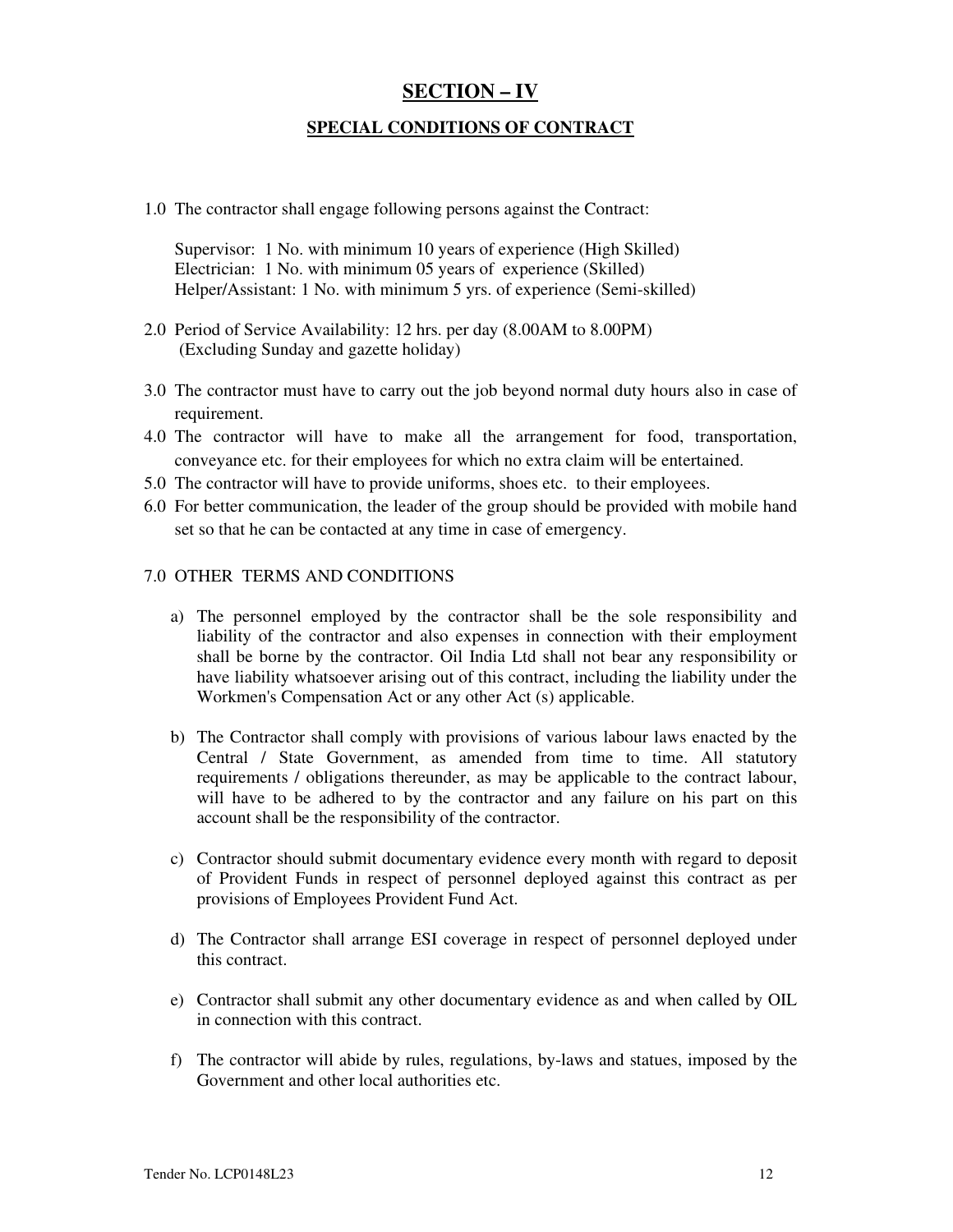- g) The payment of wages / salaries / allowances / overtime etc shall be subject to the minimum wage rates notified by the State Govt. from time to time. Payment will be made by 7th day of every month.
- h) The payment of wages shall be made directly by the contractor to his staff and not through thekedars or any other party or person. No amount shall be deducted from the wages of the workmen by way of commission of any nature whatsoever, except for statutory deductions.
- i) Any financial liability on account of non-observance/no-compliance of any statutory requirement shall be responsibility of contractor.
- j) The contractor shall be responsible for maintenance of Registers / records under various labour laws and shall furnish them as and when required.
- k) The contractor shall keep Oil India Ltd indemnified for any claims/ damages / disputes that may arise under the statutory labour provisions at any point of time during the currency of the contract or thereafter for the relevant period.
- l) The contractor shall be entirely responsible for any mishaps /accident, inside the Oil India Ltd premises, to his worker(s) while performing duty and shall have no claim on Oil India Ltd with respect to any compensation / monetary benefits etc whatsoever. Contractor shall arrange to take necessary insurance policy for the personnel employed by them and third party in respect of risks involved during the course of operation of the contract to the satisfaction of the society and before starting the work.
- m) OIL shall have right to withhold payment of the bills in case of non-compliance of any clause of the contract or payment etc. to his contract labour.
- n) Contractor shall in no case lease/transfer/sublet/appoint caretaker for the services.
- o) No other person except contractor and their employees shall be allowed to enter the OIL premises. Contractor/employees shall not entertain any outsider or extend any service beyond Oil India Ltd premises.
- p) Contractor's personnel shall not indulge in any unlawful activities within the Oil India Ltd premises and not indulge in any other private work other than normal duties.
- q) The personnel engaged by the contractor shall be subject to security check by the Oil India Ltd 's security staff while entering / leaving the premises. The contractor for their personnel shall issue identity cards. Contractor shall give the name of the personnel deployed by him to OIL.
- r) Contractor shall be fully responsible for theft, burglary, fire or any other mischievous deeds done by their staff.
- s) Oil India Ltd. reserves the right to terminate the contract any time during the period of the contract without assigning any reasons thereof. Such terminations will be communicated in writing to the contractors and any work affected beyond date of termination of the contract shall not be measured and paid for.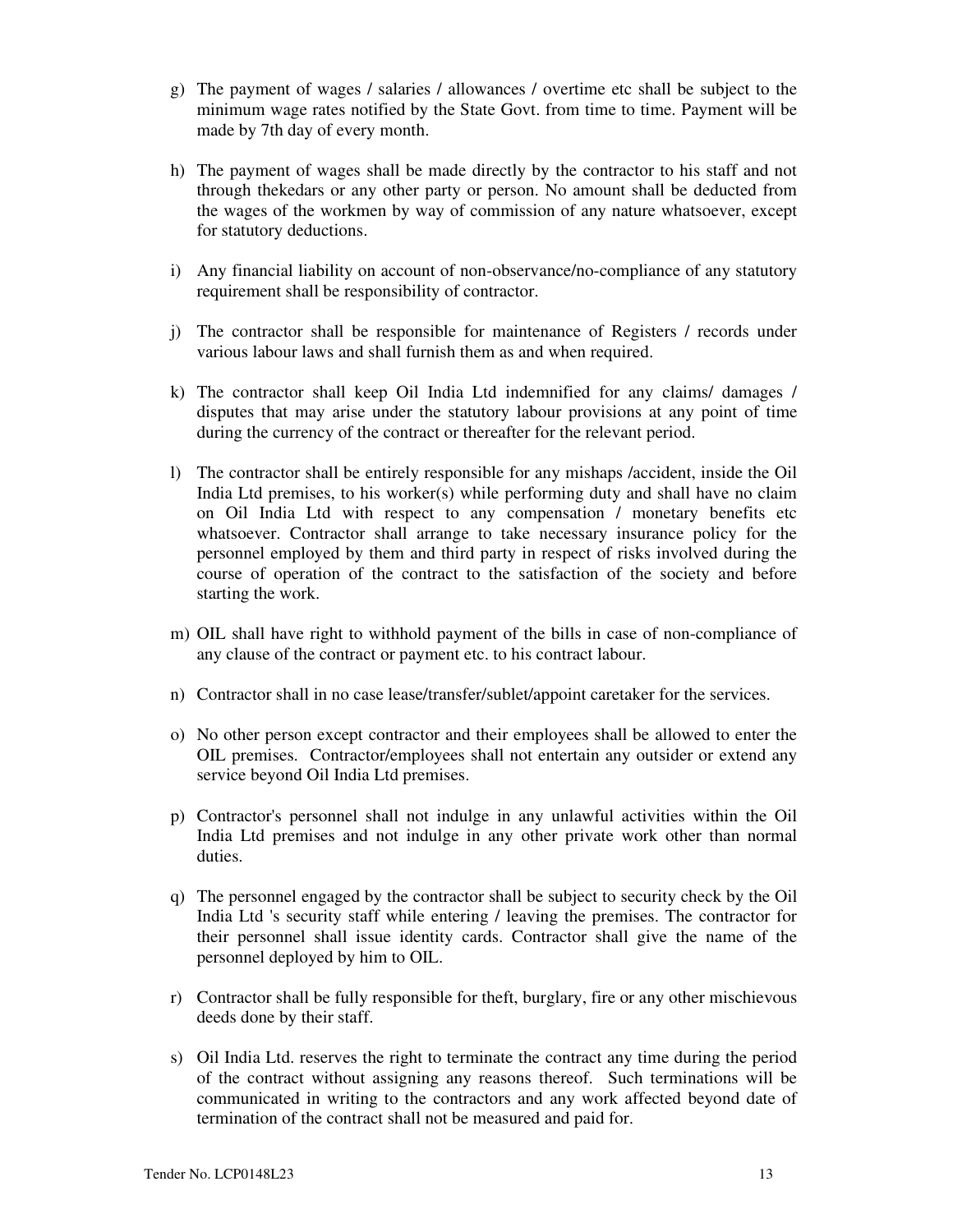- t) Coordination with UPPCL will be the responsibility of the contractor for obtaining shut down, attending to fault or for any other job.
- u) Regular / frequently used consumables and spares (within scope of the contract) will be procured & kept in ready stock by the contractor and in no case supply of power / water will be stopped on this account at any time.
- v) For execution of any major jobs for any equipment, contractor will provide detail estimate separately from the original manufacturer/supplier. Such job will be executed separately.
- w) Contractor will provide additional manpower, if required, for execution of any job covered in the contract.
- x) Disposal of used lube oil used filter etc. will the responsible of the contractor and will take permission from Engineer-in-charge for disposal.
- y) Contractor will keep proper records of equipment covered under the defect liability period / guarantee period while executing the job and in no case will violet any norms.

**(END OF SECTION – IV)**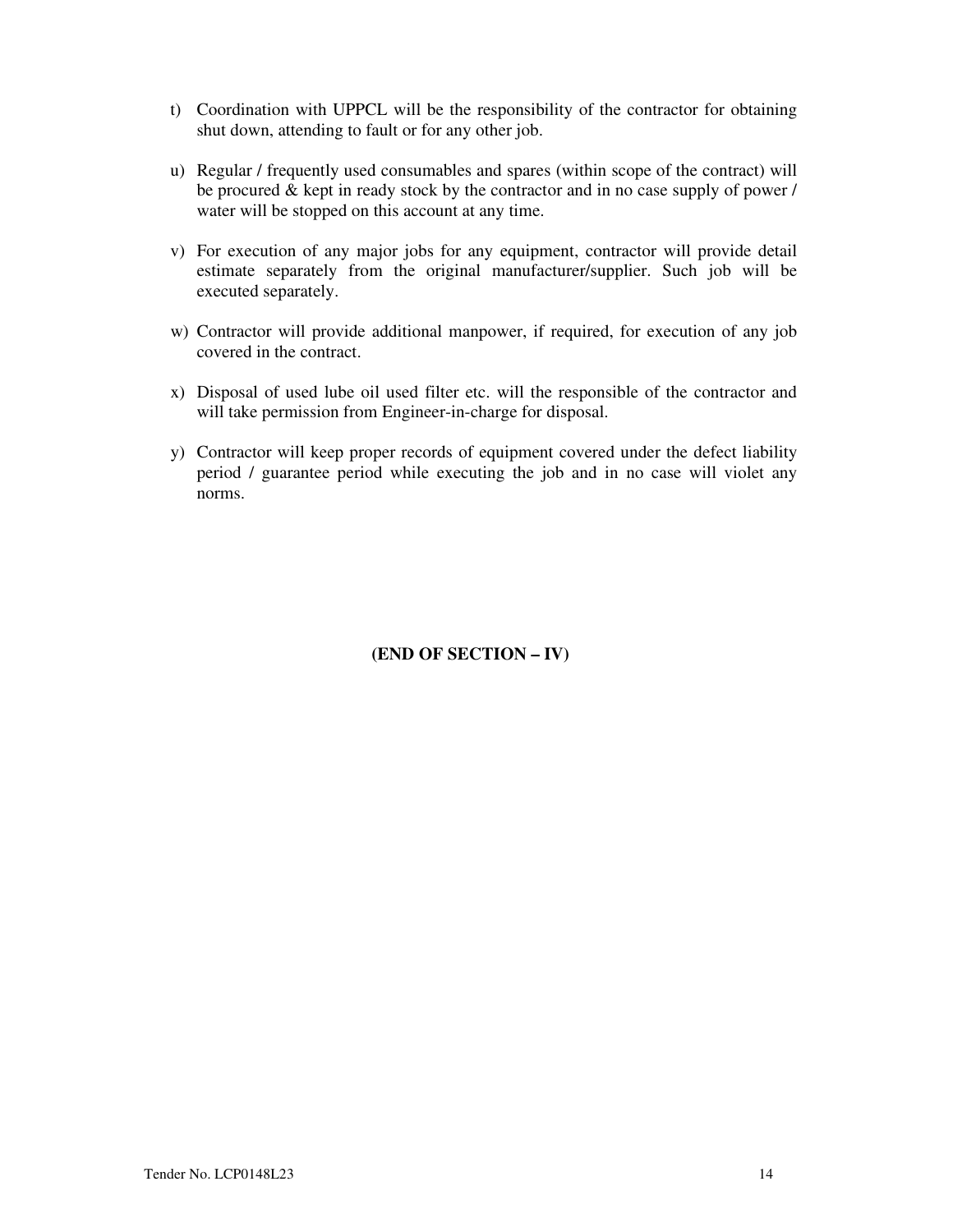# **S E C T I O N – V**

# **BIDDING FORMAT /PRICE SCHEDULE**

# Hiring Services for Operation And Maintenance Of Heating, Ventilation And Air Conditioning (HVAC) System At OIL House, Noida For A Period Of Six Months

| <b>Item</b><br>No. | <b>Service Description</b>                                                                                                                                                               | <b>Total Value for 06 Months</b><br>including all taxes but<br>excluding GST( in Rs.)                                                        |
|--------------------|------------------------------------------------------------------------------------------------------------------------------------------------------------------------------------------|----------------------------------------------------------------------------------------------------------------------------------------------|
| 1.                 | Service Charge for rendering operation<br>and<br>maintenance of Heating, Ventilation and<br>Air<br>Conditioning (HVAC) system at OIL House,<br>NOIDA for a period of Six Months          | $\mathbf{A1}$                                                                                                                                |
|                    | Minimum: Rs.47,100.00 (exclusive of GST)<br>Maximum: Rs.94,200.00 (exclusive of GST)                                                                                                     |                                                                                                                                              |
| $\overline{2}$     | Applicable GST in Rs.<br>(Please indicate GST in $%$ also) ---------- $%$<br>SAC Code: ---------------                                                                                   | A2                                                                                                                                           |
| 3                  | Minimum wages plus PF, ESI, Overtime(OT) etc.<br>deployment of requisite<br>towards<br>workforce<br>including GST<br>M                                                                   | <b>Bidders are not required to</b><br>quote cost towards salary<br>of workers which will<br>be<br>paid EXTRA by OIL as<br>per note b) below. |
|                    | <b>Grand Total Value including all Taxes and GST</b><br>(Rs.)<br>[Excluding minimum wages plus PF, ESI,OT<br>towards deployment of workforce which<br>etc.<br>will be paid EXTRA by OIL} | $A3: A1+A2$                                                                                                                                  |
|                    | Total estimated Contract Value: M + A3                                                                                                                                                   |                                                                                                                                              |

# **Name Of Bidder:**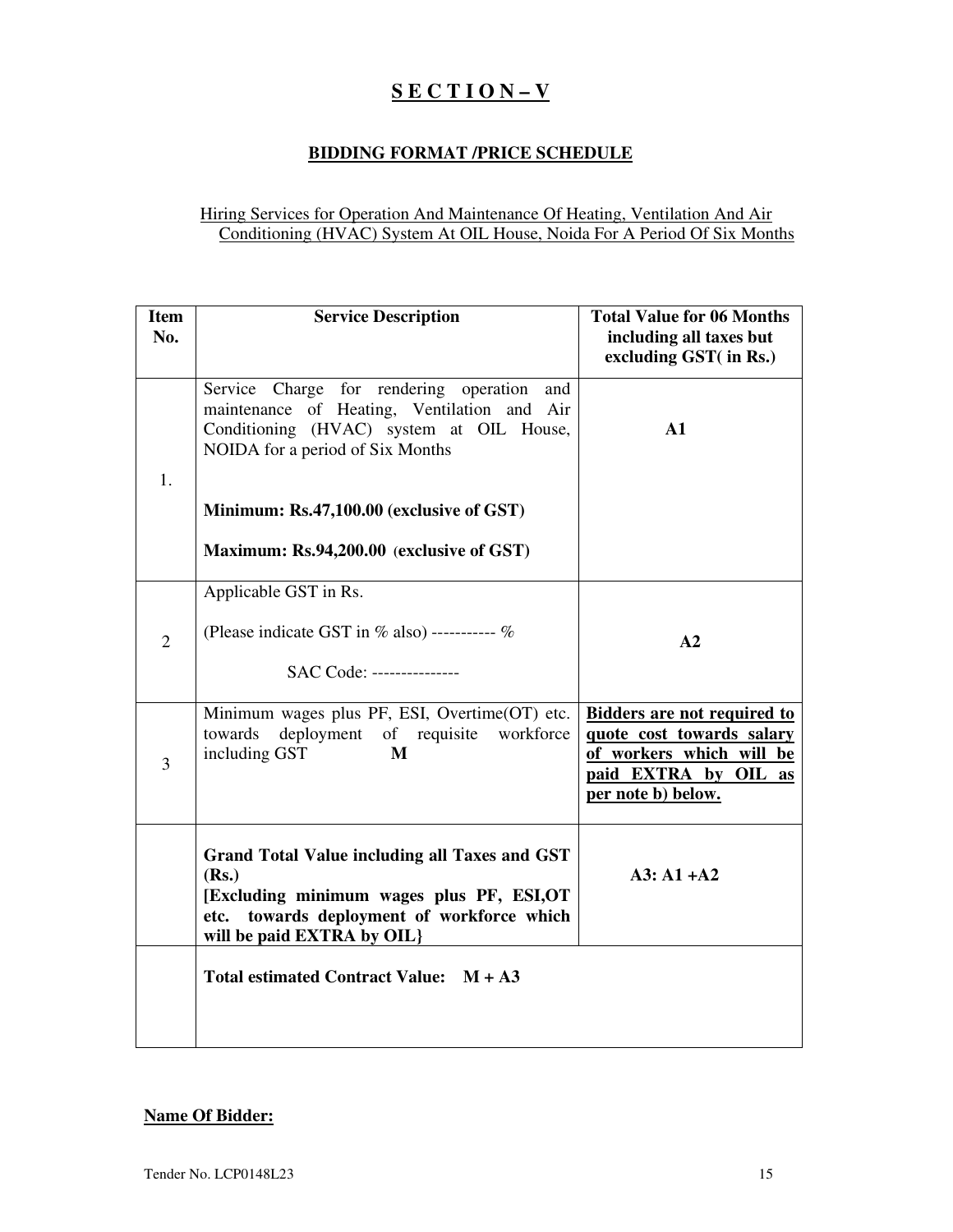# **Notes:**

a) Bidders must quote " Total Price for 06 Months including all taxes but excluding GST" ( A1) between following Price range:

| <b>Lower Limit (Minimum)</b>  | $\therefore$ Rs.47,100.00 (exclusive of GST) |
|-------------------------------|----------------------------------------------|
| <b>Higher Limit (Maximum)</b> | $\therefore$ Rs.94,200.00(exclusive of GST)  |

**Bidders quoting below Rs.47,100 (without GST) and above Rs.94,200.00** 

### **(without GST) will be summarily rejected**.

- b) Even in case of Statutory increase/decrease of Minimum Wages, the quoted amount of the Service Charge will not be changed and will remain firm till end of the contract period.
- c) Bidders are not required to quote cost towards salary of workers to be deployed for execution of the above service. Amount equivalent to minimum wages rates notified by the Ministry of Labours& Employment, Govt. of India and other payment like PF, ESI, Overtime etc. as per statutory requirement along with GST applicable for this amount, will be paid **EXTRA** by Oil India Limited at the prevailing rate at the time of actual execution of the work for the actual no. of man power involved.
- **d) Bidders will not be allowed to quote price after decimal. If they quote price with decimal, digits after decimal will not be considered for evaluation and values quoted up to ones will be considered for evaluation.**
- e) In case of identical overall lowest offered rate by more than 1 (one) bidder, the selection will be made by draw of lot between /among the parties offering the same overall lowest price.
- f) For evaluation of the lowest bidder among the techno commercially acceptable parties "**Grand Total value including all taxes and GST (Rs.)(A3)"** will be considered.
- g) In case participating MSE(s) quote price within price band of  $L1+15\%$ , such MSEs shall be allowed to participate in the draw of lot provided such MSEs bring down their price to L1 price .
- **h)** Total contract value for the purpose of calculating Security amount for Performance will be total amount quoted by the bidder plus estimated manpower cost excluding GST.

# **(END OF SECTION-V)**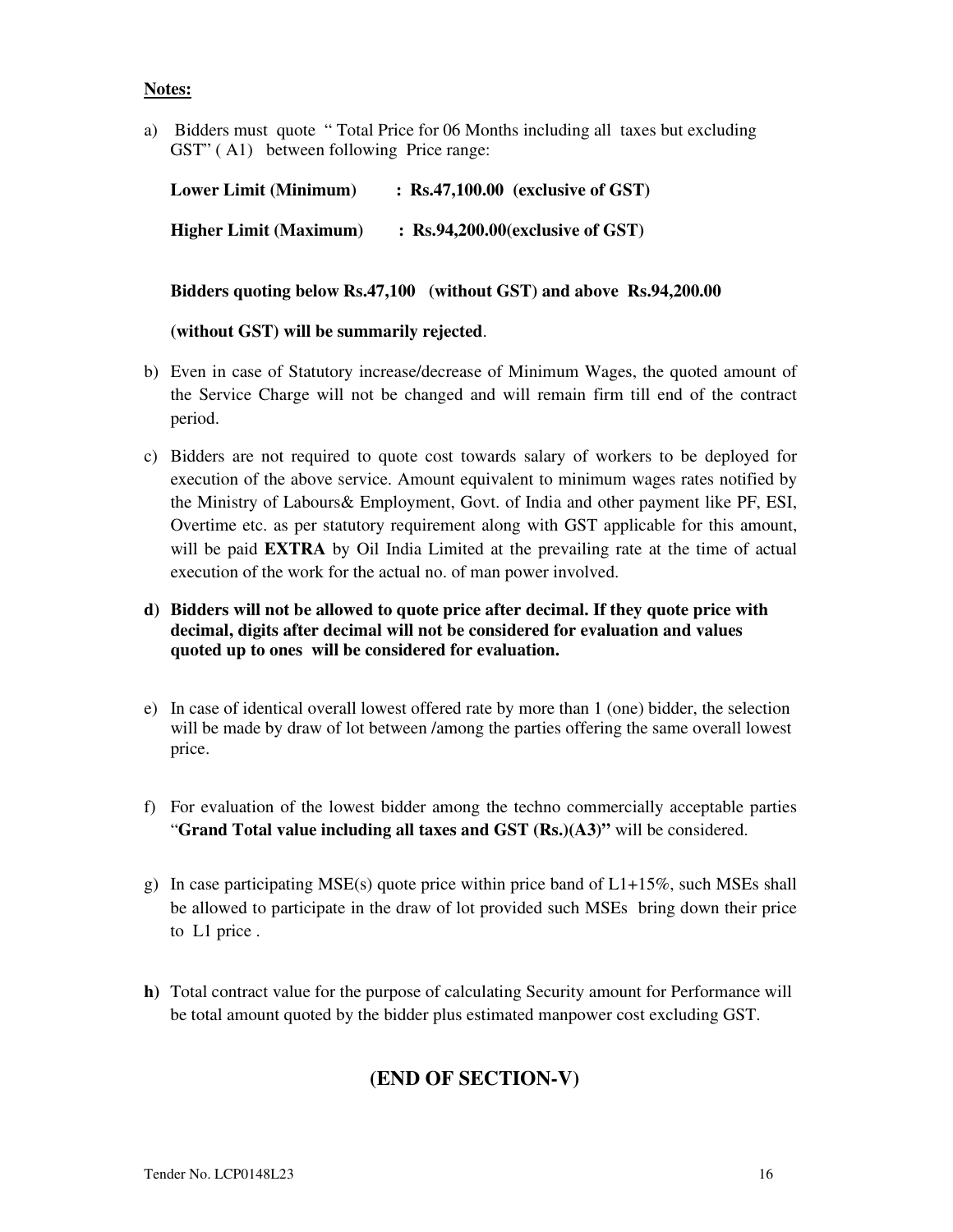# **SECTION – VI**

#### **BID REJECTION / EVALUATION CRITERIA (BRC/BEC)**

#### 1.0 **GENERAL CONFORMITY:**

The bid shall conform to the specifications and terms and conditions given in the Bidding Documents. Bids will be rejected in case material and services offered do not conform to the required parameters stipulated in the technical specifications. Notwithstanding the general conformity of the bid to the stipulated specifications, the following requirements will have to be particularly met by the Bidders without which the same will be considered as non-responsive and will not be considered for evaluation. All the documents related to BEC shall be submitted along with the Technical Bid.

#### 1.1 **TECHNICAL EVALUATION CRITERIA:**

#### **EXPERIENCE**:

1.1.1 The bidder must have experience of at least one 'SIMILAR WORK' against one contract of minimum value of **Rs.4.95 Lakhs (**in previous 7 (seven) years to be reckoned from the original bid closing date.

#### **Notes to Clause 2.1.1 above**:

**A.** SIMILAR WORK means providing Services of Operation and Maintenance of HVAC system

**B.** Proof of requisite experience viz. award and subsequent successful execution/completion of similar work (ref clause no. 1.1.1), must be substantiated by submission of the following documents along with the bid:

a) Contract document/Letter of Intent (LOI)/Letter of Award (LOA)/Work Order showing detailed scope of work in line with Clause 2.1 above.

And

- b) Anyone of the following documents:
- (1) Job Completion Certificate/ Gross Payment Certificate / Work Execution Certificate showing:
	- (i) Gross value of job/quantity done.
	- (ii) Nature of job done mentioning the Work order no./Contract no.
	- (iii) Contract/Work Order period and date of completion

OR

(2) SES (Service Entry Sheet)/Certificate of Payment (COP) issued by the company indicating the following: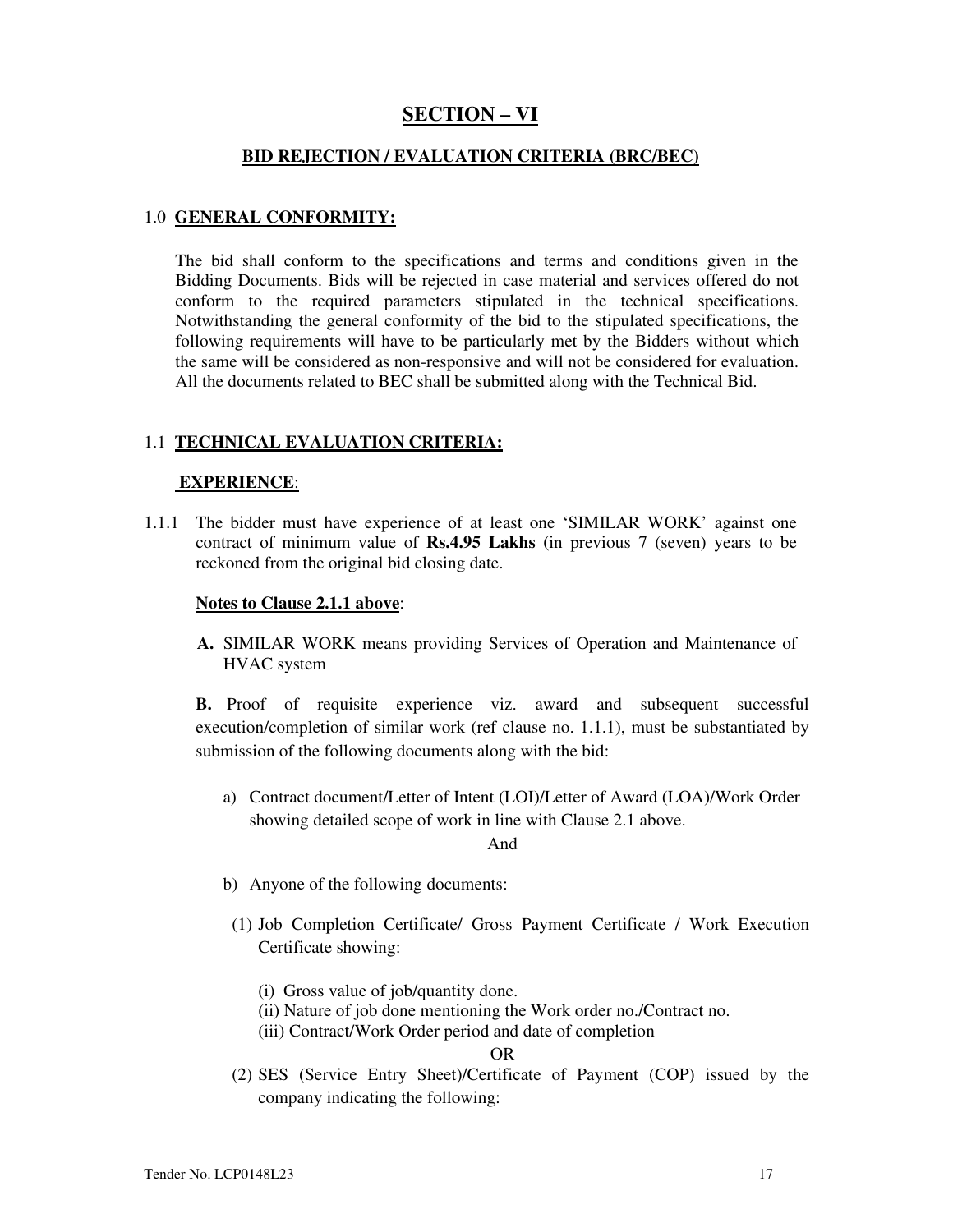- (i) Work order no. / Contract no.
- (ii) Gross value of jobs/quantity done.
- (iii) Period of Service
- (iv) Nature of Service
- C. Following work experience will also be taken into consideration:
- **(a)** If the prospective bidder is executing similar work which is still running and the contract value/quantity executed prior to original bid closing date is equal to or more than the minimum prescribed value in the BEC.
- **(b)** In case the start date of the requisite experience is beyond the prescribed 07 (seven) years reckoned from the original bid closing date but completion is within the prescribed 07 (seven) years reckoned from the original bid closing date.
- **(c)** If the prospective bidder has executed a contract in which similar work is a component of the contract.
- For proof of requisite experience against Para C; (a), (b) & (c) above, to satisfy a) similar work b) minimum prescribed value / quantity / period c) prescribed period of 07 (seven) years, Bidder(s) must submit the Contract document / LoA / WO showing details of work along with breakup of similar work and its value / quantity / period executed within the prescribed period of 07 (seven) years reckoned from the original bid closing date. The executed similar work must be certified by the end user and must be supplemented with a certificate clearly specifying the period and value, issued by a practicing Chartered/Cost Accountant Firm (with Membership Number & Firm Registration Number).
- **C.** Only Letter of Intent (LOI) / Letter of Award (LOA), or Work Order(s) are not acceptable as evidence.
- **D.** Mere award of contract(s) will not be counted towards experience. Successful completion of the awarded contract(s) to the extent of volume  $\&$  value, as stipulated under Clause Nos. 1.1.1 will only be treated as acceptable experience.
- **E.** SIMILAR WORK executed by a bidder for its own organization / subsidiary cannot be considered as experience for the purpose of meeting BEC/BRC.
- **F.** In case requisite experience is against OIL's Contract, bidder shall only require to categorically specify OIL's Contract Number and date.
- **G.** Bidders submitting their bid based on the experience of their Technical Collaborator/Joint Venture/Parent/Subsidiary/ Co Subsidiary/Sister Subsidiary/MOU with another party shall not be considered. Bids from 'Consortium of Companies' shall also not be considered.
- **H.** Bids submitted for part of the work will be rejected.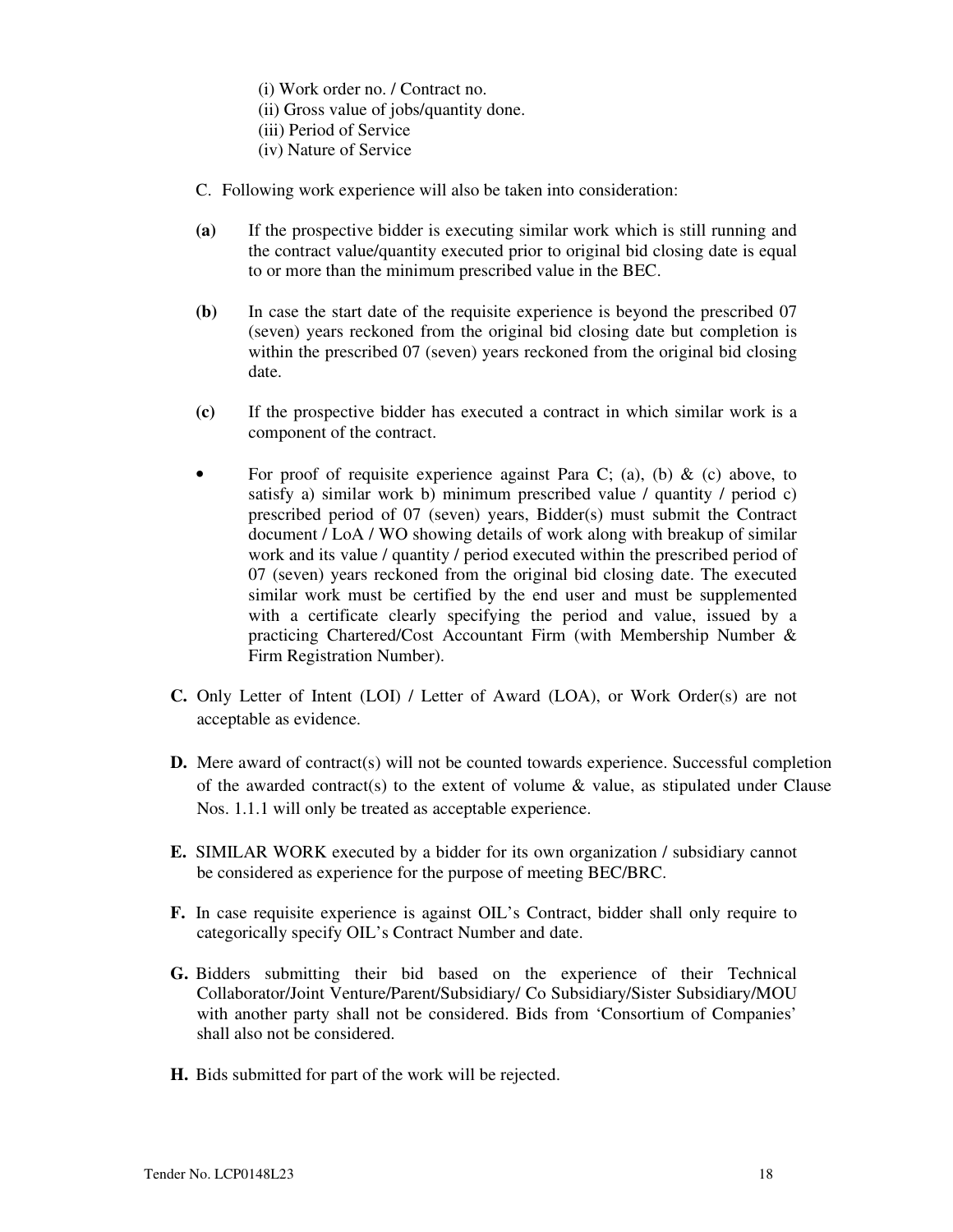# **2.2 FINANCIAL EVALUATION CRITERIA:**

- 2.2.1 Annual Financial Turnover of the bidder during any of the preceding 03 (Three) financial/accounting years from the original bid closing date should be at least **Rs.2.97Lakhs.**
- 2.2.2 Net worth of the bidder must be Positive for the preceding financial/accounting year.

**Note:** The Net worth to be considered against Clause 2.2.2 above, should be read in conjunction with the definition of Net worth as mentioned in Section 2 (57) of the Companies Act, 2013.

# **Notes to BEC Clause 2.2 above:**

- **a.** For proof of Annual Turnover & Net worth, any one of the following documents/photocopies must be submitted along with the bid:
- (i) A certificate issued by a practicing Chartered/Cost Accountant (with Membership Number and Firm Registration Number), certifying the Annual turnover & Net worth as per format prescribed in **PROFORMA-V.**

OR

(i) Audited Balance Sheet along with Profit & Loss account.

**Note**: Mention of UDIN (Unique Document Identification Number) is mandatory for all Certificates issued w.e.f. February 1, 2019 by Chartered Accountant in Practice.

**b.** Considering the time required for preparation of Financial Statements, if the last date of preceding financial/accounting year falls within the preceding six months/within the due date for furnishing of audit report as per Section 139(1) of IT Act, 1961 (read along with latest circulars/notifications issued by CBDT from time to time) reckoned from the original bid closing date and the Financial Statements of the preceding financial/accounting year are not available with the bidder, then the financial turnover of the previous three financial /accounting years excluding the preceding financial/accounting year will be considered. In such cases, the Net worth of the previous financial/accounting year excluding the preceding financial/accounting year will be considered. However, the bidder has to submit an undertaking in support of the same along with their technical bid as per **PROFORMA-X.** 

**c.** In case the bidder is a Central Govt. Organization/PSU/State Govt. Organization/Semi-State Govt. Organization or any other Central/State Govt. Undertaking, where the auditor is appointed only after the approval of Comptroller and Auditor General of India and the Central Government, their certificates may be accepted even though FRN is not available. However, bidder to provide documentary evidence for the same.

**d.** In case the bidder is a Government Department, they are exempted from submission of document mentioned under para **a.** and **b.** above.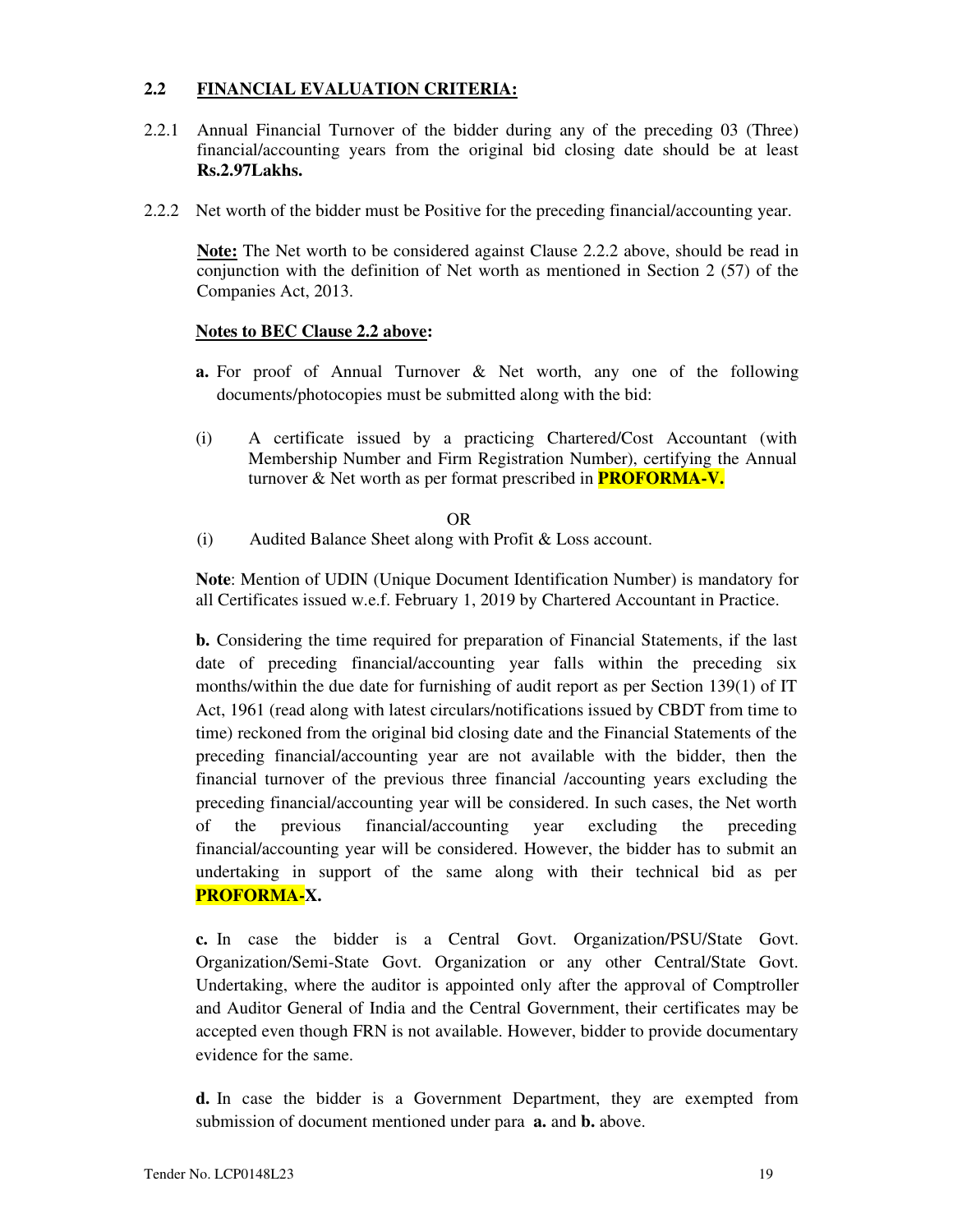**e.** Bid will be rejected if not accompanied with adequate documentary proof in support of Annual turnover and Net worth as mentioned in Para 2.2.

# **3.0 COMMERCIAL EVALUATION CRITERIA:**

- **3.1** The bids are to be submitted in single stage under Two Bid System i.e. Un-priced Techno-Commercial Bid and Price Bid together. The Un-priced techno-commercial bid (or Technical bid) must comprise of all the technical documents substantiating the previous experience, financial  $&$  technical credentials of the bidder and any other document as asked for in the bid document. **There should not be any indication of price in the Technical bid; otherwise, the bid shall be rejected straightway.**
- **3.2** Price Bid without giving any of the details of the taxes (Including rates and amounts) will be considered as inclusive of all taxes including GST.
- **3.3** The price quoted by the successful bidder must be firm during the performance of the contract and not subject to variation on any account except as mentioned in the bid document. Any bid submitted with adjustable price quotation other than the above will be treated as non-responsive and rejected.
- **3.4** Bid Security is not applicable against this tender.
- **3.5** Any bid received through Fax/E-mail will not be accepted.
- **3.6** Bids shall be typed or written in indelible ink. Bids shall contain no interlineations, erasures or overwriting except as necessary to correct errors made by bidder, in which case such corrections shall be initiated by the persons(s) signing (digitally) the bid. However, white fluid should not be used for making corrections. Any bid not meeting this requirement shall be rejected.
- **3.7** Any bid containing false statement will be rejected and action will be taken by Company as per Bid Document.
- **3.8 Purchase Preference to Micro and Small Enterprises (Public Procurement Policy for MSEs – Order 2012)**: Purchase Preference to Micro and Small Enterprises will be extended if the eligible MSE bidder is the manufacturer of tendered goods and capable of rendering the tendered services by themselves.
	- a) In case participating MSE(s) quote price within price band of  $L1+15\%$ , such MSEs shall be allowed to participate in the draw of lot provided such MSEs bring down their price to L1 price .
	- b) **Documentation required to be submitted by MSEs:** The bidder claiming MSE status (MSE-General, MSE-SC/ST, MSE -Woman) against this tender has to submit Udyam Registration Number with Udyam Registration Certificate for availing the benefits applicable to MSEs:
- **3.9** Bidder must accept and comply with the following provisions as given in the Tender Document in to, failing which offer will be rejected:
	- **(i)** Firm price
	- **(iii)** Period of validity of Bid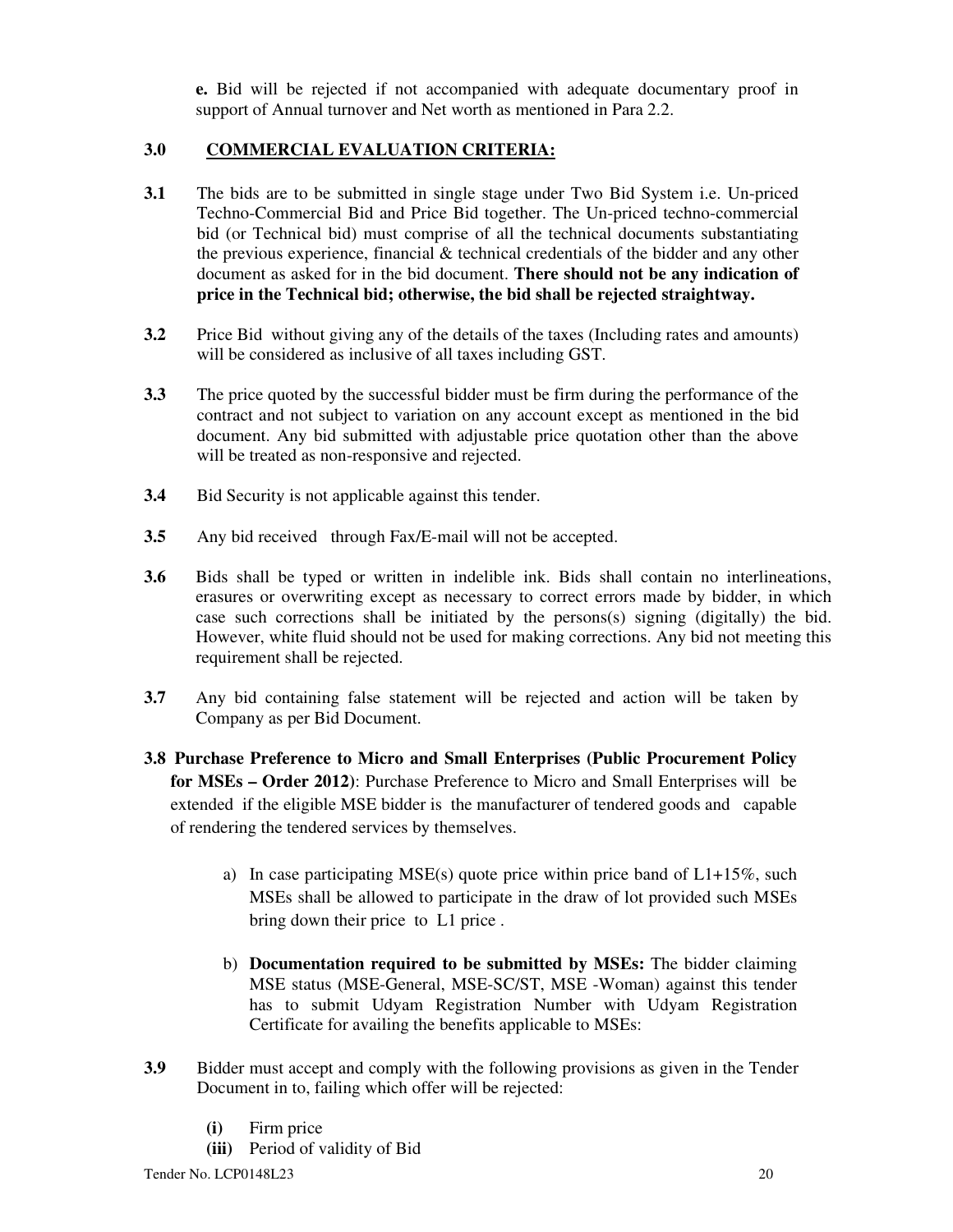- **(iv)** Price Schedule
- **(v)** Performance Bank Guarantee / Security deposit
- **(vi)** Delivery / Completion Schedule
- **(vii)** Scope of work
- **(viii)** Guarantee of material / work
- **(ix)** Liquidated Damages clause
- **(x)** Tax liabilities
- **(xi)** Arbitration / Resolution of Dispute Clause
- **(xii)** Force Majeure
- **(xiii)** Applicable Laws
- **(xiv)** Specifications
- **3.10** There should not be any indication of price in the Un-priced Techno-Commercial Bid. A bid will be straightway rejected if this is given in the Un-priced Techno-Commercial Bid.
- **3.11** Bid received with validity less than 9**0 (Ninety)** days from Bid Closing Date will be rejected.
- **3.12** Only one bid against a party offering individually as well as under Proprietorship firms shall be accepted. In case any bidder is found to submit separate bids under proprietorship as well as under any Partnership firm then the acceptable bid made in the name of the Partnership firm will only be considered for further evaluation.

# **4.0 PRICE BID EVALUATION:**

- **4.1** Price bid shall be opened in respect of only the techno-commercially acceptable bidders whose bids have been found to be substantially responsive. A substantially responsive bid is one that meets the terms and conditions of the Tender and/or the acceptance of which bid will not result in indeterminate liability on OIL.
- **4.2** Bidders are required to quote for all the items as per Price Bid Format; otherwise the offer of the bidder will be straightway rejected.
- **4.3** If there is any discrepancy between the unit price and the total price, the unit price will prevail and the total price shall be corrected. Similarly, if there is any discrepancy between words and figure, the amounts in words shall prevail and will be adopted for evaluation.
- **4.4** It is to be clearly understood that the assumptions made in respect of the quantities for various operations are only for the purpose of evaluation of the bid and the Contractor will be paid on the basis of the actual number of days/parameter, as the case may be.
- **4.5** The bidders are advised not to offer any discount/rebate separately and to offer their prices after considering discount/rebate, if any.
- **4.6** Conditional and unsolicited discount will not be considered in evaluation. However, if such bidder happens to be the lowest recommended bidder, unsolicited discount without any condition will be considered for computing the contract price.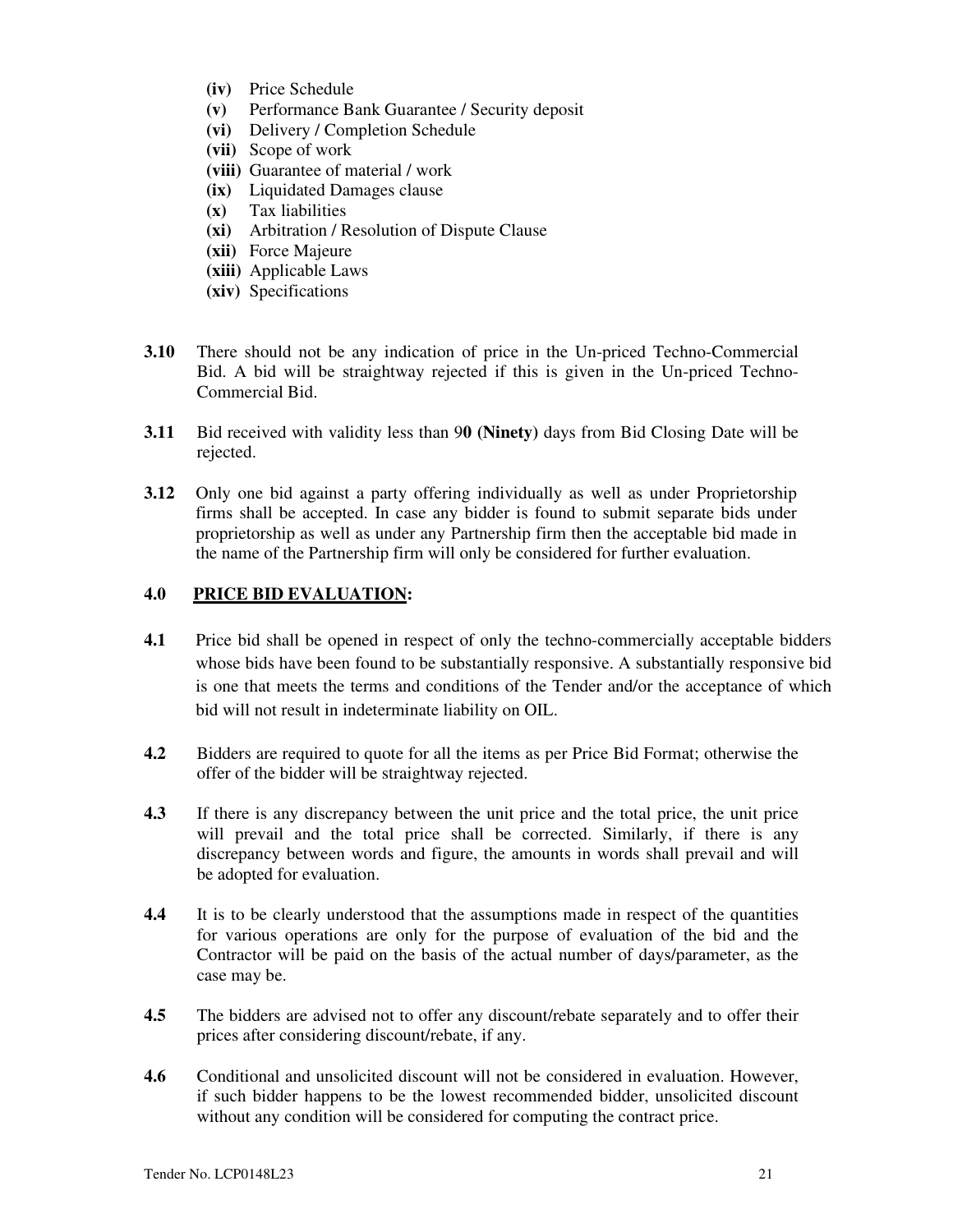**4.7** The inter-se-ranking of the techno-commercially qualified bidders will be determined on overall lowest cost basis (L-1 offer) i.e. considering the Total quoted price inclusive of all liabilities and GST.

# **4.8 In case of identical overall lowest offered rate by more than 1 (one) bidder, the selection will be made by draw of lot between /among the parties offering the same overall lowest price.**

**4.9** OIL will prefer to deal with registered bidder under GST. Therefore, bidders are requested to get themselves registered under GST, if not registered yet.

However, in case any unregistered bidder is submitting their bid, their prices will be loaded with applicable GST while evaluation of bid. Where OIL is entitled for input credit of GST, the same will be considered for evaluation of bid as per evaluation methodology of tender document.

- **4.10** Price Bid without giving any of the details of the taxes (Including rates and amounts) will be considered as inclusive of all taxes including GST. When a bidder mentions taxes as extra without specifying the rates  $\&$  amount, the offer will be loaded with maximum value towards taxes received against the tender for comparison purposes. If the bidder emerges as lowest bidder after such loading, in the event of order on that bidder, taxes mentioned by OIL on the Purchase Order/Contracts will be binding on the bidder.
- **4.11** Based on the evaluation of techno-commercially qualified bidders, the job will be awarded to L-1 bidder.

# **5.0 GENERAL:**

- **5.1** In case bidder takes exception to any clause of bidding document not covered under BEC/BRC, then the Company has the discretion to load or reject the offer on account of such exception if the bidder does not withdraw/modify the deviation when/as advised by company. The loading so done by the company will be final and binding on the bidders. No deviation will however be accepted in the clauses covered under BEC/BRC.
- **5.2** To ascertain the substantial responsiveness of the bid the Company reserves the right to ask the bidder for clarification in respect of clauses covered under BEC/BRC also and such clarifications fulfilling the BEC/BRC clauses in toto must be received on or before the deadline given by the company, failing which the offer will be evaluated based on the submission. However, mere submission of such clarification shall not make the offer responsive, unless company is satisfied with the substantial responsiveness of the offer.
- **5.3** If any of the clauses in the BEC/BRC contradict with other clauses of bidding document elsewhere, the clauses in the BEC/BRC shall prevail.
- **5.4** Bidder(s) must note that requisite information(s)/financial values etc. as required in the BEC/BRC & Tender are clearly understandable from the supporting documents submitted by the Bidder(s); otherwise Bids shall be rejected.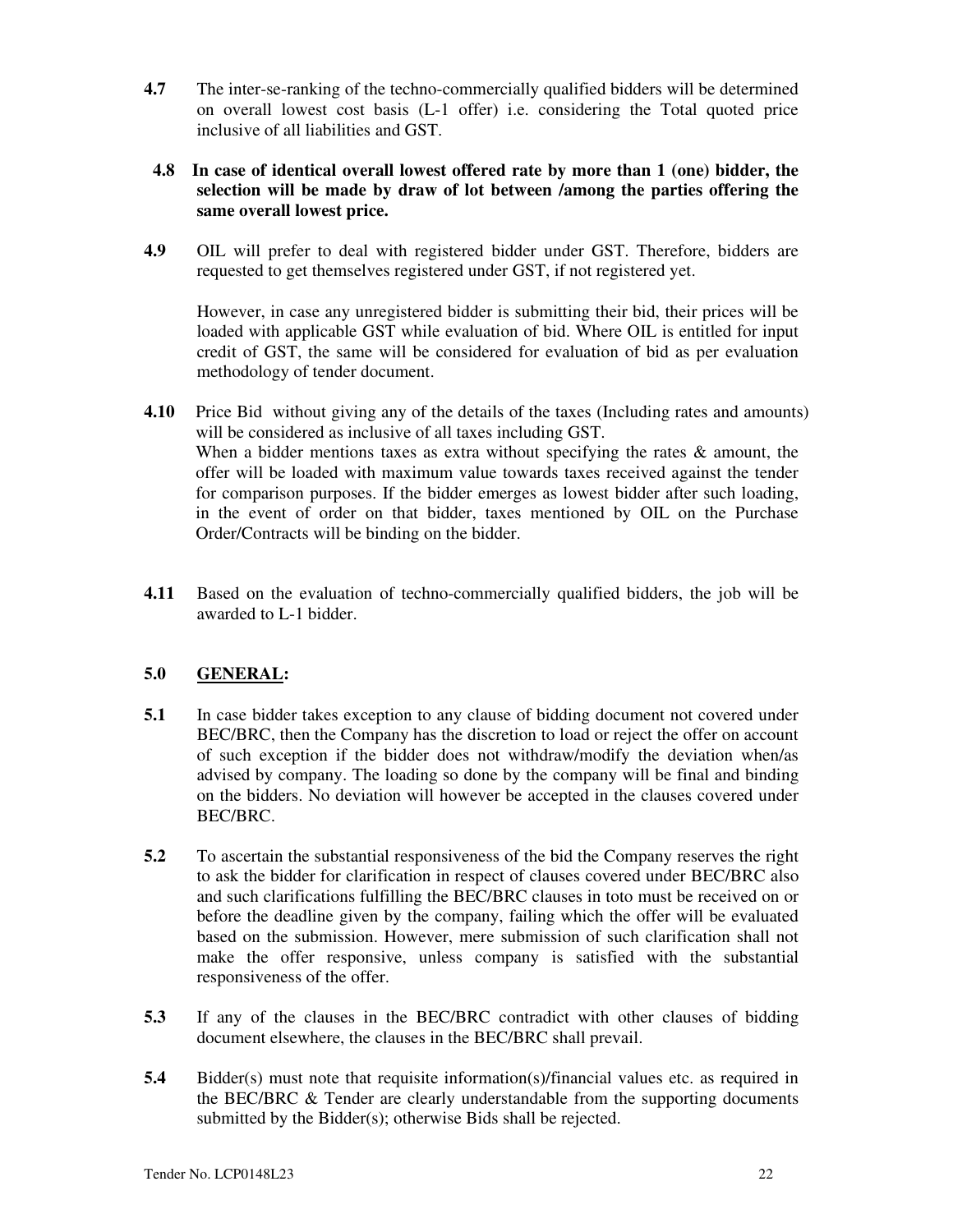- **5.5** OIL will not be responsible for delay, loss or non-receipt of applications for participating in the bid sent by mail and will not entertain any correspondence in this regard.
- **5.6** The originals of such documents [furnished by bidder(s)] shall have to be produced by bidder(s) to OIL as and when asked for.
- **6.0 COMPLIANCE OF THE COMPETITION ACT, 2002**: The bidder shall strictly comply with the provisions of the Competition Act, 2002, more particularly, Section-3 of the Act. Any violation the provisions of the Act shall attract penal action under the Act.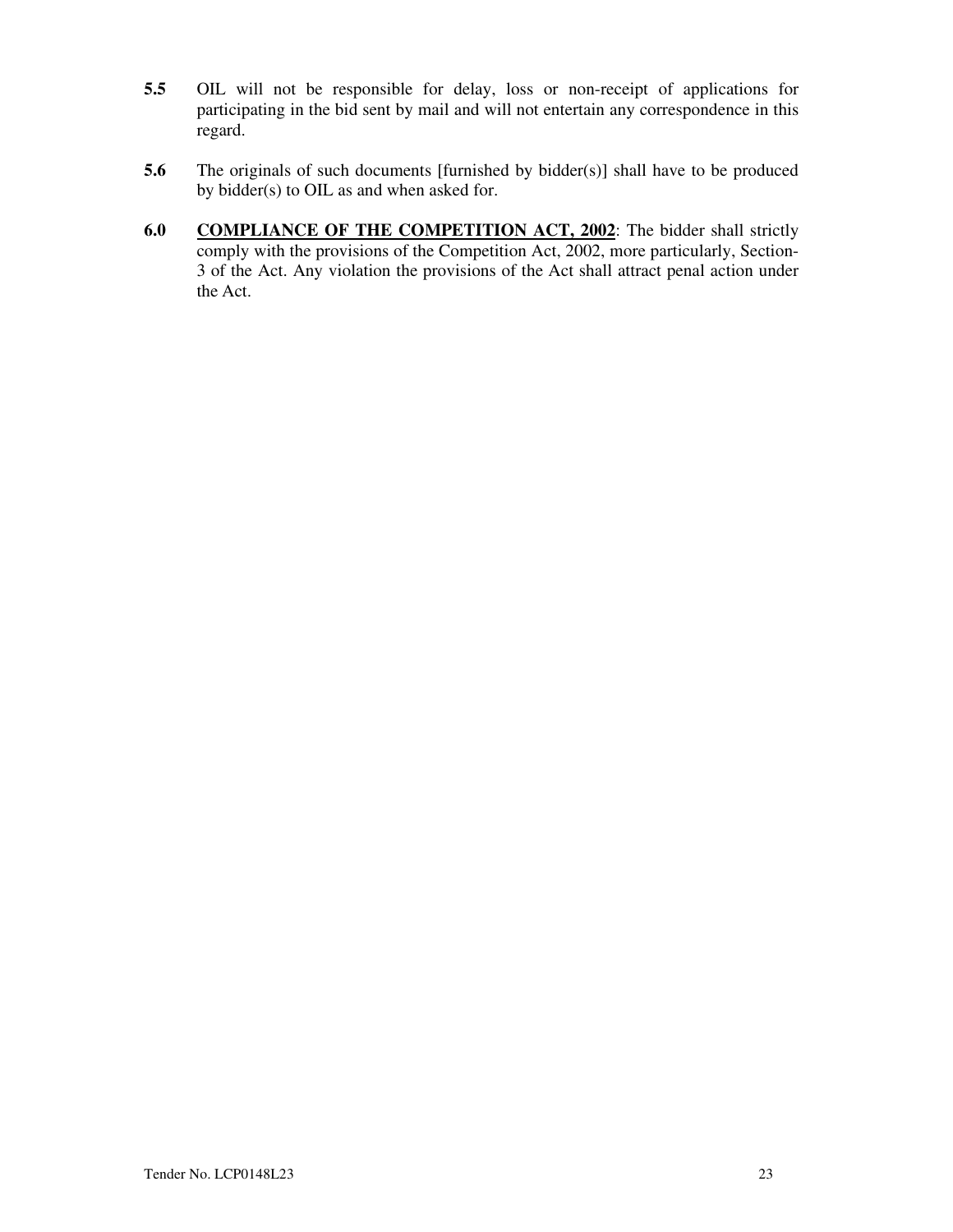# **PROFORMA-I**

# **STATEMENT OF NON-COMPLIANCE**

**(Only exceptions/deviations pertaining to the terms and conditions stipulated in this tender other than Bid Rejection Criteria/Bid Evaluation Criteria, to be rendered)** 

| <b>SECTION</b> | <b>CLAUSE NO.</b>     | <b>COMPLIANCE/</b>    | <b>REMARKS</b> |
|----------------|-----------------------|-----------------------|----------------|
| (PAGE NO.)     | <b>SUB-CLAUSE NO.</b> | <b>NON COMPLIANCE</b> |                |
|                |                       |                       |                |
|                |                       |                       |                |
|                |                       |                       |                |
|                |                       |                       |                |
|                |                       |                       |                |
|                |                       |                       |                |
|                |                       |                       |                |
|                |                       |                       |                |
|                |                       |                       |                |
|                |                       |                       |                |
|                |                       |                       |                |

**(Authorised Signatory)** 

**Name of the bidder\_\_\_\_\_\_\_\_\_\_\_\_\_\_\_\_\_\_\_\_\_** 

**NOTE**: OIL INDIA LIMITED expects the bidders to fully accept the terms and conditions of the bid document. However, should the bidders still envisage some exceptions/ deviations to the terms and conditions of the bid document, the same should be indicated as per above format and submit along with their technical bids. If the proforma is left blank or not submitted, then it would be construed that the bidder has not taken any exception/deviation to the terms and conditions of the bid document.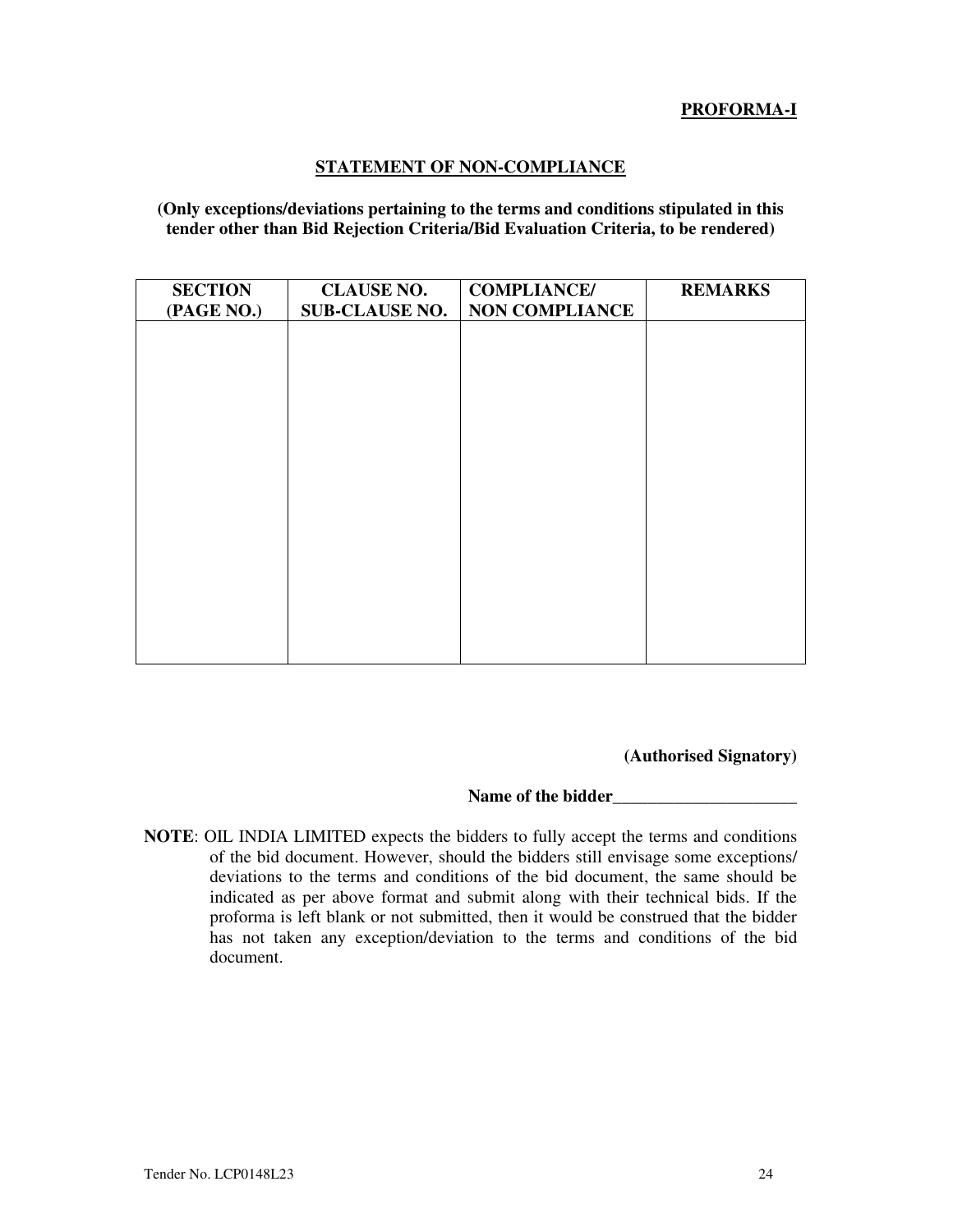# **PROFORMA-II**

#### **DECLARATION FOR BID SECURITY**

To, **M/s. Oil India Limited ……………………….., …………………………..** 

Sub: ……………………………………………… Tender No:……………………………………….

Dear Sir,

After examining / reviewing provisions of above referred tender documents (including all corrigendum/ Addenda), we M/s. ………… (Name of Bidder) have submitted our offer / bid no…………

We, M/s. ………………….(Name of Bidder) hereby understand that, according to your conditions, we are submitting this Declaration for Bid Security.

We understand that we will be put on watch list/holiday/banning list (as per policies of OIL INDIA in this regard), if we are in breach of our obligation(s) as per following:

(a) have withdrawn/modified/amended, impairs or derogates from the tender, my/our Bid during the period of bid validity specified in the form of Bid; or

- (b) having been notified of the acceptance of our Bid by the OIL INDIALIMITED during the period of bid validity:
	- (i) fail or refuse to execute the Contract, if required, or
	- (ii) fail or refuse to furnish the Contract Performance Security, in accordance provisions of tender document.
	- (iii) Fail or refuse to accept 'arithmetical corrections' as per provision of tender document.

(c) having indulged in corrupt/fraudulent/collusive/coercive practice as per procedure.

| Place: | <b>[Signature of Authorized Signatory of</b> |
|--------|----------------------------------------------|
|        |                                              |
| Bidder |                                              |
| Date:  | <del>Name:</del>                             |
|        |                                              |
|        | Designation:                                 |
|        | Seal:                                        |
|        |                                              |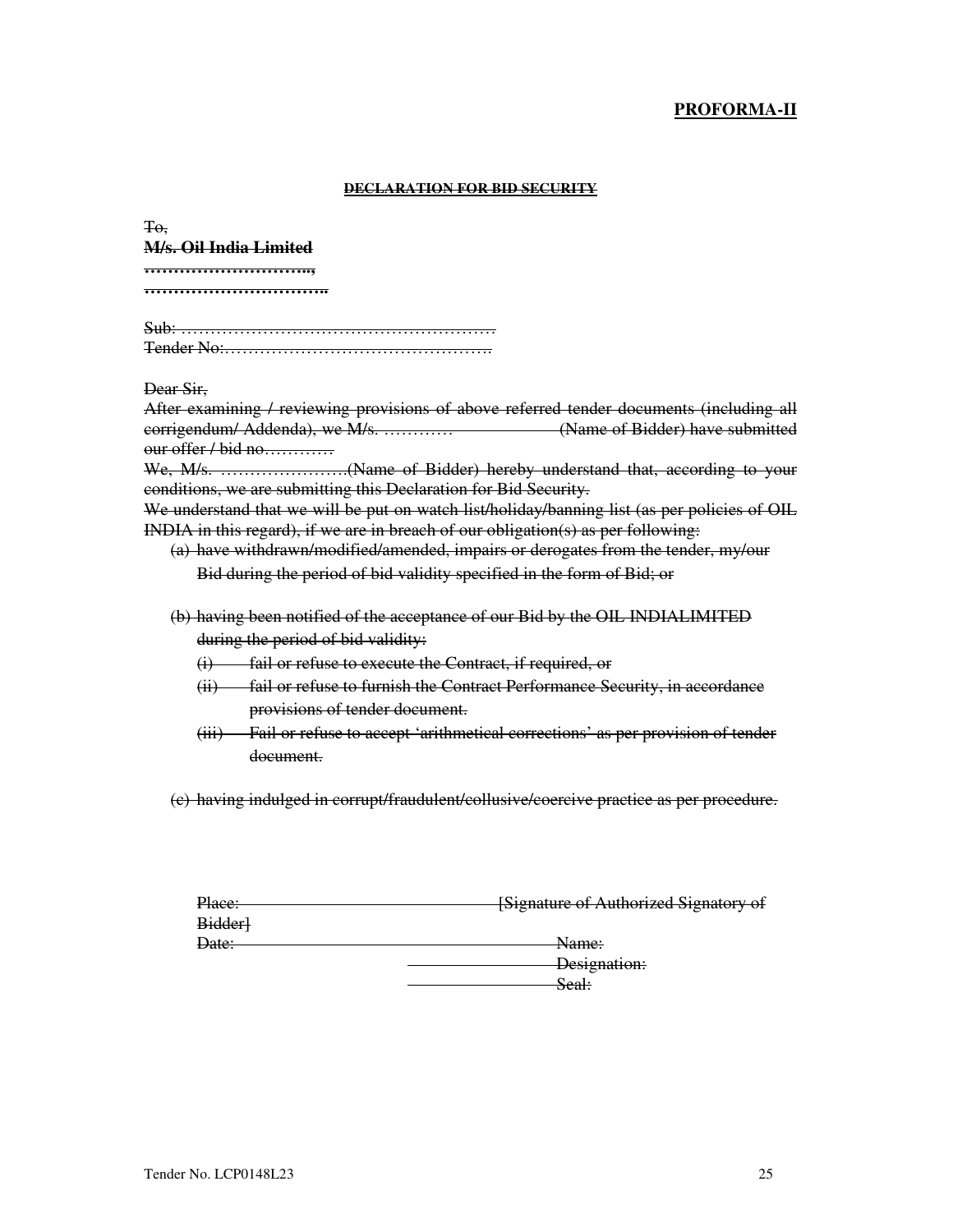#### **FORM OF PERFORMANCE BANK GUARANTEE (UNCONDITIONAL)**

(To be furnished by the contractor in case of submitting performance security in the form of bank Guarantee after issue of LOA)

To: M/s. Oil India Limited ----------------------- ----------------------

| WHEREAS                                                                          | (Name and address)  |
|----------------------------------------------------------------------------------|---------------------|
| of Contractor) (hereinafter called "Contractor") had undertaken, in pursuance of |                     |
| Contact No.                                                                      | to execute (Name of |
| Contract and Brief Description of the Work)                                      |                     |
| (hereinafter called "the Contract").                                             |                     |

AND WHEREAS it has been stipulated by you in the said Contract that the Contractor shall furnish you with a Bank Guarantee as security for compliance with Contractor's obligations in accordance with the Contract.

AND WHEREAS we ( May incorporate the Bank Name) have agreed to give the Contractor such a Bank Guarantee; NOW THEREFORE we hereby affirm that we are Guarantors on behalf of the Contractor, up to a total of (Amount of Guarantee in figures) \_\_\_\_\_\_\_\_\_\_\_\_\_\_\_\_\_\_\_\_\_\_\_\_\_ (in words\_\_\_\_\_\_\_\_\_\_\_\_\_\_\_\_), such amount being payable in the types and proportions of currencies in which the Contract price is payable, and we undertake to pay you, upon your first written demand and without cavil or arguments, any sum or sums within the limits of guarantee sum as aforesaid without your needing to prove or to show grounds or reasons for your demand for the sum specified therein. We hereby waive the necessity of your demanding the said debt from the Contractor before presenting us with the demand.

We further agree that no change or addition to or other modification of the terms of the Contract or the work to be performed thereunder or of any of the Contract documents which may be made between you and the Contractor shall in any way cease us from any liability under this guarantee, and we hereby waive notice of such change, addition or modification.

This guarantee is valid until the \_\_\_\_\_\_\_\_\_\_\_\_\_\_\_\_\_\_\_\_\_\_\_\_\_\_\_day of

The details of the Issuing Bank and Controlling Bank are as under:

A. Issuing Bank: BANK FAX NO: BANK EMAIL ID: BANK TELEPHNE NO: IFSC CODE OF THE BANK:

\_\_\_\_\_\_\_\_\_\_\_\_\_\_\_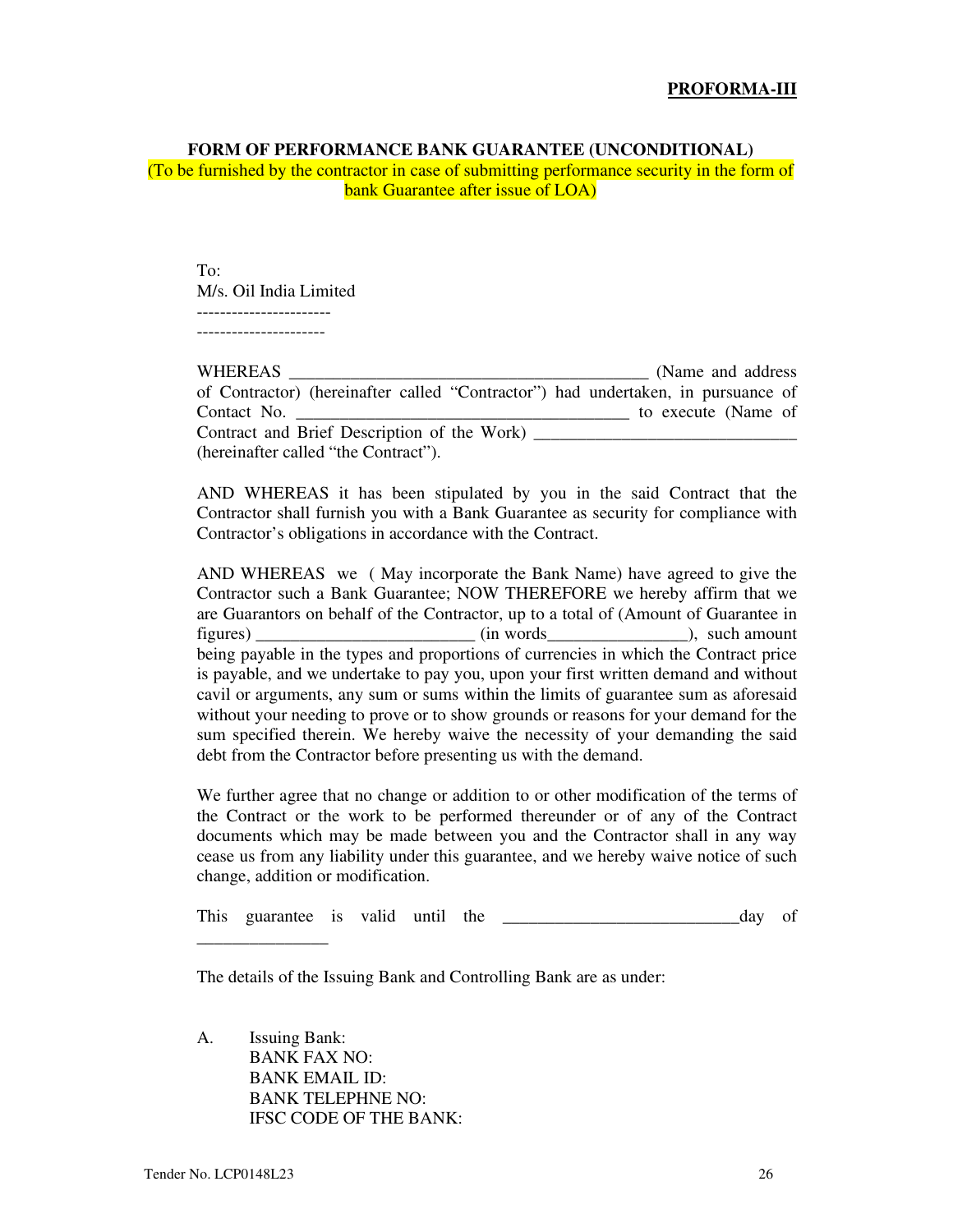B. Controlling Office:

Address of the Controlling Office of the BG issuing Bank: Name of the Contract Person at the Controlling Office with Mobile No. and e-mail address:

Notwithstanding anything contained herein:

- a) Our liability under this Bank Guarantee shall is restricted up to Rs………..
- b) This guarantee shall be valid till …………
- c) We are liable to pay the guarantee amount or any part thereof under this Bank Guarantee only and only if you serve upon us a written claim or demand on or before ………….(Date of Expiry of BG PLUS one year claim period).
- d) At the end of the claim period that is on or after ……….. (Date of expiry of the Bank Guarantee Plus Minimum of 1 year claim period shall be stipulated) all your rights under this Guarantee shall stand extinguished and we shall be discharged from all our liabilities under this Guarantee irrespective of receipt of original Bank Guarantee duly discharged, by Bank.

 Name of the Contact Person at the Controlling Office with Mobile No. and e-mail address:

| SIGNATURE AND SEAL OF THE GUARANTORS |  |
|--------------------------------------|--|
|                                      |  |
| Name of the                          |  |
| Bank                                 |  |
| Address                              |  |
|                                      |  |

# **NOTE:**

The Bank Guarantee issuing bank branch shall ensure the following:

The Bank Guarantee issued by the bank shall be routed through SFMS platform as per the following details:

- i. "MT 760/MT 760 COV" for issuance of bank guarantee.
- ii. "MT 760/MT 767 COV" for amendment of bank guarantee.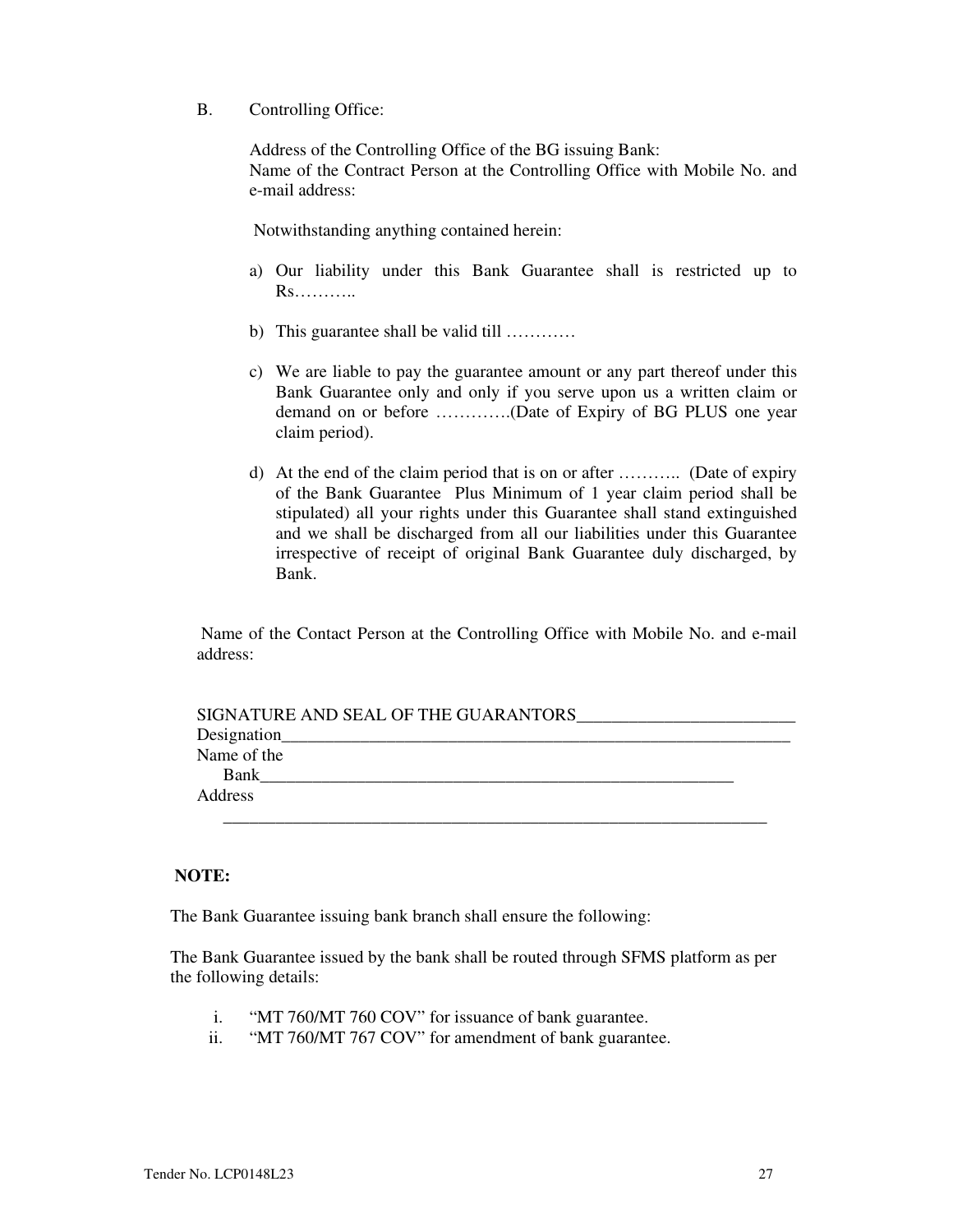The above message / intimation shall be sent through SFMS (indicating the Contract Number) by the BG issuing bank branch to HDFC Bank Limited, E-13/29 IFS Code – HDFC0000003; SWIFT Code – HDFCINBBDEL; Branch Address: HDFC Bank Limited,

E-13/29, 2nd Floor, Harsha Bhavan, Middle Circle, Connaught Place, New Delhi 110001

 The vendor shall submit to OIL the copy of the SFMS message as sent by the issuing bank branch along with the original bank guarantee.

- a) Bank Guarantee issued by a Scheduled Bank in India at the request of some other Non-Scheduled Bank of India shall not be acceptable.
- b) Further correspondence against BG towards Performance Security must contain the Contract Number.

**NOTE: Bidders are NOT required to complete this form while submitting the Bid**.

**\*\*\*\*\*\*\*\*\*\*\***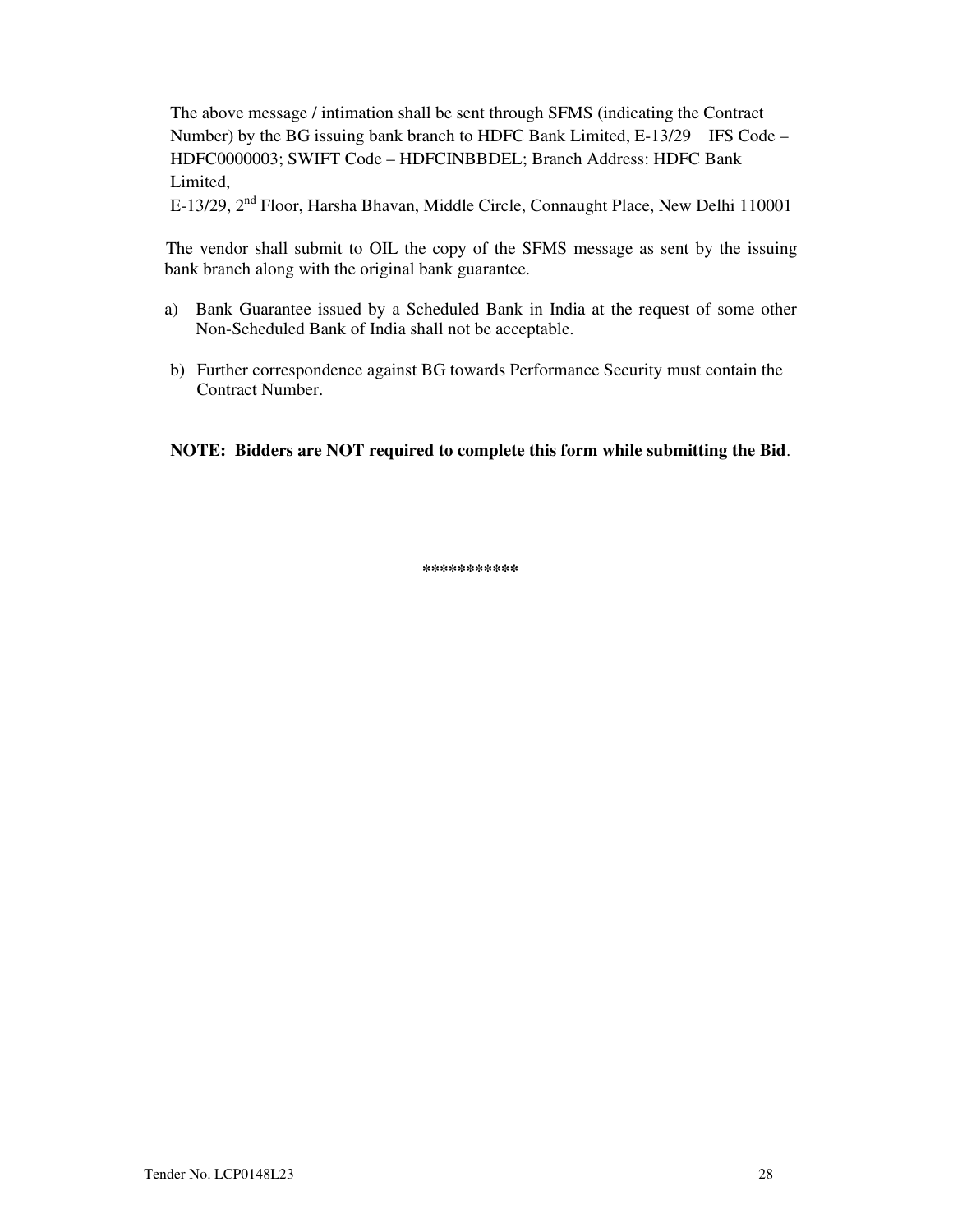# SAMPLE FORM OF CONTRACT

THIS AGGREEMENT is made on the …….. day of……. 2022, between (Name of Company)  $\qquad \qquad \qquad$  of (Mailing address of Company)  $\qquad \qquad$ , hereinafter called "the Company", of the one part and (Name of Contractor) \_\_\_\_\_\_\_\_\_\_\_\_\_\_\_\_\_\_\_\_\_\_\_\_\_ (hereinafter called "the Contractor") of the other part.

WHEREAS the Company is desirous that certain works should be executed viz. (Brief description of works)\_\_\_\_\_\_\_\_\_\_\_\_\_\_\_\_\_\_\_\_\_\_\_\_ and has, by Letter of acceptance dated (Date of Letter of Acceptance)\_\_\_\_\_\_\_\_\_\_\_\_\_\_\_\_, accepted a Bid by the Contractor for the execution, completion and maintenance of such works.

### NOW THIS AGREEMENT WITNESSETH as follows:

- 1. In this agreement words and expressions shall have the same meanings as are respectively assigned to them in the conditions of Contract hereinafter referred to.
- 2. The following documents shall be deemed to form and be read and construed as part of this Agreement, viz. :
	- a) This form of Agreement,
	- b) The Letter of Award
	- c) The said Bid and Appendix,
	- d) The Scope of Services
	- e) The Priced Bid and Quantities,
	- g) The Schedules of Supplementary Information, if any
	- h) The Special Conditions of Contract and
	- i) The General Conditions of Contract
- 3. The aforesaid documents shall be taken as complementary and mutually explanatory of one another, but in the case of ambiguities or discrepancies they shall take precedence in the order set out above.
- 4. In consideration of the payment to be made by the Company to the Contractor as hereinafter mentioned, the Contractor hereby covenants with the Company to execute, complete and maintain the works in conformity in all respects with the provisions of the contract.
- 5. The Company hereby covenants to pay the Contractor in consideration of the execution, completion and maintenance of the works the Contract price at the times and in the manner prescribed by the Contract.

IN WITNESS WHEREOF the parties hereto have set their respective hands and seals to this Agreement on the day, year first written above.

SIGNED, SEALED AND DELIVERED.

By the said Name On behalf of the Contractor in the presence of: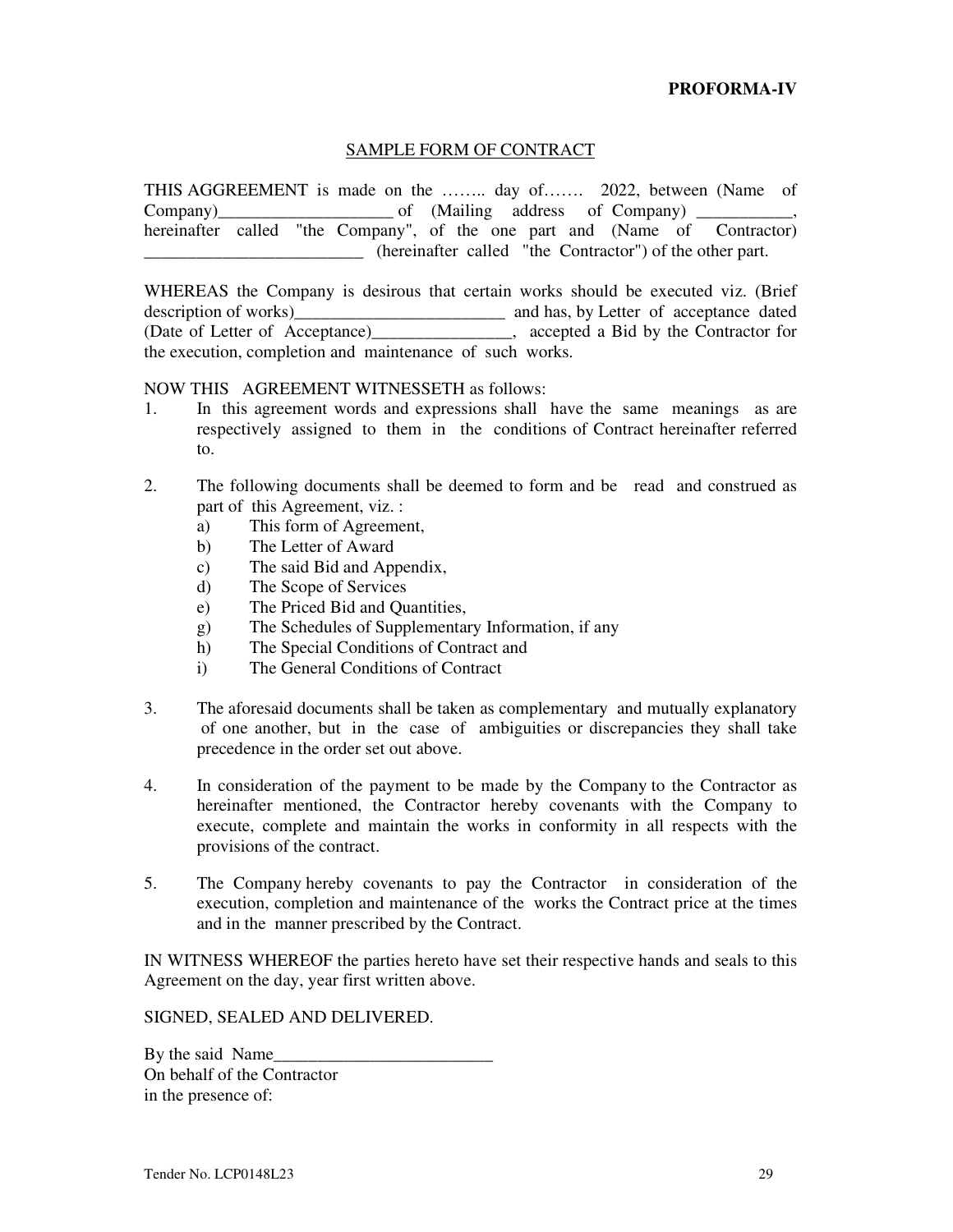**PROFORMA-V** 

#### **CERTIFICATE OF ANNUAL TURNOVER & NET WORTH**

#### TO BE ISSUED BY PRACTISING **CHARTERED ACCOUNTANTS' FIRM** ON THEIR LETTER HEAD

#### **TO WHOM IT MAY CONCERN**

 This is to certify that the following financial positions extracted from the audited financial statements of .......................................... (Name of the Bidder) for the last three (3) completed accounting years upto ……………..**(as the case may be)** are correct.

| <b>YEAR</b> | <b>TURN OVER</b><br>In $INR$ (Rs.) | <b>NET WORTH</b><br>In $INR$ (Rs.) |
|-------------|------------------------------------|------------------------------------|
| 2019-20     |                                    |                                    |
| 2020-21     |                                    |                                    |
| 2021-22     |                                    |                                    |

Place:

Date:

Seal:

Membership Number and Firm Registration Number: **UDIN (Unique Document Identification Number) :** 

Signature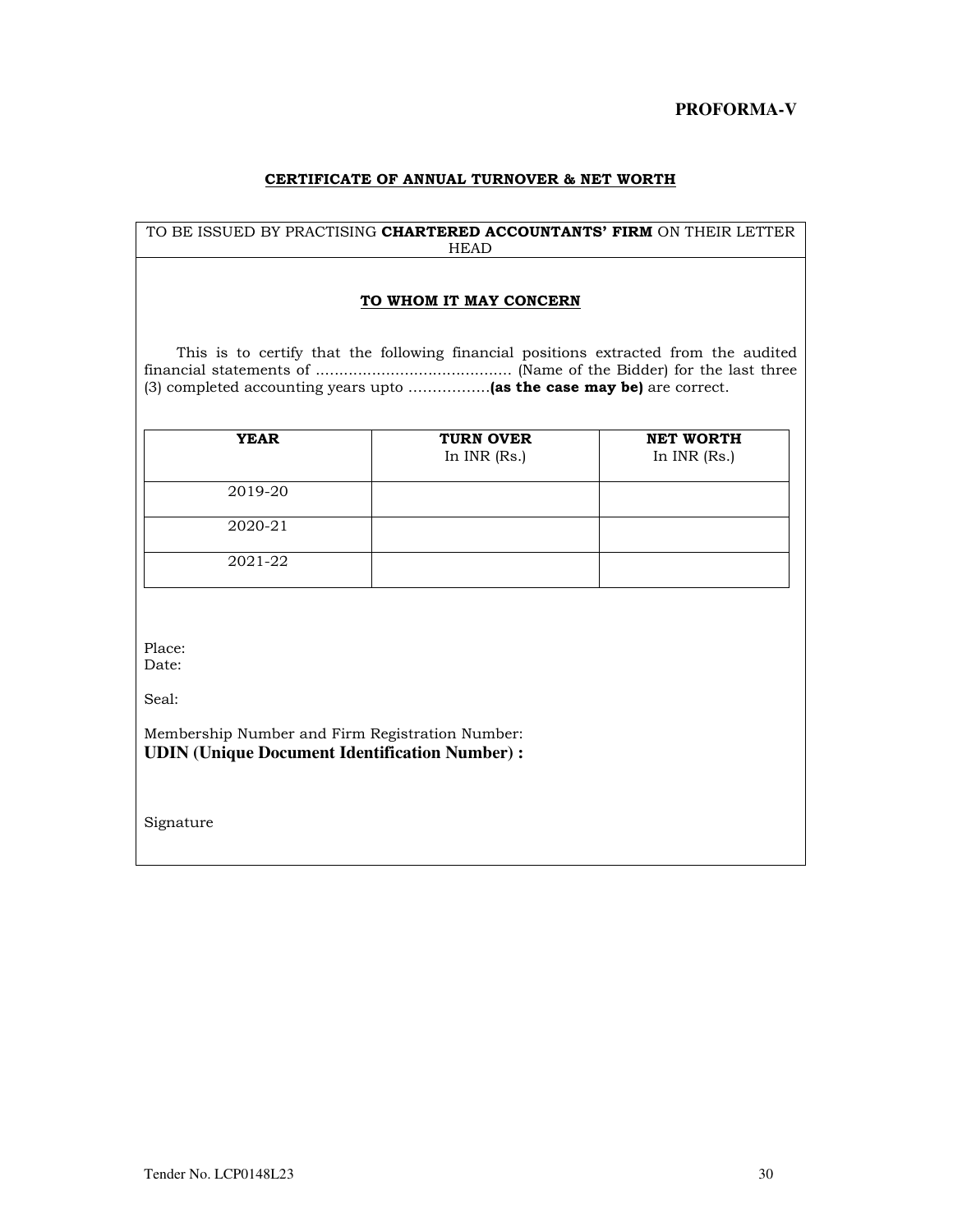# **PROFORMA-VI**

# Format of undertaking by Bidders towards submission of authentic information/documents (To be typed on the letter head of the bidder)

Ref. No\_\_\_\_\_\_\_\_\_\_\_\_ Date \_\_\_\_\_\_\_\_

### **Sub: Undertaking of authenticity of information / documents submitted**

**Ref: Your tender No.** Dated

To, The General Manager Contracts & Purchase Dept OIL, NOIDA

#### **Sir,**

With reference to our quotation against your above-referred tender, we hereby undertake that no fraudulent information/documents have been submitted by us.

We take full responsibility for the submission of authentic information/documents against the above cited bid.

We also agree that, during any stage of the tender/contract agreement, in case any of the information/documents submitted by us are found to be false/forged/fraudulent, OIL has right to reject our bid at any stage including forfeiture of our EMD and/or PBG and/or cancel the award of contract and/or carry out any other penal action on us, as deemed fit.

| Yours faithfully,                                    |  |  |
|------------------------------------------------------|--|--|
| For (type name of the firm here)                     |  |  |
| Signature of Authorised Signatory                    |  |  |
| Name:                                                |  |  |
| Designation :                                        |  |  |
| Phone No.                                            |  |  |
| Place:                                               |  |  |
| Date :                                               |  |  |
| (Affix Seal of the Organization here, if applicable) |  |  |

\*\*\*\*\*\*\*\*\*\*\*\*\*\*\*\*\*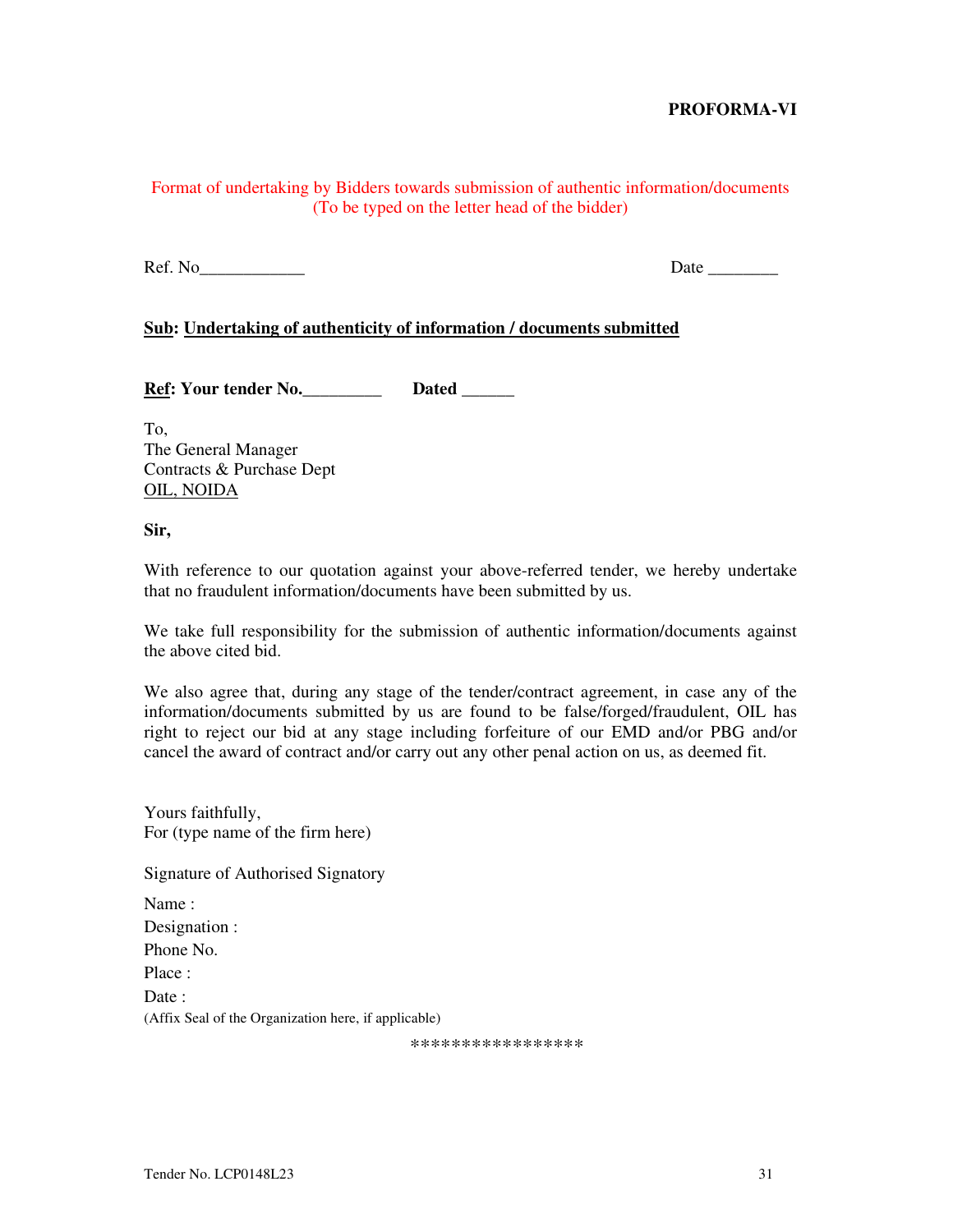# **PROFORMA-VII**

# **COMMERCIAL CHECK LIST**

THE CHECK LIST MUST BE COMPLETED AND RETURNED WITH YOUR OFFER. PLEASE ENSURE THAT ALL THESE POINTS ARE COVERED IN YOUR OFFER. THESE WILL ENSURE THAT YOUR OFFER IS PROPERLY EVALUATED. PLEASE SELECT "Yes" OR "No" (WHEREVER APPLICABLE) TO THE FOLLOWING QUESTIONS, IN THE RIGHT HAND COLUMN.

| S1.<br>No. | <b>REQUIREMENT</b>                                                                                             | <b>COMPLIANCE</b> |
|------------|----------------------------------------------------------------------------------------------------------------|-------------------|
| 1.0        | Whether bid submitted under Single Stage Two Bid System?                                                       | Yes/No            |
| 2.0        | Whether Price bid and technical bid are submitted in separate<br>sealed envelope                               | Yes/No            |
| 3.0        | Whether GeM Seller ID mentioned / registration certificate is<br>submitted along with technical bid?           | Yes/No            |
| 4.0        | Whether quoted offer validity of 90 days from the date of bid<br>closing?                                      | Yes/No            |
| 5.0        | supporting documents related to BRC/BEC clauses<br>Whether all<br>submitted ?                                  | Yes/No            |
| 6.0        | Whether prices submitted as per Bidding format?                                                                | Yes/No            |
| 7.0        | Whether confirmed acceptance of tender Payment Terms?                                                          | Yes/No            |
| 8.0        | Whether confirmed to submit PBG as asked for in NIT?                                                           | Yes/No            |
| 9.0        | Whether agreed to submit Performance Security Deposit within<br>15 days of the issue of Letter of Award/order? | Yes/No            |
| 10.0       | Whether Undertaking of authenticity of information/documents<br>submitted along with technical bid?            | Yes/No            |
| 11.0       | Whether quoted as per NIT (without any deviations)?                                                            | Yes/No            |
| 11.1       | Whether quoted any deviation?                                                                                  | Yes/No            |
| 11.2       | Whether deviation separately highlighted?                                                                      | Yes/No            |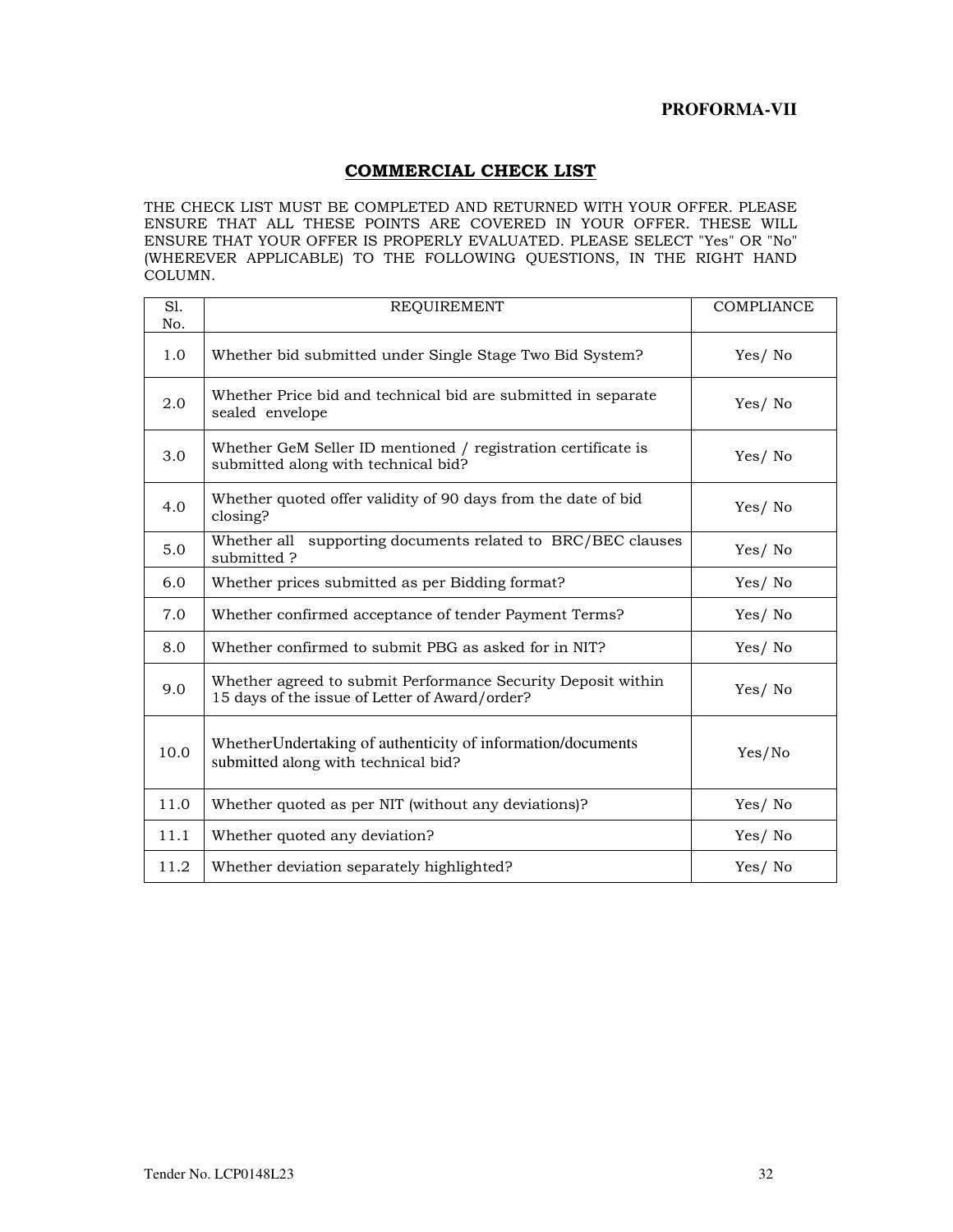### **LETTER OF AUTHORISATION FOR ATTENDING BID OPENING**

To

 Oil India Limited Plot No. 19, Sector-16 A, Noida, U.P.

Sir,

# Sub: OIL's TENDER No.

I / We \_\_\_\_\_\_\_\_\_\_\_\_\_\_\_\_\_\_\_\_\_\_\_\_\_\_\_\_ confirm that Mr./ Ms. \_\_\_\_\_\_\_\_\_ (Name and address) as authorised to represent us during bid opening on our behalf with you against Tender Invitation No. **LCP0148L23** for Hiring Services for Operation And Maintenance Of Heating, Ventilation And Air Conditioning (HVAC) System At OIL House, Noida For A Period Of Six Months

Yours faithfully,

Authorised Person's Signature: **with** *\_\_\_\_\_\_\_\_\_\_\_\_\_***\_\_\_\_\_** 

**Name:**  $\blacksquare$ 

 **Signature of Bidder: \_\_\_\_\_\_\_\_\_\_\_\_\_\_\_\_\_\_\_\_\_\_\_\_\_\_** 

 **Name: \_\_\_\_\_\_\_\_\_\_\_\_\_\_\_\_\_\_\_\_\_\_\_\_\_\_\_\_\_\_\_\_\_\_\_\_\_\_\_\_** 

 **Date: \_\_\_\_\_\_\_\_\_\_\_\_\_\_\_\_\_\_\_\_\_\_\_\_\_\_\_\_\_\_\_\_\_\_\_\_\_\_\_\_\_**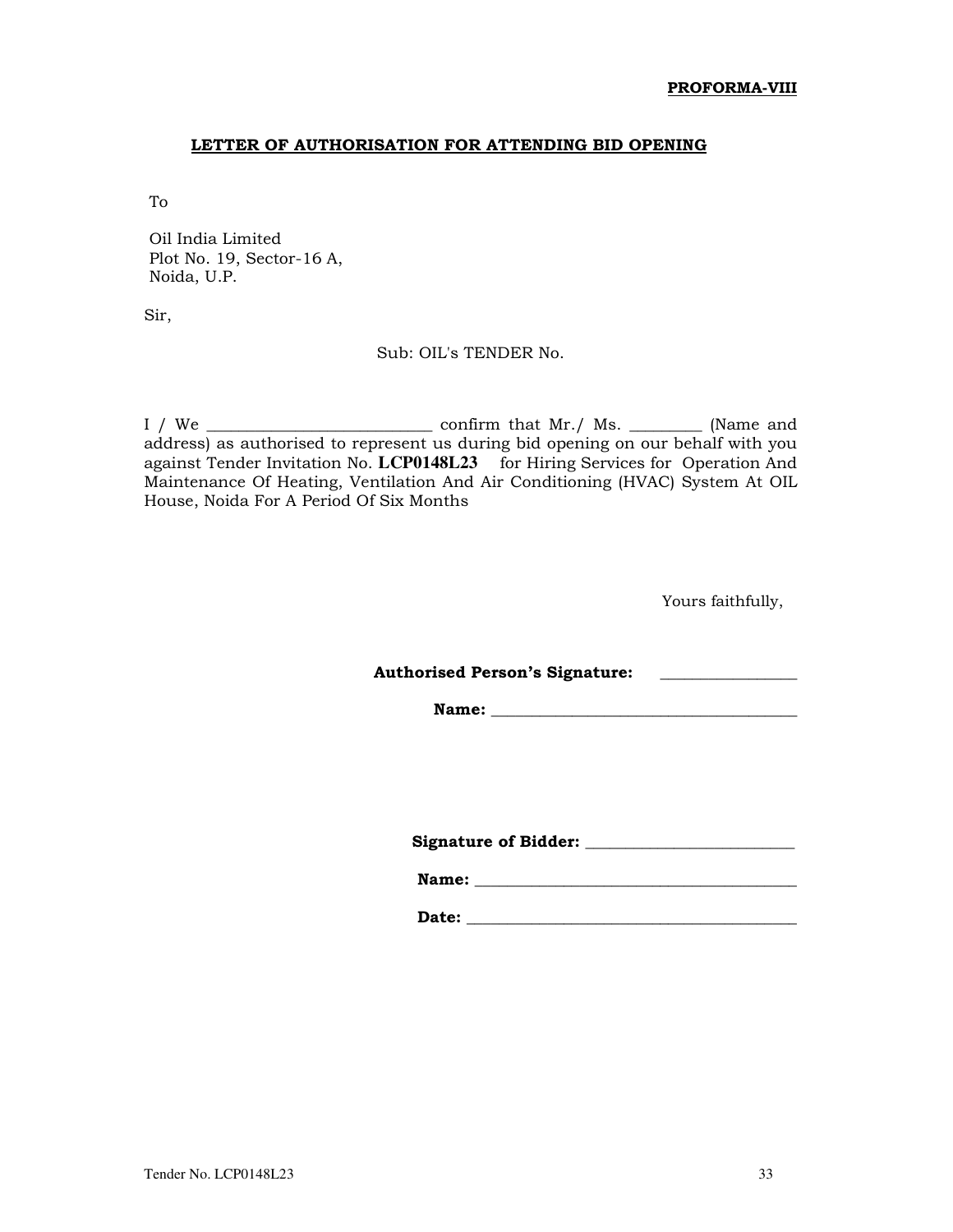# **PROFORMA-IX**

### **LETTER OF AUTHORITY**

To OIL INDIA LIMITED Plot No. 19, Sector-16 A, Noida, U.P.

Dear Sir,

#### **SUB: OIL TENDER No.**

| Confirm | that | Mr./Ms. |
|---------|------|---------|
|         |      |         |

(Name and Address) is authorised to represent us to Bid, negotiate and conclude the agreement on our behalf with you against Tender Invitation No. **LCP0148L23**  for Hiring Services for Operation And Maintenance Of Heating, Ventilation And Air Conditioning (HVAC) System At OIL House, Noida for a period of Six Months for any commercial / Legal purpose etc.

We confirm that we shall be bound by all and whatsoever our said representative shall commit.

**Authorised Person's Signature: \_\_\_\_\_\_\_\_\_\_\_\_\_\_\_\_\_** 

**Name:**  $\blacksquare$ 

Yours faithfully,

Signature: \_\_\_\_\_\_\_\_\_\_\_\_\_\_\_\_\_\_\_\_\_\_\_\_\_

Name & Designation

 $\overline{\phantom{a}}$  , where  $\overline{\phantom{a}}$ 

For & on behalf of \_\_\_\_\_\_\_\_\_\_\_\_\_\_\_\_\_\_\_\_

**NOTE:** This letter of authority shall be on printed letter head of the bidder, and shall be signed by a person competent and having the power of attorney (Power of attorney shall be annexed) to bind such Bidder.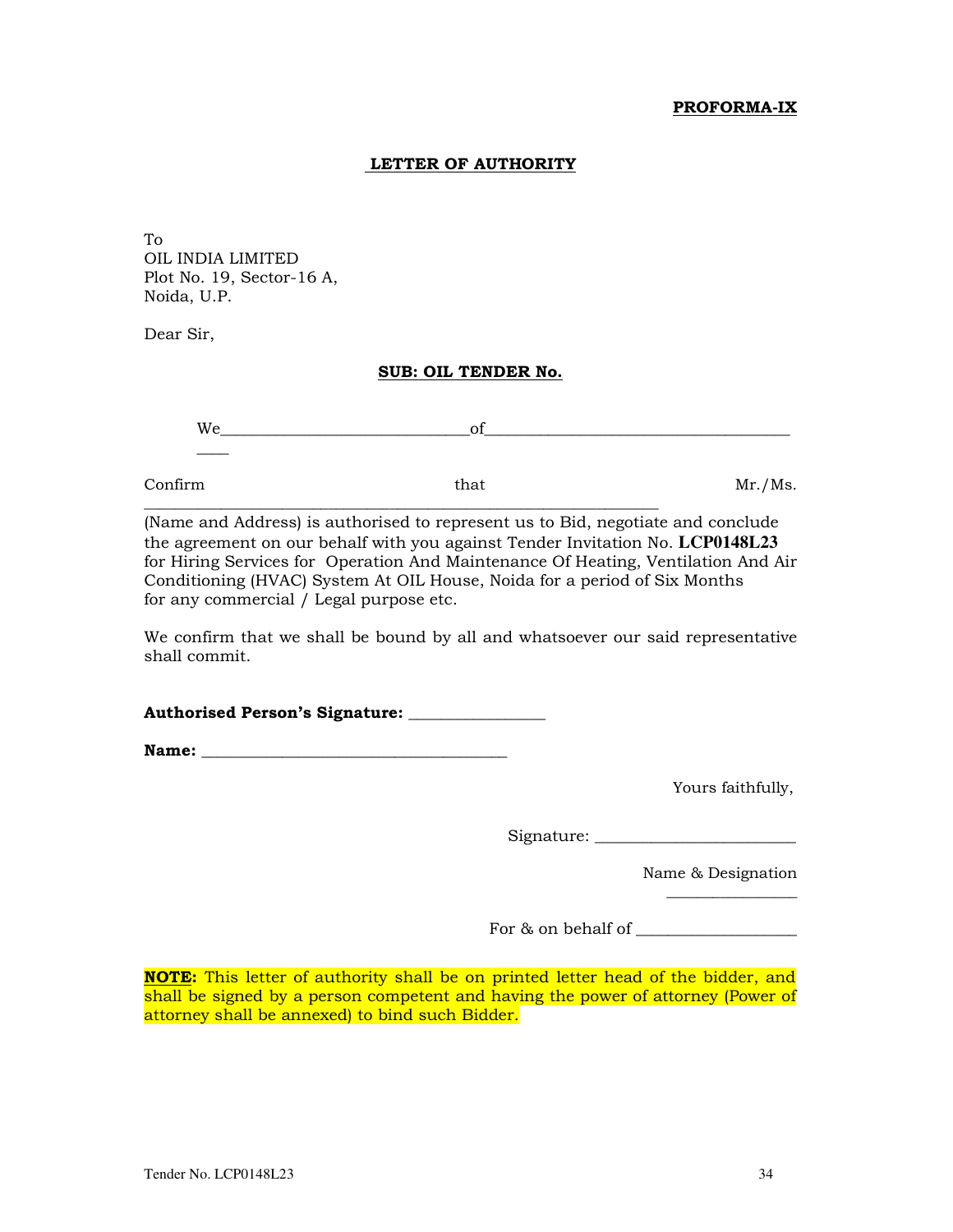#### **PROFORMA-X**

### **(TO BE EXECUTED BY THE AUTHORIZED SIGNATORY OF THE BIDDER ON THE OFFICIAL LETTER HEAD OF THE BIDDER)**

#### **CERTIFICATE OF COMPLIANCE TO FINANCIAL CRITERIA**

#### **Ref : Note 'b' under Clause 2.2 Financial Criteria of BEC/BRC**

I \_\_\_\_\_\_\_\_\_\_\_\_\_\_\_\_\_\_\_\_\_\_\_\_\_\_\_\_\_\_\_\_\_\_\_\_\_\_\_\_ the authorized signatory(s) of \_ \_\_\_\_\_\_\_\_\_\_\_\_\_\_\_\_\_\_\_\_\_\_\_\_\_\_\_\_\_\_\_\_\_\_\_ (Company or Firm name with address) do hereby solemnly affirm and declare/ undertake as under:

#### **The balance sheet/Financial Statements for the financial year \_\_\_\_\_\_\_\_\_\_\_\_\_\_ have actually not been audited as on the Original Bid Closing Date.**

Yours faithfully,

For (type name of the firm here)

Signature of Authorized Signatory

Name:

Designation:

Phone No.

Place:

Date:

(Affix Seal of the Organization here, if applicable)

Note: This certificate is to be issued only considering the time required for preparation of Financial Statements i.e. if the last date of preceding financial/accounting year falls within the preceding six months/within the due date for furnishing of audit report as per Section 139(1) of IT Act, 1961 (read along with latest circulars/notifications issued by CBDT from time to time) reckoned from the original bid closing date.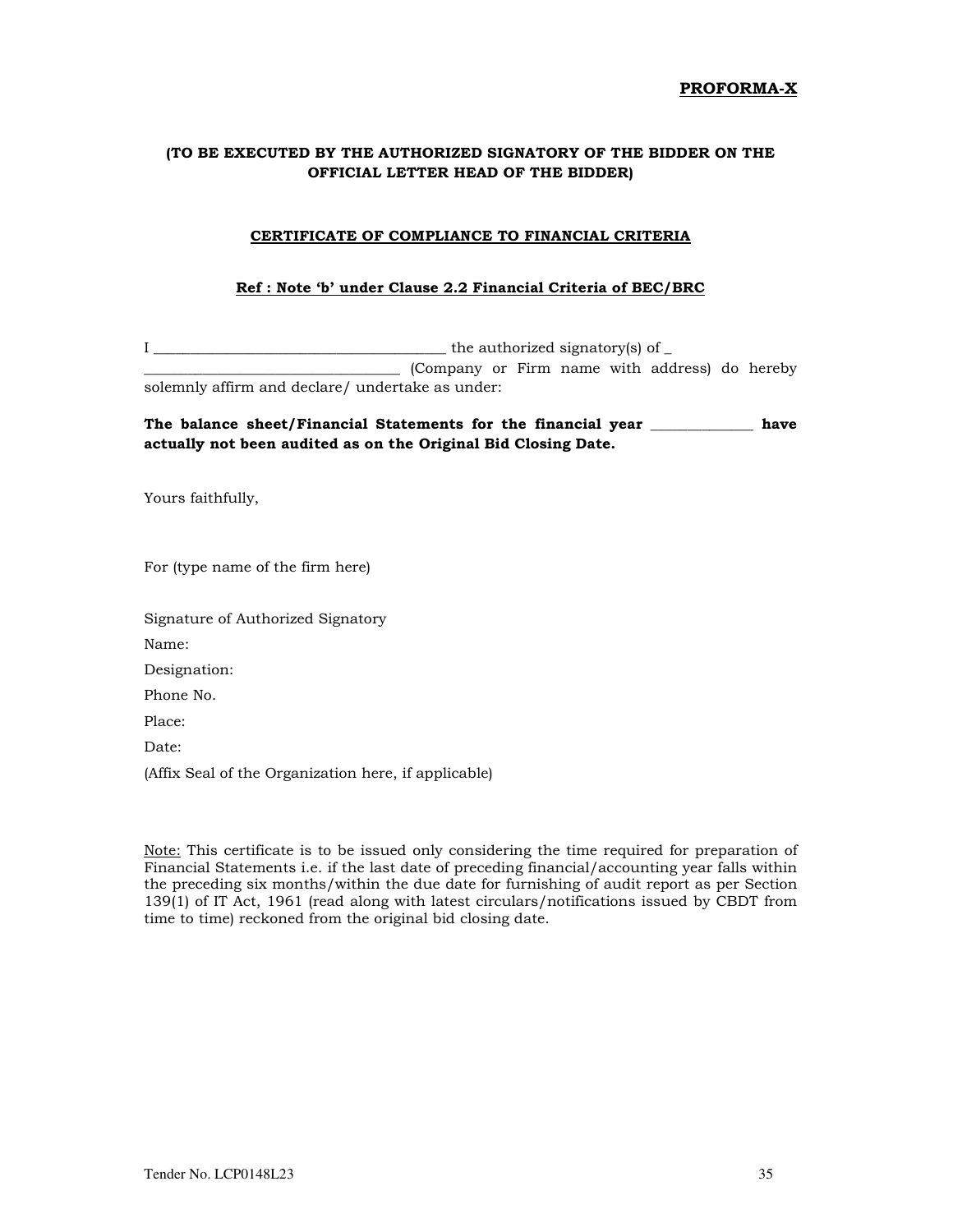# **[TO BE FILLED-UP / SUBMITTED BY THE VENDOR ON ITS LETTER HEAD FOR E-REMITTANCE]**

Name:

FULL Address:

\_\_\_\_\_\_\_\_\_\_\_\_\_\_\_\_\_\_\_\_\_\_\_\_\_\_\_\_\_\_\_\_\_\_\_\_

Phone Number: Mobile Number: E-mail address: Fax Number: Bank Account Number (in which the Bidder wants remittance against invoices): Bank Name: Branch: Address of the Bank: Bank Code: IFSC/RTGS Code of the Bank: NEFT Code of the Bank: PAN Number: GST Registration Number:

Signature of Bidder with Official Seal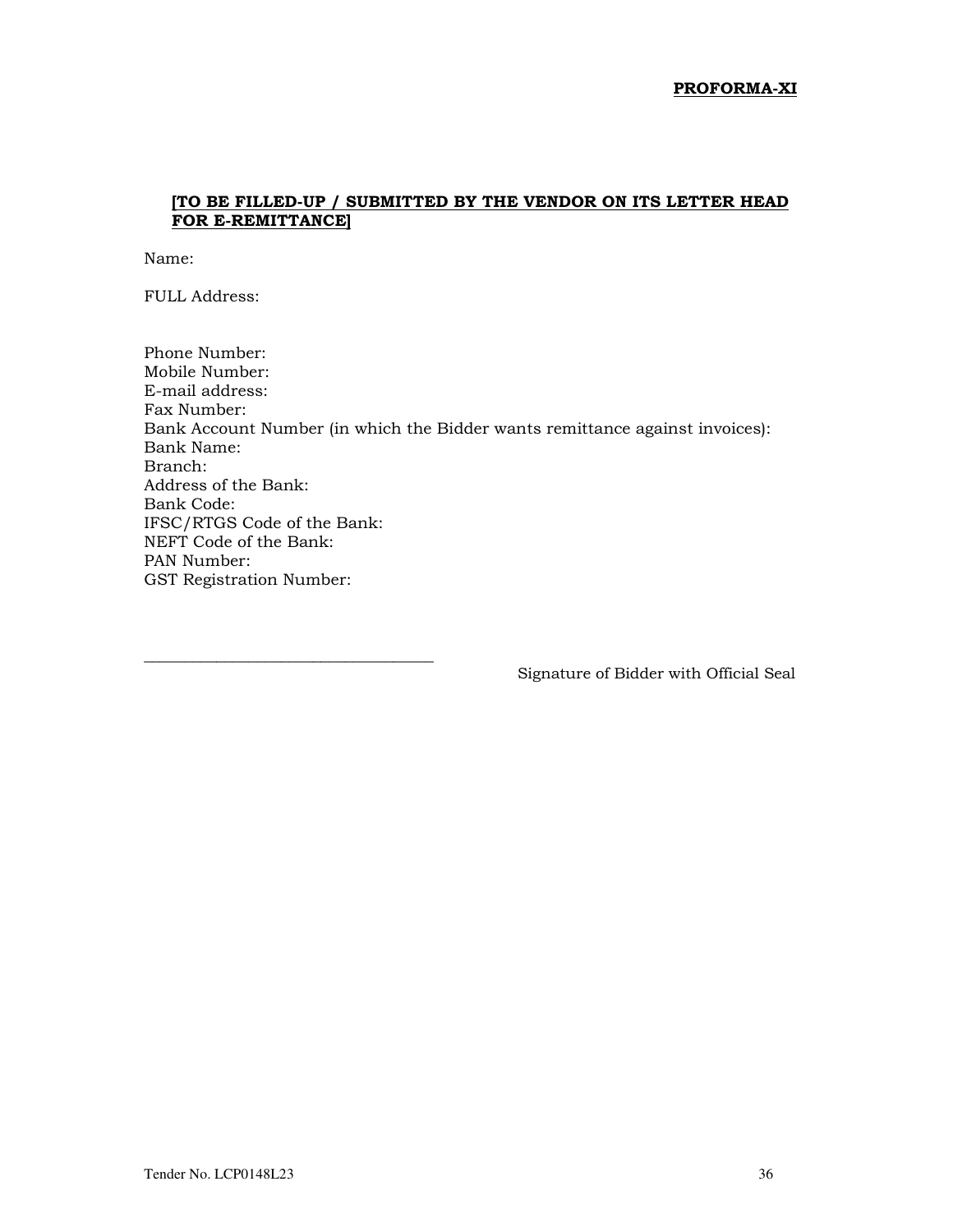### **GENERAL CONDITIONS OF CONTRACT(GCC)**

### **1.0** APPLICABILITY, DEFINITION & INTERPRETATION

**1.1** Applicability

All clauses in the General Conditions of Contract [GCC] shall apply to all transactions except as otherwise stated in the Special Conditions of Contract [SCC] and/or BEC/BRC. Furthermore, in the event if there is any conflict between the Principal text of the Agreement and the Appendixes, the Principal text will prevail.

#### **1.2** Definition & Interpretation

In the contract (as hereinafter defined) the following words and expressions shall have the meaning hereby assigned to them except where the context otherwise requires:

### **1.2.1** COMPANY/OIL/Operator:

Shall mean Oil India Limited [OIL] a public sector undertaking, incorporated under COMPANY's Act 1956 having its registered office at Duliajan-786602, Assam, India and includes its successor and permitted assigns.

#### **1.2.2** CONTRACTOR:

Shall mean the person or persons, firm or COMPANY or corporation incorporated in India or abroad, who has been awarded with the contract and includes contractor's legal representatives, his successors and permitted assigns.

### **1.2.3** Contract:

Shall mean a written agreement between the COMPANY and the CONTRACTOR for execution of the services/works including all contract documents and subsequent amendments, if any.

#### **1.2.4** Site:

Shall mean the place in which the operations/services are to be carried out or places approved by OIL for the purposes of the CONTRACT together with any other places designated in the CONTRACT as forming part of the site.

### **1.2.5** COMPANY's Site Representative/Engineer:

Shall mean the person or the persons appointed by the COMPANY from time to time to act on its behalf at the site for overall co-ordination, supervision and project management at site.

**1.2.6** Sub-Contract: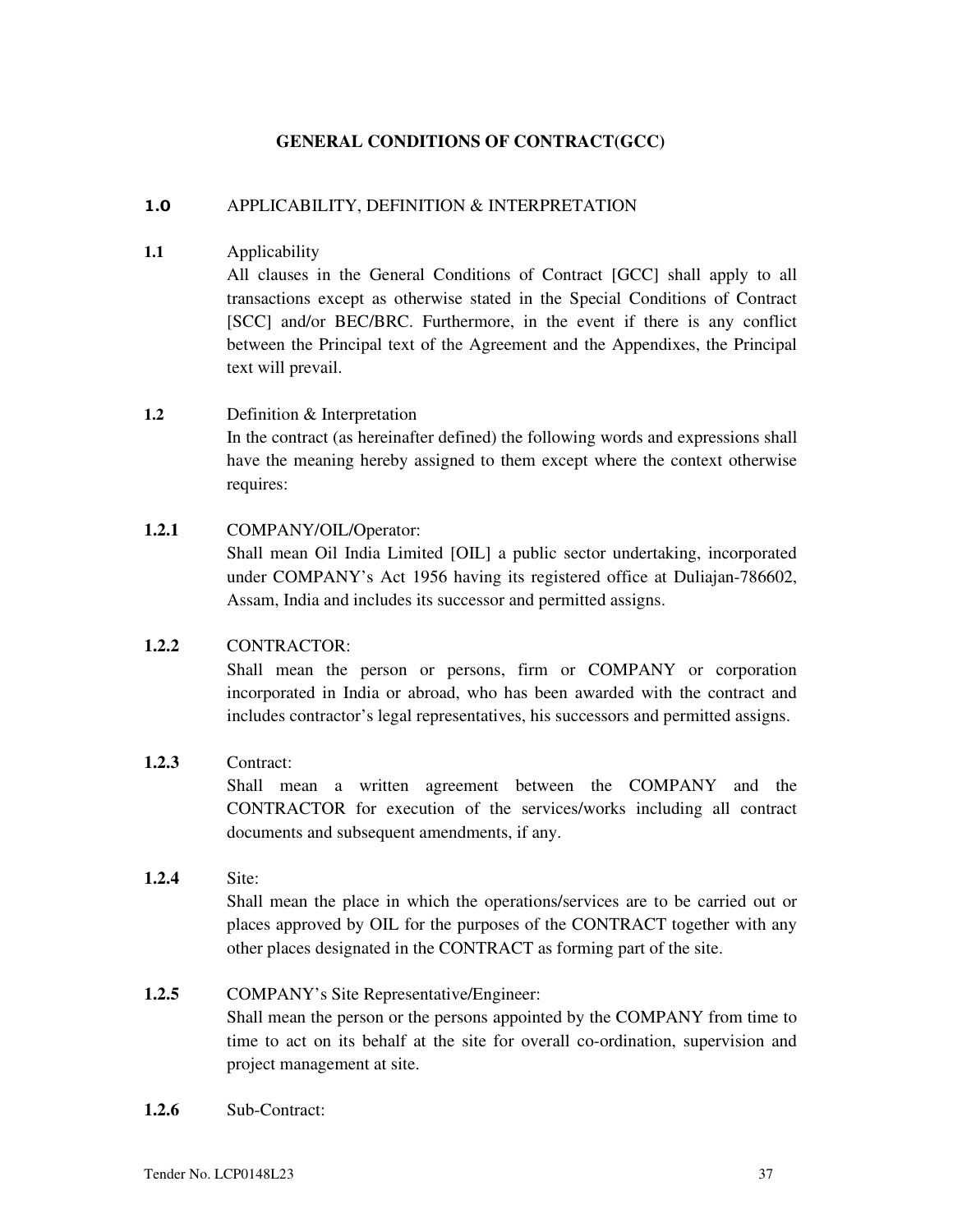Shall mean order/contract placed by the CONTRACTOR for any portion of the CONTRACT or work sublet with necessary written consent of COMPANY on third party. Such sub-letting shall not relieve the CONTRACTOR from any obligation, duty or responsibility under the CONTRACT.

# **1.2.7** Sub-Contractor:

Shall mean any person or firm or COMPANY (other than CONTRACTOR) to whom any part of the work has been entrusted by CONTRACTOR, with written consent of OIL or the persons appointed by OIL, successors and permitted assigns of such persons, firm or COMPANY).

### **1.2.8** Contractor's Representative:

Shall mean such person/or persons duly appointed representative at the site and base as the CONTRACTOR may designate in writing to the COMPANY as having authority to act for the CONTRACTOR in matters affecting the work and to provide the requisite services.

### **1.2.9** Contract Price/Value:

Shall mean the sum accepted or the sum calculated in accordance with the rates accepted in tender and/or the contract rates as payable to the CONTRACTOR for the entire execution and completion of the services/works, including amendments/modification/change order issued by the COMPANY.

#### **1.2.10** Firm price:

The prices will remain unchanged, except for statutory changes, during currency of the CONTRACT unless specifically agreed to in writing by COMPANY.

### **1.2.11** Service/Works/Operations:

Shall mean and include all items and things to be supplied/done and all work/Service to be performed by the CONTRACTOR as specified in the Scope of Work under this CONTRACT and shall also include all extra, additional, altered or substituted works/services as required for the purpose of successful execution of the Contract.

### **1.2.12** Equipment/Materials/Goods:

Shall mean and include any equipment, machinery, instruments, stores, goods which CONTRACTOR is required to provide to the COMPANY for/under the CONTRACT and amendments thereto.

### **1.2.13** Drawings:

Shall mean and include all Engineering sketches, general arrangements/ layout drawings, sectional plans, all elevations, photographs, etc. related to the CONTRACT together with modification and revision thereto.

**1.2.14** Specifications: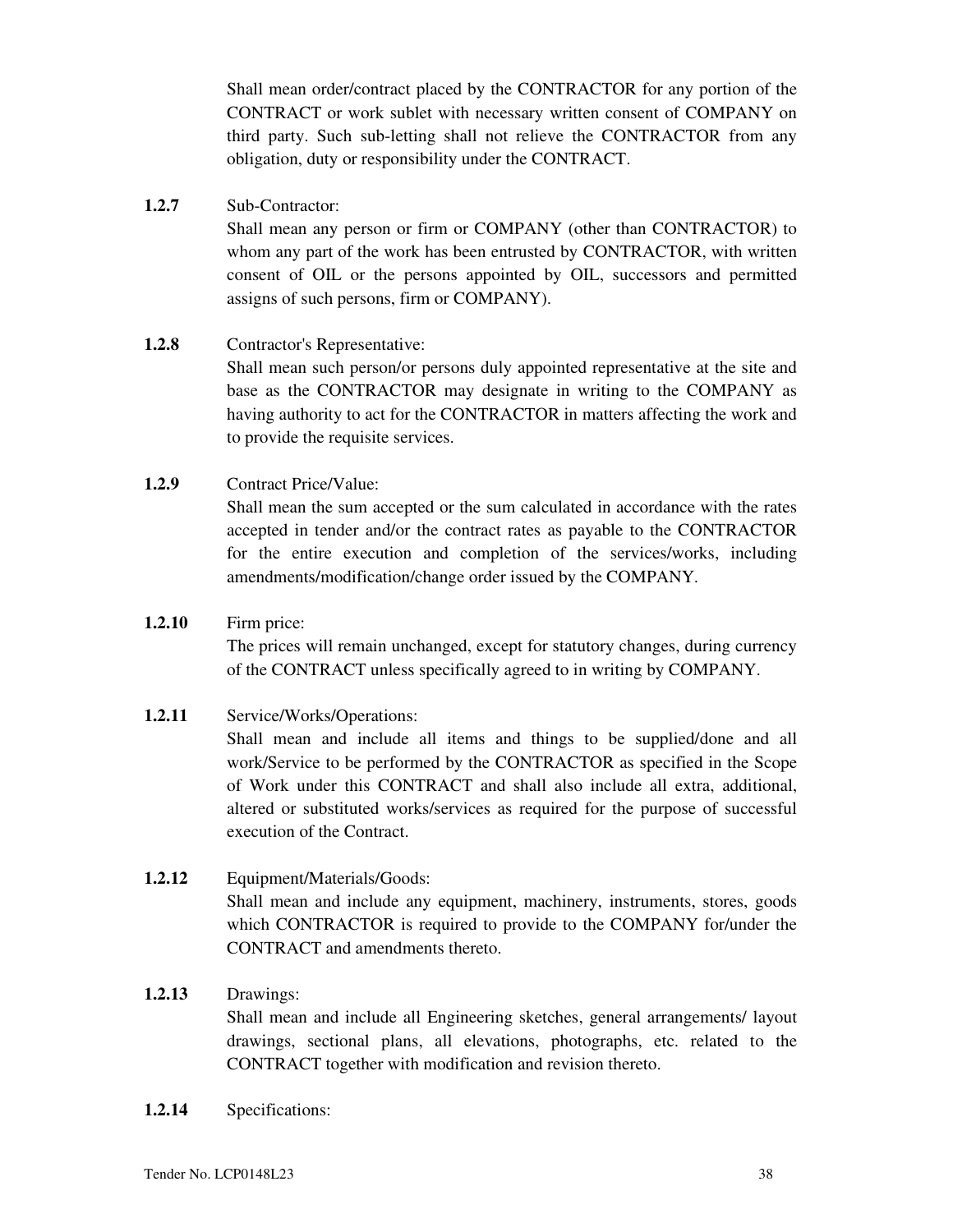Means and includes all technical specifications, provision attached and referred to in the tender/contract document regarding method and manner of performing the services and qualities of the service/materials to be provided under the contract and also as modified by the COMPANY/its site representative during the execution of contract in the best interest of service.

**1.2.15** Engineer In-charge (EIC): Shall mean the person designated from time to time by the COMPANY and shall include those who are expressly authorized by the COMPANY to act for and on its behalf for operation of the contract.

### **1.2.16** Inspectors:

Shall mean any person or outside Agency nominated by COMPANY to inspect equipment, materials and services, if any, in the CONTRACT (stage wise as well as final) as per the terms of the CONTRACT.

### **1.2.17** Tests:

Shall mean such process or processes to be carried out by the CONTRACTOR as are prescribed in the CONTRACT, considered necessary by the COMPANY or their representative to ascertain quality, workmanship, performance and efficiency of equipment or services thereof.

### **1.2.18** Approval:

Shall mean and include the written consent duly signed by COMPANY or their authorized official in respect of all documents, drawings or other particulars in relation to the CONTRACT.

- **1.2.19** Day: Shall mean a calendar day of twenty –four (24) consecutive hours beginning at 00:00 hours with reference to local time at the site.
- **1.2.20** Month: Shall mean a calendar month as per Gregorian calendar.
- **1.2.21** Year: Shall mean calendar year as per Gregorian calendar.
- **1.2.22** Working day: Means any day which is not declared to be holiday by the COMPANY.

### **1.2.23** Bid/offer:

Shall mean the proposal/Offer along with supporting documents submitted by the bidder in response to the tender or enquiry in accordance with the terms of Tender or Enquiry, for consideration by COMPANY, prior to award of contract.

**1.2.24** Guarantee: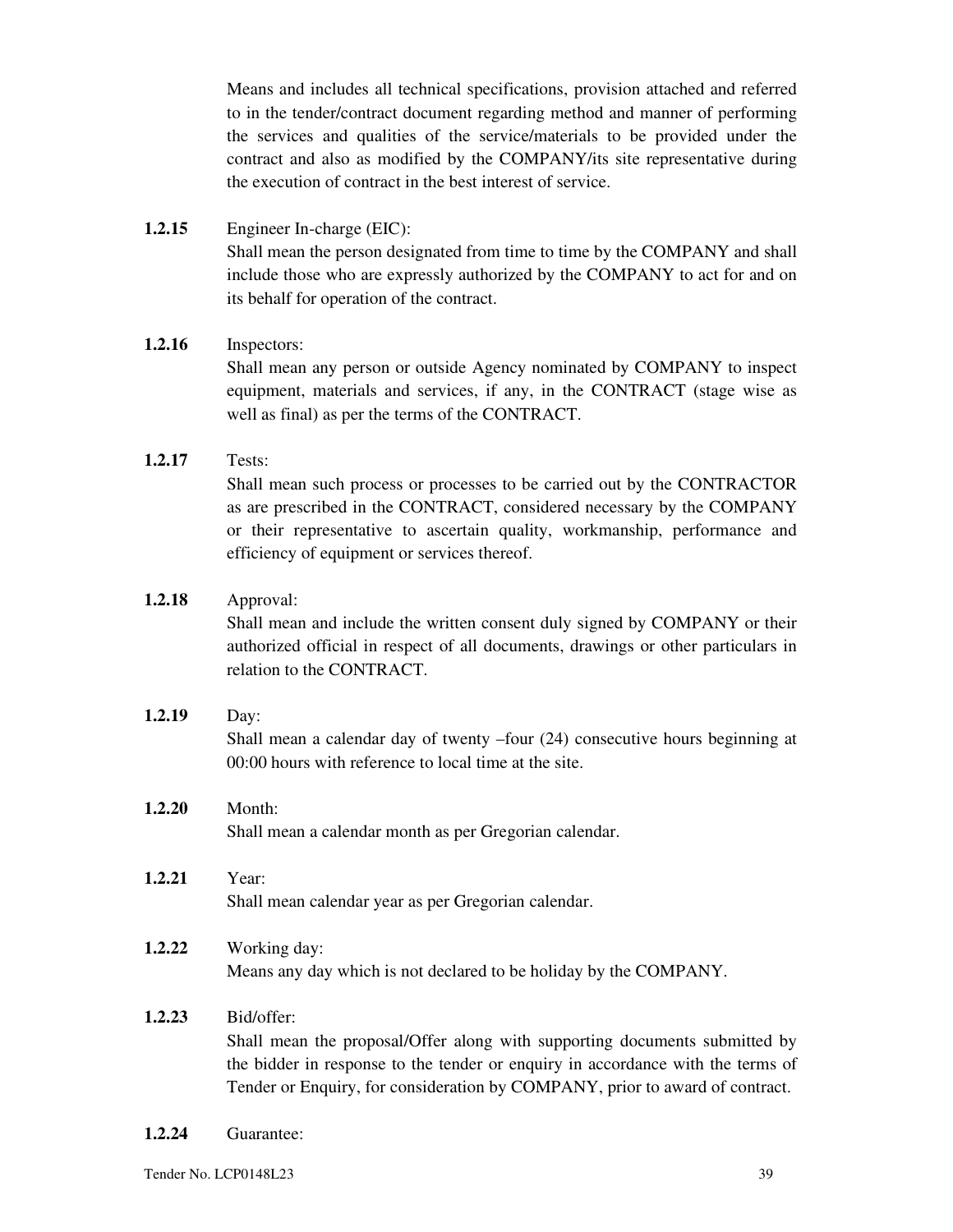Shall mean the period and other conditions governing the warranty/guarantee of the services as provided in the CONTRACT.

### **1.2.25** Mobilization:

Shall mean rendering the equipment fully manned and equipped as per CONTRACT and ready to begin work at site designated by the COMPANY and accepted by the COMPANY after inspection.

### **1.2.26** De-mobilization:

Shall mean the removal of all items forming part of the mobilization from the site of the COMPANY and inspection and acceptance thereafter by the COMPANY including compliance of requirement in relation to re-export of imported equipment/materials under concessional duty scheme in accordance with relevant notification from Customs Authorities.

### **1.2.27** Willful Misconduct:

Shall mean intentional disregard of good and prudent standards of performance or proper conduct under the Contract with knowledge that it is likely to result in any injury to any person or persons or loss or damage of property of the Company or Third Party.

### **1.2.28** Gross Negligence:

Shall mean any act or failure to act (whether sole, joint or concurrent) by a person or entity which was intended to cause, or which was in reckless disregard of or unjustifiable indifference to, avoidable and harmful consequences such person or entity knew, or should have known, would result from such act or failure to act. Notwithstanding the foregoing, Gross negligence shall not include any action taken in good faith for the safeguard of life or property.

### **1.2.29** Criminal Negligence:

Shall mean that the crime happened negligently, there was duty of care upon the Person but inadvertently due to his negligence, the duty was breached, which causes harm to the people in the form of death or serious injury.

### **1.2.30** GST Legislations:

'GST legislations' means 'any or all of the following legislations as may be applicable to the CONTRACTOR and OIL:

- (A) The Central Goods & Services Tax Act, 2017;
- (B) The Integrated Goods & Services Act, 2017;
- (C) The Union Territory Goods & Services Tax Act, 2017;
- (D) The respective State Goods & Service Tax Acts'
- (E) The Goods and Services (Compensation to States) Act, 2017
- (F) The Customs Act and the Customs Tariff Act.
- (G) Any other applicable Act related to GST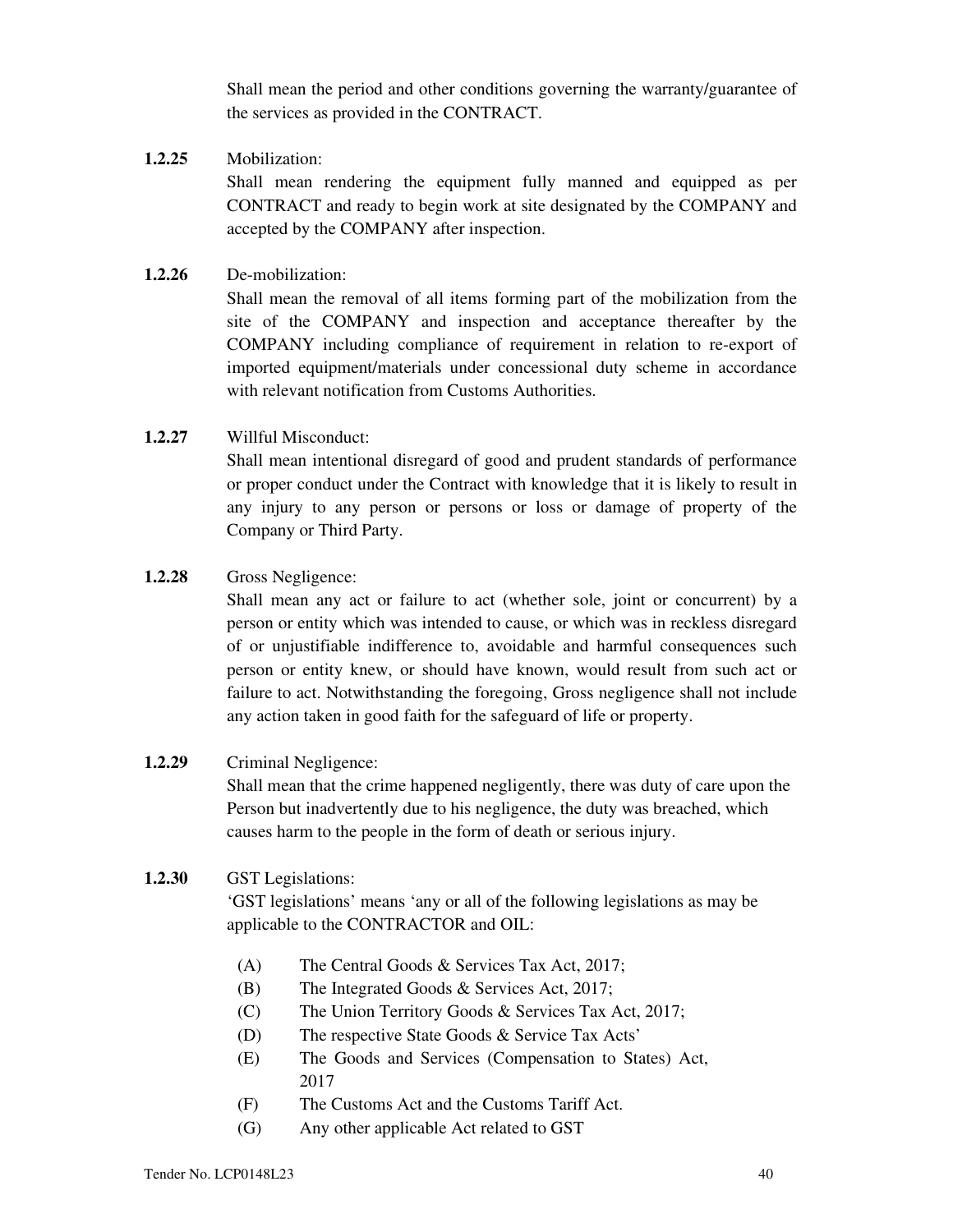# **2.0 CONTRACT DOCUMENT:**

- **2.1 Governing language:** The governing language for the CONTRACT shall be English. All CONTRACT documents and all correspondence and communication to be given and all other documentation to be prepared and supplied under the CONTRACT shall be written in English and the CONTRACT shall be construed and interpreted in accordance with English language.
- **2.2 Entire Agreement:** The CONTRACT constitutes the entire agreement between OIL and the CONTRACTOR with respect to the subject matter of the CONTRACT and supersedes all communication, negotiations and agreement (whether written or oral) of the parties with respect thereto made prior to the date of this agreement, unless such communication(s) expressly forms part of the contract or included by reference.
- **2.3 Amendment in CONTRACT:** No Amendment of the Contract shall be valid unless it is in writing, is dated, expressly refers to the Contract, and is signed by a duly authorized representative of each party thereto. OIL shall not be bound by any printed conditions, provisions in the CONTRACTOR's BID, forms of acknowledgement of CONTRACT, invoice and other documents which purport to impose any condition at variance with or supplement to CONTRACT.

# **3.0 WAIVERS AND AMENDMENTS:**

- **3.1 Waivers:** It is fully understood and agreed that none of the terms and conditions of this contract shall be deemed waived by either party unless such waiver is executed in writing only by the duly authorized representatives of both the parties. The failure of either party to execute any right shall not act as a waiver of such right by such party.
- **3.2 Change Program:** It is agreed that CONTRACTOR shall carry out work in accordance with the completion program (e.g. Drilling Programme) to be furnished by the COMPANY, which may be changed from time to time by reasonable modifications in the program as COMPANY sees fit. COMPANY's instruction in this regard shall be final and binding.

# **4.0 CONTRACT TIMELINE:**

### **4.1 Effective Date of Contract:**

The contract shall become effective as of the date COMPANY notifies the CONTRACTOR in writing that it has been awarded the contract. This date of issuance of Letter of Award (LOA) by the COMPANY will be the effective date of contract. All terms and conditions of the contract shall come into force with the date of issuance of LOA.

### **4.2 Date of Commencement of Operation:**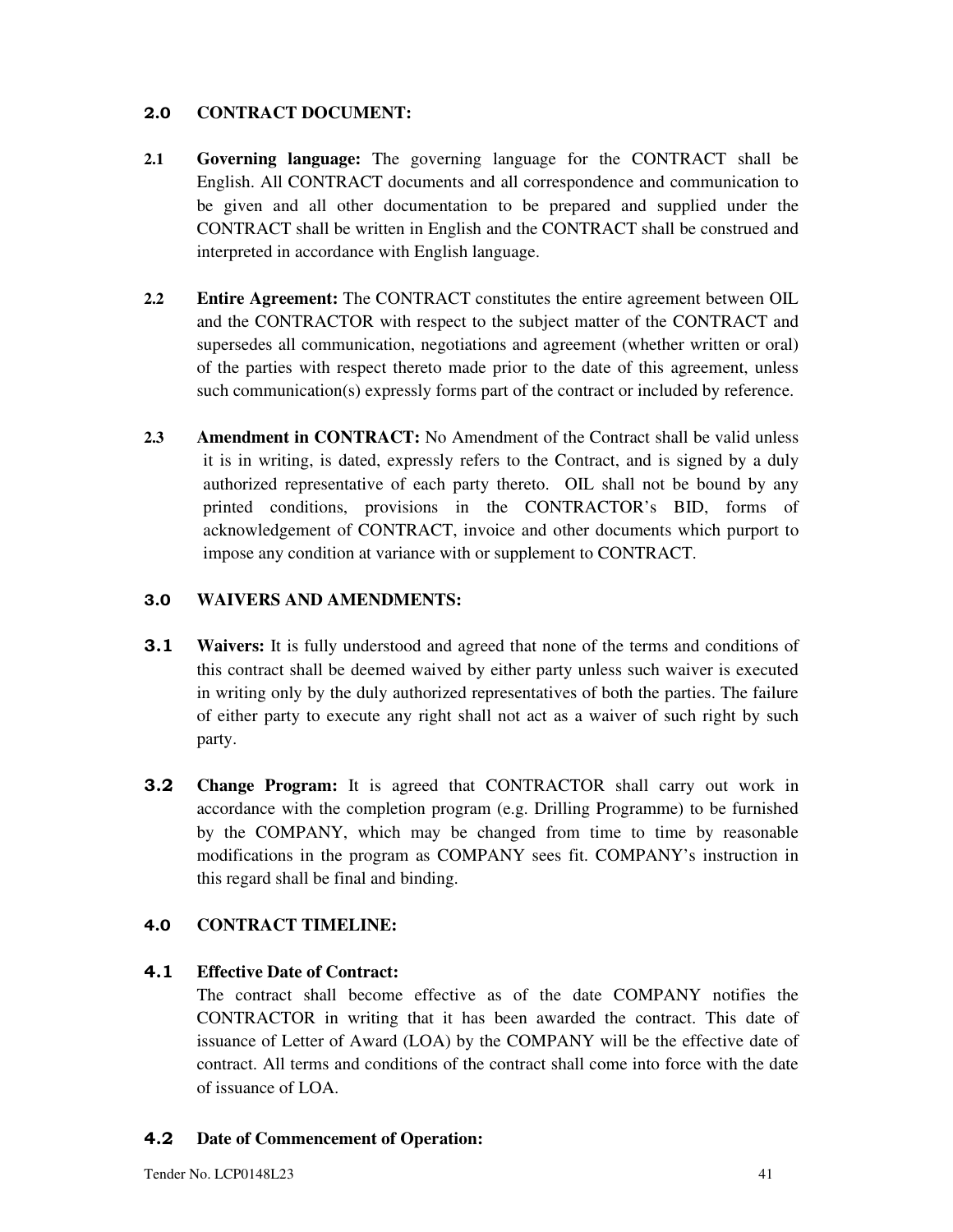The date on which the mobilization is completed in all respects and CONTRACTOR is ready to commence operation as per the contract provision [Certified by the COMPANY's representative] will be treated as the date of Commencement of Operation.

### **4.3 Duration of the contract:**

The contract shall be valid for a period as defined in the LOA and Special Conditions of Contract [SCC].

# **5.0 SCOPE OF WORK/CONTRACT:**

Scope of the contract shall be as defined in the contract, specifications, drawings and appendices.

### **6.0 GENERAL OBLIGATION OF CONTRACTOR:**

Contractor shall, in accordance with and subject to the terms and conditions of this contract:

- **6.1** Perform the work described in the Terms of Reference/Scope of Work. The CONTRACTOR shall execute the work with professional competence and in an efficient and workman like manner.
- **6.2** Except as otherwise provided in the Terms of Reference and the special Conditions of the contract, employ all labours/personnel as required to perform the work.
- **6.3** Perform all other obligations, work and services which are required by the terms of this contract or which reasonably can be implied from such terms as being necessary for the successful and timely completion of the work.
- **6.4** Comply with all applicable statutory obligations specified in the contract.
- **6.5** CONTRACTOR shall be deemed to have satisfied himself before submitting their bid as to the correctness and sufficiency of its bid for the services required and of the rates and prices quoted, which rates and prices shall, except insofar as otherwise provided, cover all its obligations under the contract.
- **6.6** CONTRACTOR shall be deemed, prior to submitting their bids, to have satisfied themselves about the weather conditions, working culture in the area, socio-political environment, safety & security aspects, law & order situation and law of the land, and obtain for themselves all necessary information as to the risks, contingencies and all other circumstances, which may influence or affect the various obligations under the Contract.
- **6.7** CONTRACTOR shall give or provide all necessary supervision during the performance of the services and as long thereafter within the warranty period as COMPANY may consider necessary for the proper fulfilling of CONTRACTOR's obligations under the contract.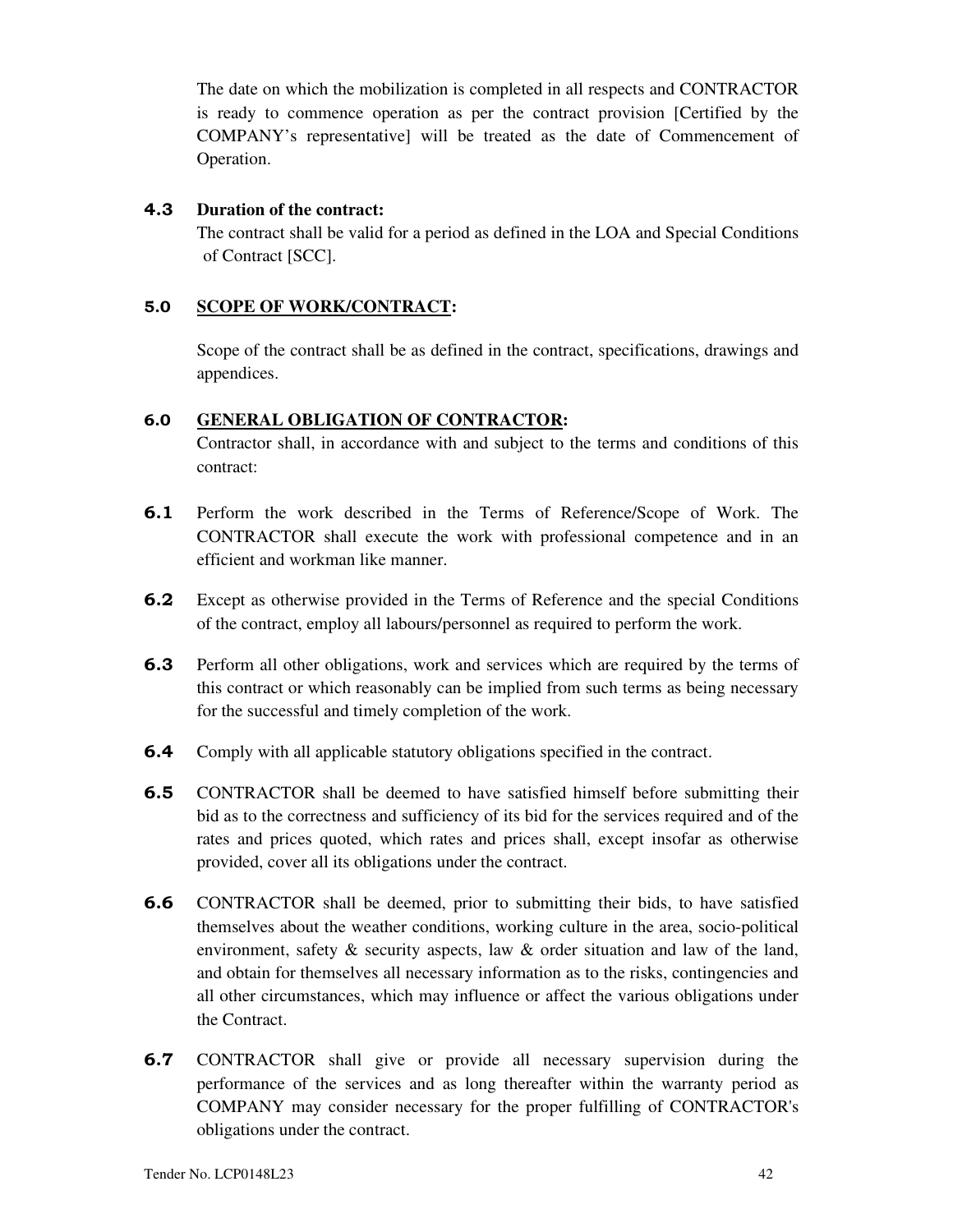# **7.0 GENERAL OBLIGATION OF COMPANY:** COMPANY SHALL, IN ACCORDANCE WITH AND SUBJECT TO THE TERMS AND CONDITIONS OF THIS CONTRACT:

- **7.1** Pay CONTRACTOR in accordance with terms and conditions of the contract.
- **7.2** Allow CONTRACTOR access, subject to normal security and safety procedures, to all areas as required for orderly performance of the work as specified in the Scope of Works of the contract or work connected therewith.
- **7.3** Perform all other obligations required of COMPANY by the terms of this contract.

### **8.0 DUTIES AND POWER/AUTHORITY:**

#### **8.1 OIL'S SITE REPRESENTATIVE/ENGINEER:**

The duties and authorities of oil's site representative/engineer are to act on behalf of oil for:

- A) Overall supervision, co-ordination and project management at site.
- B) Proper and optimum utilization of equipment and services.
- C) Monitoring of performance and progress
- D) Commenting/countersigning on reports made by the contractor's representative at site in respect of works, receipts, consumption etc. After satisfying himself with the facts of the respective cases.
- E) He shall have the authority, but not obligation at all times and any time to inspect/test/examine/verify any equipment machinery, instruments, tools, materials, personnel, procedures and reports etc. Directly or indirectly pertaining to the execution of the work. However this shall not construe to imply an acceptance by the inspector. Hence, the overall responsibility of quality of work shall rest solely with the contractor.
- F) Each and every document emerging from site in support of any claim by the contractor has to have the countersignature/comments of the oil's representative/engineer without which no claim shall be entertained by the oil.

### **8.2 CONTRACTOR'S REPRESENTATIVE:**

- (i) The CONTRACTOR's representative shall have all the powers requisite for the performance of the Service/Works, subject to holding due authorization from the CONTRACTOR.
- $(iii)$  Representative $(s)$  shall liaise with OIL's representative/engineer for the proper coordination and timely completion of the works and on any matter pertaining to the works.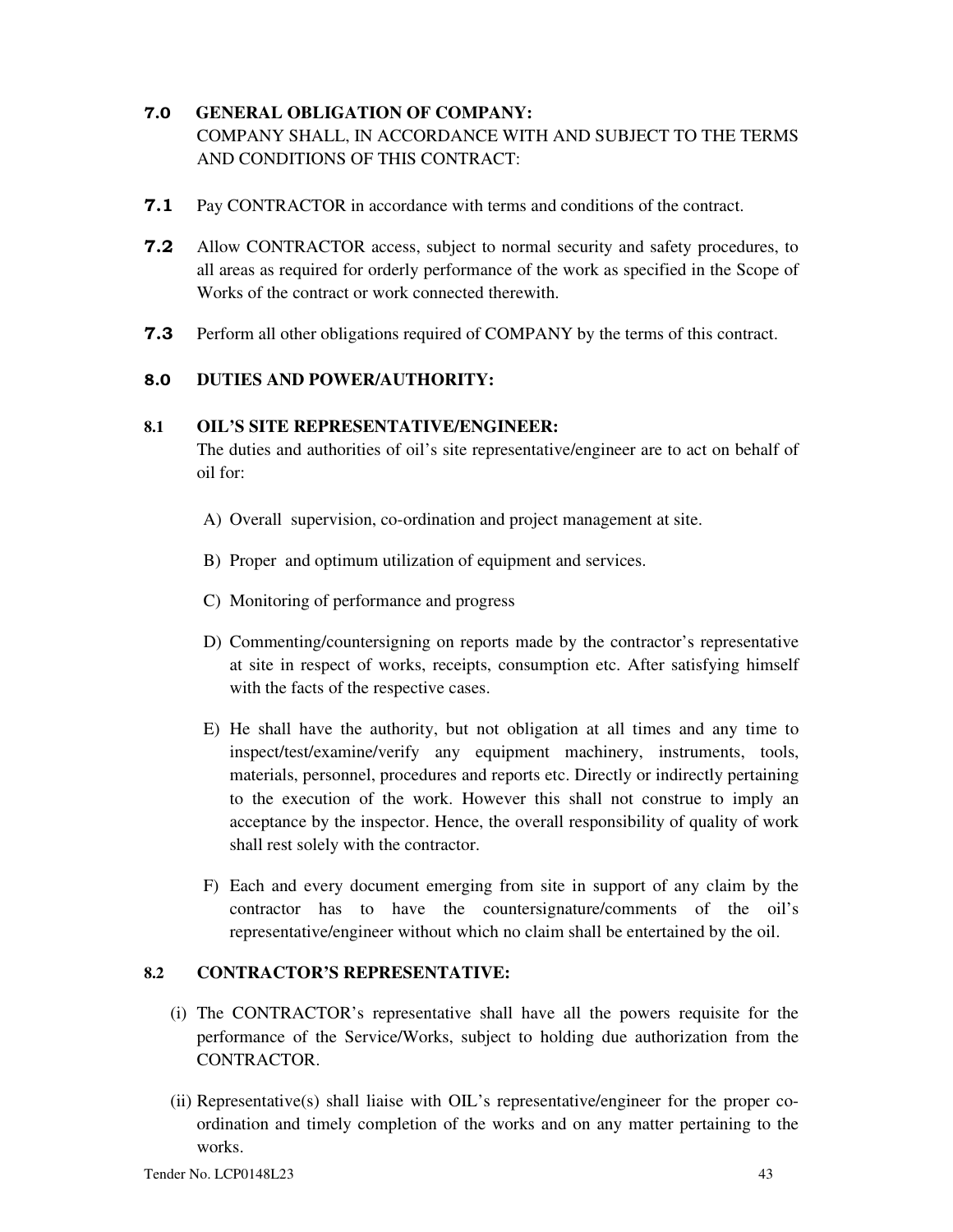- $(iii)$ Representative(s) shall extend full co-operation to OIL's representative/inspector/engineer in the manner required by them for supervision/inspection/observation of equipment, material, procedures, performance, reports and records pertaining to works.
- (iv)To have complete charge of CONTRACTOR's personnel engaged in the performance of the work and to ensure compliance of rules and regulations and safety practice.

### **9.0 PERSONNEL TO BE DEPLOYED BY CONTRACTOR:**

 Contractor warrants that it shall provide competent, qualified and sufficiently experienced personnel to perform the work correctly and efficiently.

- **9.1** The CONTRACTOR should ensure that their personnel observe all statutory safety requirement including those prescribed by the COMPANY. Upon COMPANY's written request, CONTRACTOR, entirely at its own expense, shall remove immediately any personnel of the CONTRACTOR determined by the COMPANY to be unsuitable and shall promptly replace such personnel with personnel acceptable to the COMPANY. Replacement personnel should be mobilized within 15 days from the date of issuance of notice without affecting the operation of the COMPANY.
- **9.2** The CONTRACTOR shall be solely responsible throughout the period of the contract for providing all requirements of their personnel including but not limited to, their transportation to & fro from Duliajan/field site, enroute/ local boarding, lodging, personal protective gear & medical attention etc. COMPANY shall have no responsibility or liability in this regard.
- **9.3** However, COMPANY shall provide available medical assistance/facilities to CONTRACTOR's Personnel in case of emergency at its own establishment on chargeable basis.
- **9.4** CONTRACTOR's key personnel shall be fluent in English language (both writing and speaking).

### **10.0 PERFORMANCE SECURITY:**

- **10.1** On receipt of notification of award from the COMPANY, the CONTRACTOR shall furnish the Performance Security to COMPANY within 15 (fifteen) days from the date of issue of LOA for an amount specified in the Forwarding Letter and Letter of Award (LOA) as per Proforma-Form and must be in the form of a Bank Draft/Cashier's cheque /Banker's cheque\*/ NEFT/RTGS/Electronic fund transfer to designated account of OIL or Fixed Deposit Receipt (account OIL INDIA LIMITED) or irrevocable Bank Guarantee or irrevocable Letter of Credit (LC) from:
- **10.2** Any schedule Indian Bank or Any Branch of an International bank situated in India and registered with Reserve Bank of India as scheduled foreign bank in case of domestic CONTRACTOR/service provider, or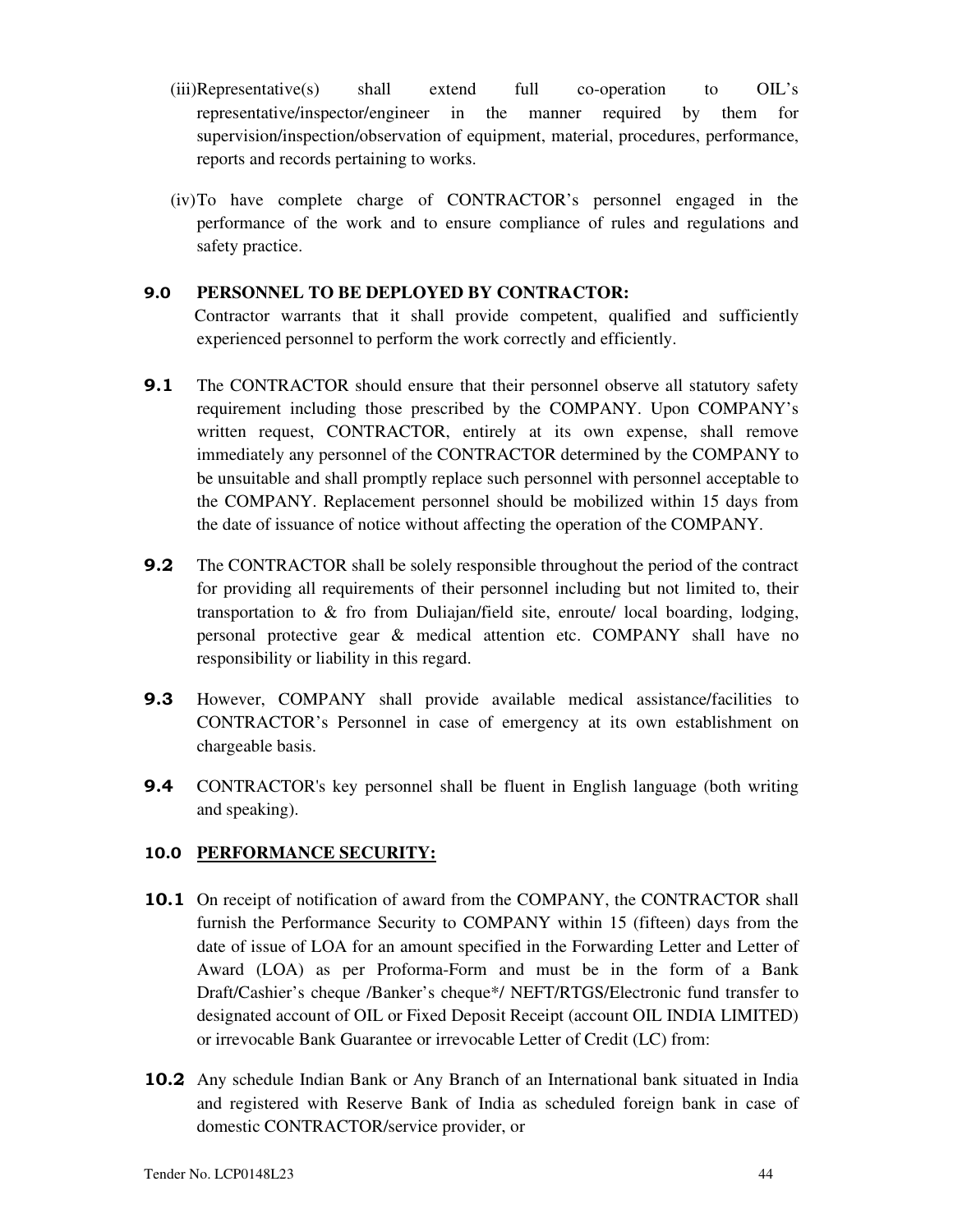**10.3** In case of foreign CONTRACTOR/service provider, the bank guarantee can be accepted from any scheduled bank in India or from International bank who has its branch in India registered with Reserve Bank of India.

 Any foreign Bank which is not a Scheduled Bank in India, provided the Bank Guarantee issued by such Bank is counter-guaranteed by any Branch situated in India of any Scheduled Bank incorporated in India.

 Bank Guarantee issued by a Scheduled Bank of India at the request of some other Non-Schedule Bank of India shall not be acceptable.

**10.4** Bank Guarantee issued by a Bank, amongst others, must contain the following particulars of such bank:

> Full address. Branch Code. Code Nos. of the authorized signatory with full name and designation. Phone Nos., Fax Nos., E-mail address.

- **10.5** The domestic CONTRACTOR/service provider(s) will have to submit the Bank Guarantee from any of the scheduled banks and on non-judicial stamp paper of requisite value as per the Indian Stamp Act, purchased in the name of the issuing banker.
- **10.6** The foreign CONTRACTOR/service provider(s) will submit the Bank Guarantee from Banks of Indian origin situated in their country. In case no such bank of Indian origin is situated in their country, the Bank Guarantee may be submitted from the bankers as specified above.
- **10.7** The Performance Security shall be denominated in the currency of the contract.
- **10.8** The Performance Security specified above must be valid for the entire duration of the Contract and claim period should be valid for a minimum of 03 (three) months beyond the contract period. The Performance Security will be discharged by COMPANY not later than 30 days following its expiry of claim period. In the event of any extension of the Contract period, Bank Guarantee should be extended by CONTRACTOR by the period equivalent to the extended period.
- **10.9** The Performance Security shall be encashed by COMPANY on account of CONTRACTOR's failure to fulfil its obligations under the Contract and/or nonperformance/un-satisfactory of the Contractor. Company shall not be required to proof any loss or damage on account of Contractor's non-performance/unsatisfactory performance.
- **10.10** The Performance Security will not accrue any interest during its period of validity or extended validity.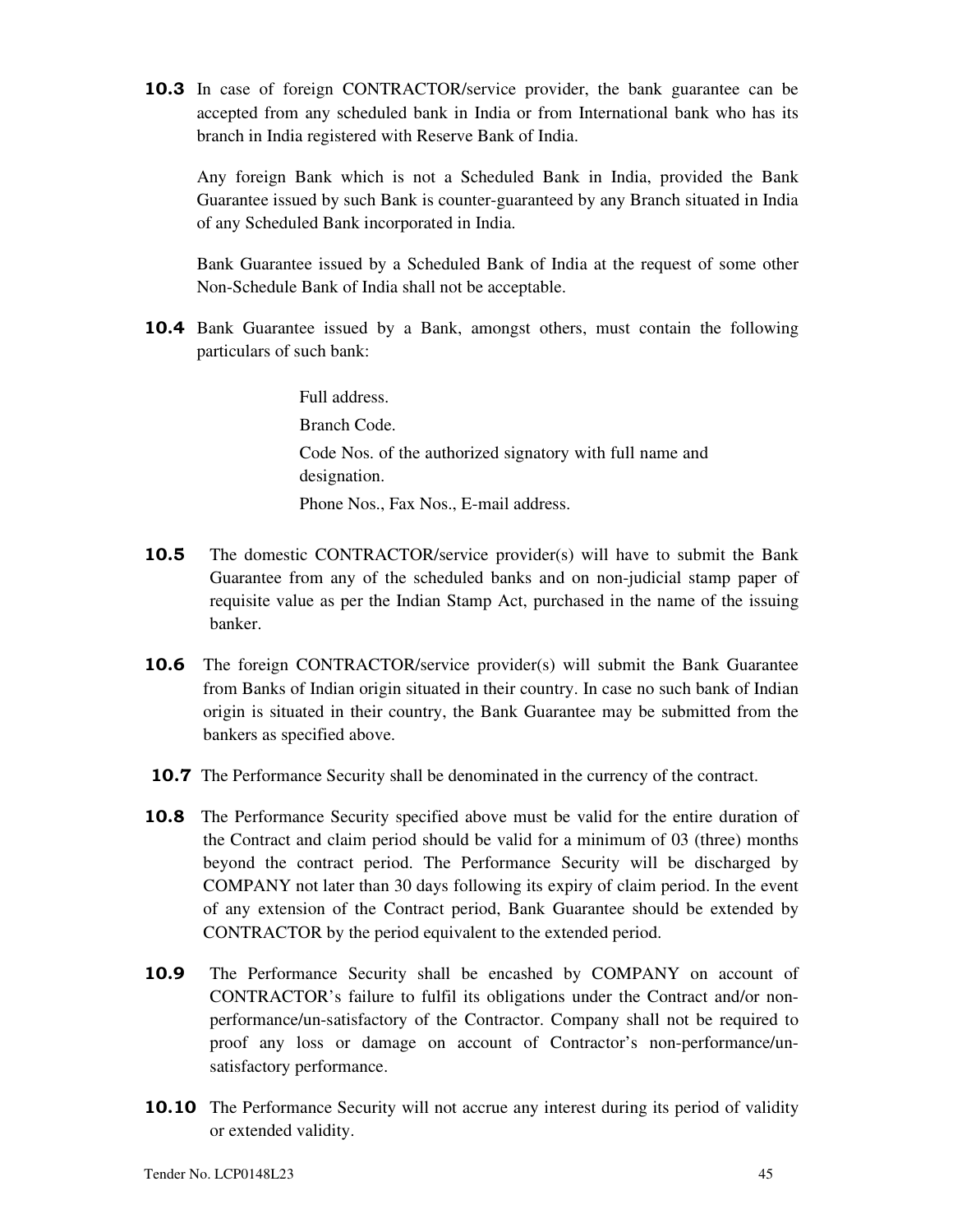**10.11** Failure of the successful Bidder to comply with the requirements of clause 10.0 shall constitute sufficient grounds for annulment of the award and forfeiture of the Bid Security. In such an eventuality, action will be initiated as per the Banning Policy of OIL in vogue.

#Subject to credit in OIL's account within prescribed time

\*The validity of Bank Draft/Cashier's/Banker's cheque (as applicable) should not be less than 3 months.

In the event CONTRACTOR fails to honour any of the commitments entered into under this agreement, and/or in the event of termination of the contract under provisions of Integrity Pact and/or in respect of any amount due from the CONTRACTOR to OIL, OIL shall have unconditional option under the guarantee to invoke the above bank guarantee and claim the amount from the bank. The bank shall be obliged to pay the amount to OIL on demand.

#### **11.0 SIGNING OF CONTRACT:**

**11.1** The successful bidder is required to sign a formal detailed contract with OIL within a maximum period of 60 days of date of LOA. Until the contract is signed, the LOA as well as GCC & SCC as prescribed in the Tender, shall remain binding amongst the two parties. In the event of failure on the part of the successful Bidder to sign the contract, OIL reserves the right to terminate the LOA issued to the successful Bidder and invoke the Bid Security or the Performance Security if submitted by the successful Bidder. Such CONTRACTOR shall be put on holiday as per the Banning Policy of OIL [available at www.oil-india.in].

#### **12.0 CLAIMS, TAXES & DUTIES:**

#### **12.1 Claims:**

CONTRACTOR agrees to pay all claims, taxes and fees for equipment, labour, materials, services and supplies to be furnished by it hereunder and agrees to allow no lien or charge resulting from such claims to be fixed upon any property of COMPANY. COMPANY may, at its option, pay and discharge any liens or overdue charges for CONTRACTOR's equipment, labour, materials, services and supplies under this CONTRACT and may thereupon deduct the amount or amounts so paid from any sum due, or thereafter become due, to CONTRACTOR hereunder.

#### **12.2 Notice of claims:**

CONTRACTOR or COMPANY, as the case may be, shall promptly give the other, notice in writing of any claim made or proceeding commenced for which that party is entitled to indemnification under the CONTRACT. Each party shall confer with the other concerning the defence of any such claims or proceeding, shall permit the other to be represented by counsel in defence thereof, and shall not affect settlement of or compromise any such claim or proceeding without the other's written consent.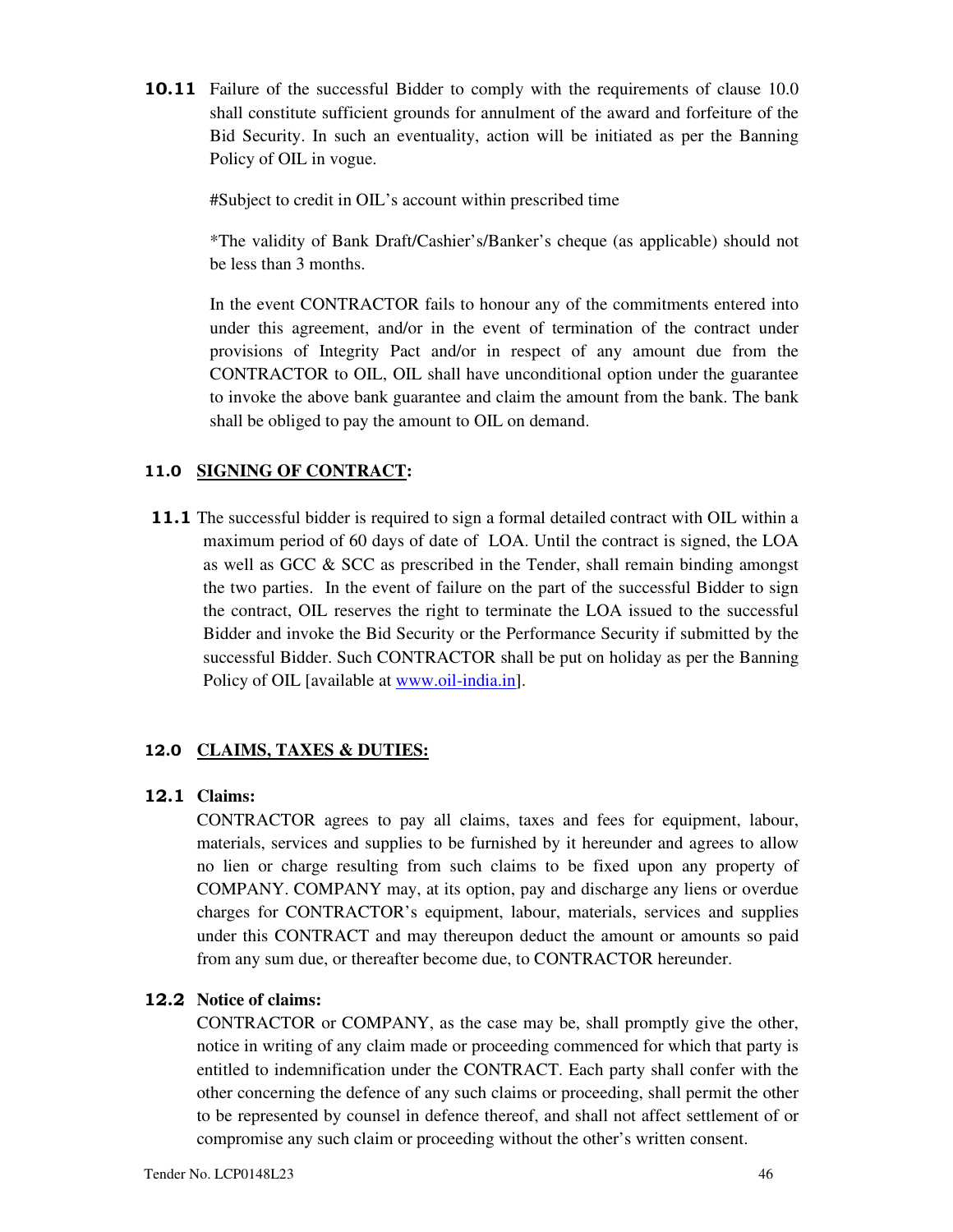### **12.3 Taxes:**

- **12.3.1** CONTRACTOR, unless specified otherwise in the CONTRACT, shall bear all tax liabilities, duties, Govt. levies etc. including GST and customs duty, Corporate and personnel taxes levied or imposed on the CONTRACTOR on account of payments received by it from the COMPNAY for the work done under this CONTRACT. It shall be the responsibility of CONTRACTOR to submit to the concerned Indian authorities, the returns and all other concerned documents required for this purpose and to comply in all respects with the requirements of the laws in this regard, in time.
- **12.3.2** Tax levied on CONTRACTOR as per the provisions of Indian Income Tax Act and any other enactment/rules on income derived/payments received under the contract will be on CONTRACTOR's account.
- **12.3.3** CONTRACTOR shall be responsible for payment of personal taxes, if any, for all the personnel deployed in India by CONTRACTOR.
- **12.3.4** The CONTRACTOR shall furnish to the COMPANY, if and when called upon to do so, relevant statement of accounts or any other information pertaining to work done under the contract for submitting the same to the Tax authorities, on specific request from them in accordance with provisions under the law. CONTRACTOR shall be responsible for preparing and filing the return of income etc. within the prescribed time limit to the appropriate authority.
- **12.3.5** Prior to start of operations under the contract, the CONTRACTOR shall furnish the COMPANY with the necessary documents, as asked for by the COMPANY and/or any other information pertaining to the contract, which may be required to be submitted to the Income Tax authorities at the time of obtaining "No Objection Certificate" for releasing payments to the CONTRACTOR.
- **12.3.6** Corporate income tax will be deducted at source from the invoice at the specified rate of income tax as per the provisions of Indian Income Tax Act as may be in force from time to time and COMPANY will issue TDS Certificate to the CONTRACTOR as per the provisions of Income Tax Act.
- **12.3.7** Corporate and personnel taxes on CONTRACTOR shall be the liability of the CONTRACTOR and the COMPANY shall not assume any responsibility on this account.
- **12.3.8** All local taxes, levies and duties, sales tax, octroi, etc. on purchases and sales made by CONTRACTOR shall be borne by the CONTRACTOR.
- **12.3.9** CONTRACTOR shall provide all the necessary compliances/invoice/ documents for enabling OIL to avail Input tax credit benefits in respect of the payments of GST which are payable against the CONTRACT. The CONTRACTOR should provide tax invoice issued under GST legislations for the goods and Services (indicating GST). Payment towards the components of GST shall be released by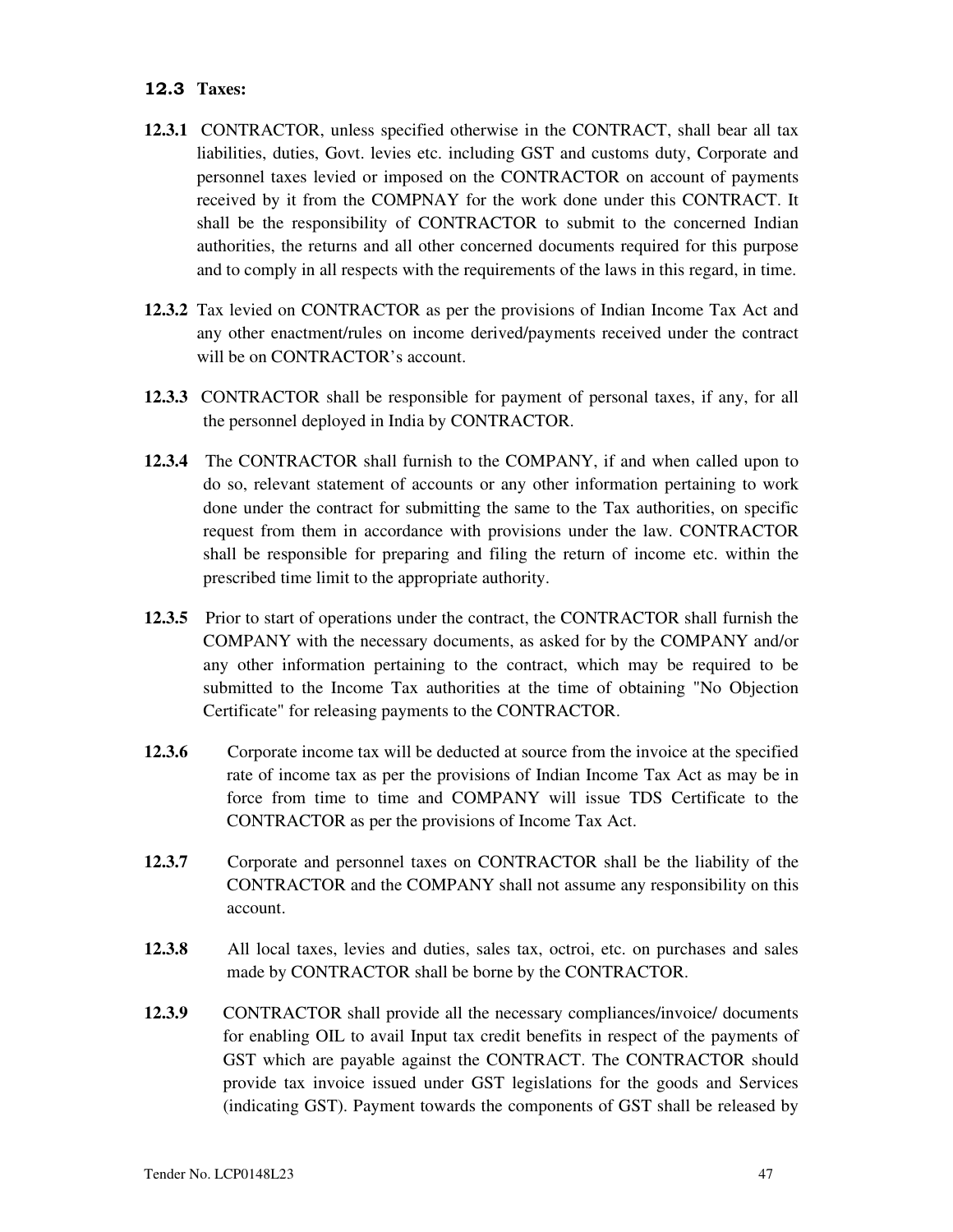OIL only against appropriate documents i.e.: Tax Invoice/Bill of entry for availing input tax credit (as applicable).

- **12.3.10** The tax invoices as per above provisions should contain all the particulars as required under the invoicing rules under the GST legislations, including, but not limited to the following:
	- (i) Name, Address and the GST Registration Number (under the relevant Tax Rules) of the Service Provider (CONTRACTOR).
	- (ii)Name and Address and GST Registration Number of the Service Receiver (Address of OIL).
	- (iii) Description, Classification and Value of taxable service/goods and the amount of applicable tax (CGST, SGST, IGST, UTGST and cess).
- **12.3.11** In case of imported goods, CONTRACTOR/SUPPLIER is required to provide original Bill of Entry or copy of Bill of Entry duly attested by Custom authority.
- **12.3.12** The CONTRACTOR should mention the Place of supply in the invoice raised under GST Law.
- **12.3.13** OIL would not accept any invoice without its GSTIN mentioned on the invoice

*Note: CONTRACTOR who is under composition levy of the GST legislation would raise Bill of supply instead of Tax invoice, which will have GSTIN of supplier as well as OIL.* 

### **12.4 Goods and Services Tax:**

- 12.4.1 "GST" shall mean Goods and Services Tax charged on the supply of material(s) and services. The term "GST" shall be construed to include the Integrated Goods and Services Tax (hereinafter referred to as "IGST") or Central Goods and Services Tax (hereinafter referred to as "CGST") or State Goods and Services Tax (hereinafter referred to as "SGST") or Union Territory Goods and Services Tax (hereinafter referred to as "UTGST") depending upon the import/ interstate or intrastate supplies, as the case may be. It shall also mean GST compensation Cess, if applicable.
- 12.4.2 Where the OIL is entitled to avail the input tax credit of GST:

 OIL will reimburse the GST to the Supplier of Goods/Services (Service Provider) at actual against submission of Invoices as per format specified in rules/regulation of GST to enable OIL to claim input tax credit of GST paid. In case of any variation in the executed quantities, the amount on which the GST is applicable shall be modified in same proportion. Returns and details required to be filled under GST laws  $\&$  rules should be timely filed by supplier with requisite details.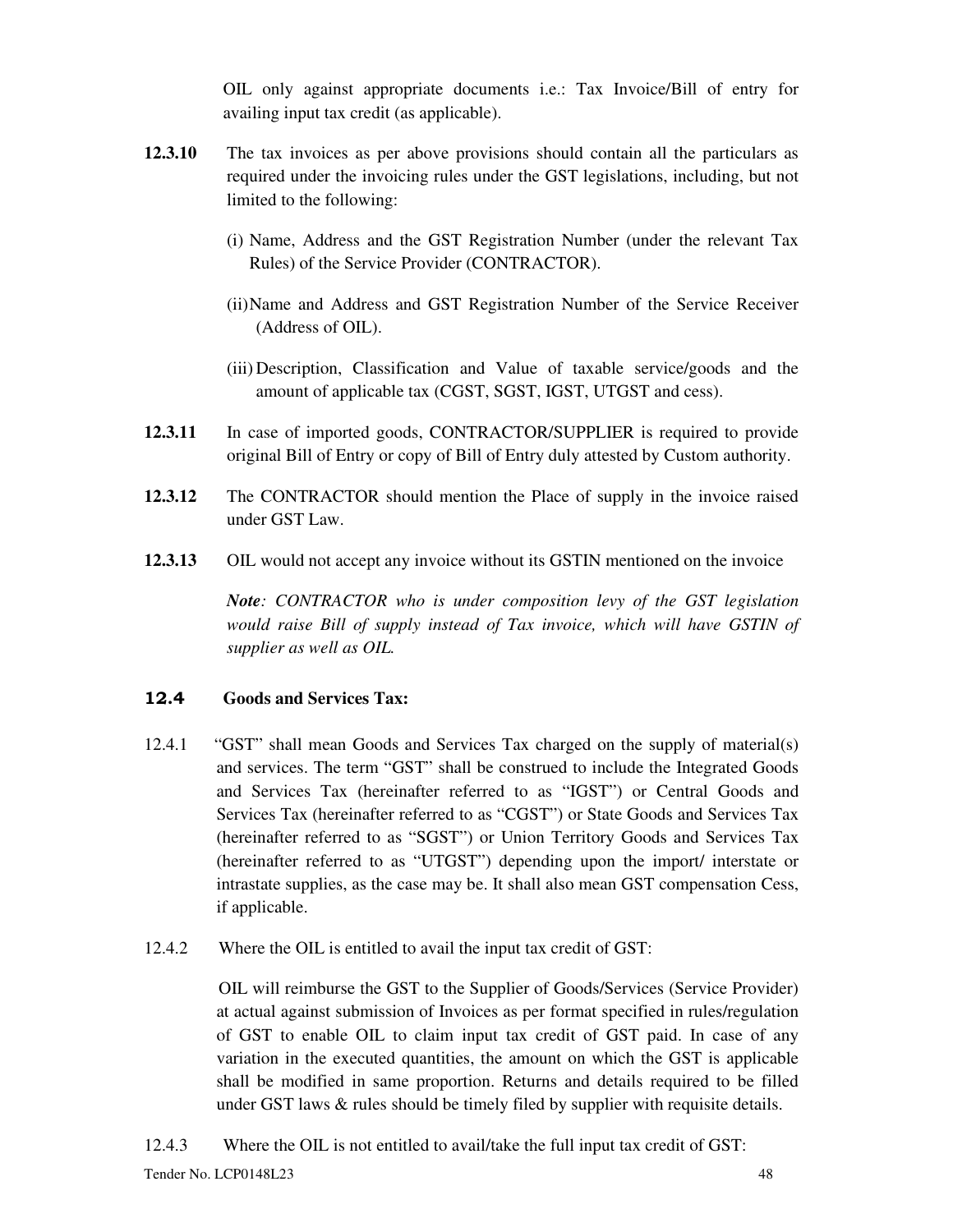OIL will reimburse GST to the Supplier of Goods/Services (Service Provider) at actual against submission of Invoices as per format specified in rules/ regulation of GST subject to the ceiling amount of GST as quoted by the bidder. In case of any variation in the executed quantities (If directed and/or certified by the In-Charge) the ceiling amount on which GST is applicable will be modified on prorata basis.

- 12.4.4 The CONTRACTOR will be under obligation for charging correct rate of tax as prescribed under the respective tax laws. Further the CONTRACTOR shall avail and pass on benefits of all exemptions/concessions available under tax laws. Any error of interpretation of applicability of taxes/duties by the CONTRACTOR shall be to CONTRACTOR's account.
- 12.4.5 In case of statutory variation in GST, other than due to change in turnover, payable on the contract value during contract period, the Supplier of Goods/Services (Service Provider) shall submit a copy of the 'Government Notification' to evidence the rate as applicable on the Bid due date and on the date of revision.
- 12.4.6 Beyond the contract period, in case OIL is not entitled for input tax credit of GST, then any increase in the rate of GST beyond the contractual delivery period shall be to Service provider's account whereas any decrease in the rate GST shall be passed on to the OIL.
- 12.4.7 Beyond the contract period, in case OIL is entitled for input tax credit of GST, then statutory variation in applicable GST on supply and on incidental services, shall be to OIL's account.
- 12.4.8 Claim for payment of GST/Statutory variation, should be raised within two [02] months from the date of issue of 'Government Notification' for payment of differential (in %) GST, otherwise claim in respect of above shall not be entertained for payment of arrears.
- 12.4.9 The base date for the purpose of applying statutory variation shall be the Bid Opening Date.
- 12.4.10 The CONTRACTOR will be liable to ensure to have registered with the respective tax authorities, wherever applicable and to submit self-attested copy of such registration certificate(s) and the CONTRACTOR will be responsible for procurement of material in its own registration (GSTIN) and also to issue its own Road Permit/E-way Bill, if applicable etc.

### **12.5 Anti-profiteering clause**

12.5.1 As per Clause 171 of GST Act it is mandatory to pass on the benefit due to reduction in rate of tax or from input tax credit to the consumer by way of commensurate reduction in prices.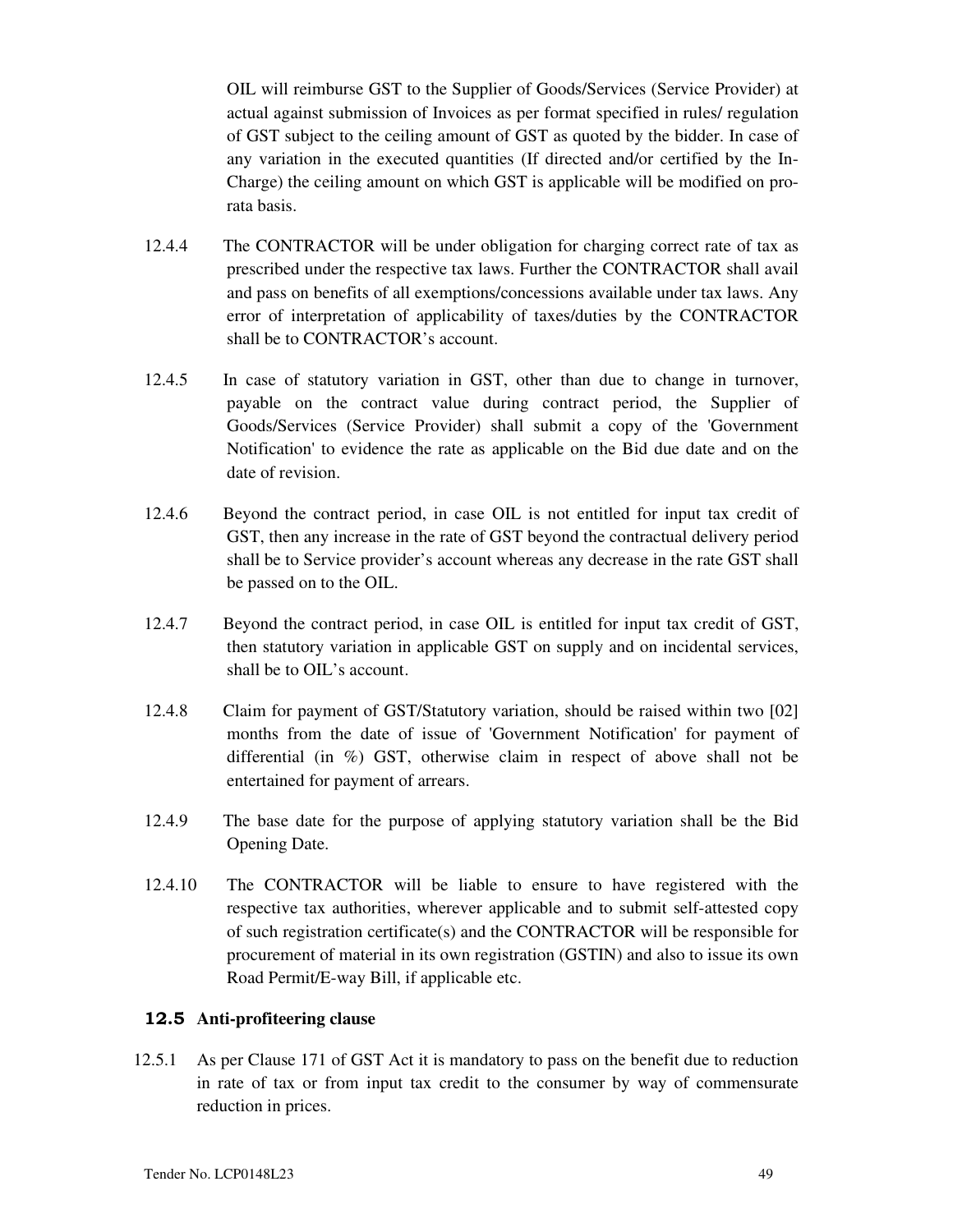12.5.2 In case rating of Contractor is negative/black listed after award of work for supply of goods/services, then OIL shall not be obligated or liable to pay or reimburse GST to such vendor/Contractor and shall also be entitled to deduct/recover such GST along with all penalties/interest, if any, incurred by OIL.

# **13.0 CUSTOMS DUTY, IF APPLICABLE**:

- 13.1.1 CONTRACTOR shall be responsible to import the equipment/tools/spares/consumables etc. required for execution of the contract. The CONTRACTOR shall undertake to complete all the formalities as required under the Customs Act/Foreign Trade Policy (FTP) and indemnify OIL from all the liabilities of Customs in this regard.
- 13.1.2 CONTRACTOR will be solely responsible for payment of all applicable Customs Duty and to comply all Rules and Regulations. Total Contract Price/Value is inclusive of all Customs Duty, if not mentioned otherwise elsewhere in the Contract.
- 13.1.3 Above clause is to be read with Customs Duty Clause in SCC, if any.

# **14.0** INSURANCE:

**14.1** CONTRACTOR shall at his own expense arrange secure and maintain insurance with reputed insurance companies to the satisfaction of the Company as follows:

Contractor at his cost shall arrange, secure and maintain insurance as may be necessary and to its full value for all such amounts to protect the works in progress from time to time and the interest of Company against all risks as detailed herein. The form and the limit of such insurance, as defined here in together with the under works thereof in each case should be as acceptable to the Company. However, irrespective of work acceptance the responsibility to maintain adequate insurance coverage at all times during the period of Contract shall be that of Contractor alone. Contractor's failure in this regard shall not relieve him of any of his responsibilities & obligations under Contract. All costs on account of insurance liabilities covered under Contract will be to Contractor's account and will be included in Value of Contract. However, the Company may from time to time, during the currency of the Contract, ask the Contractor in writing to limit the insurance coverage risk and in such a case, the parties to the Contract will agree for a mutual settlement, for reduction in value of Contract to the extent of reduced premium amounts. Contractor shall cover insurance with Indian Insurance Companies.

- **14.2** Any deductible set forth in any of the above insurance shall be borne by Contractor.
- **14.3** CONTRACTOR shall require all of his sub-Contractor to provide such of the foregoing insurance coverage as Contractor is obliged to provide under this Contract and inform the Company about the coverage prior to the commencement of agreements with its sub-Contractors.
- **14.4** All insurance taken out by Contractor or their sub-contractor shall be endorsed to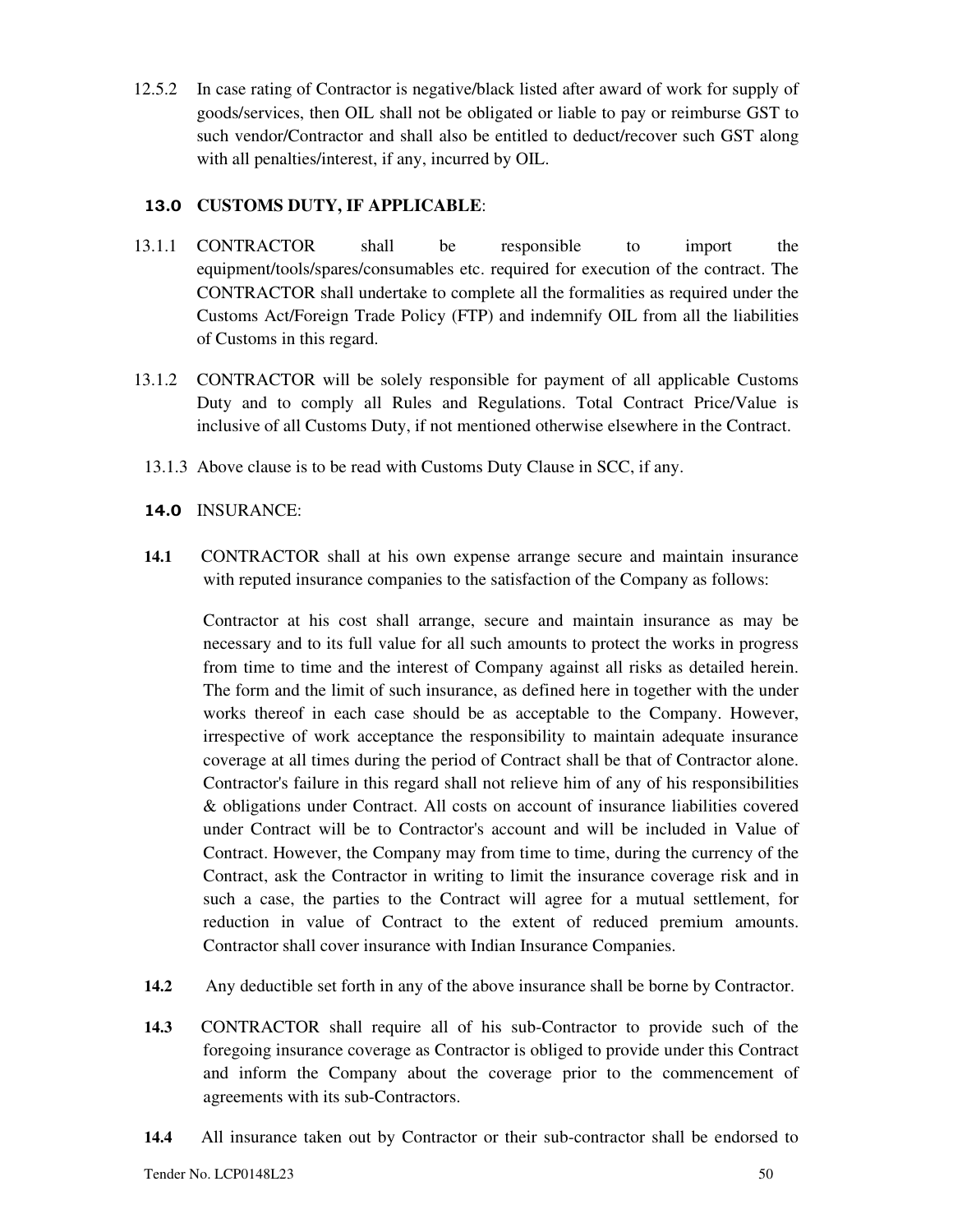provide that the underwriters waive their rights of recourse on the Company and to the extent of the liabilities assumed by Contractor under this Contract.

**14.5** Certificate of Insurance:

Before commencing performance of the CONTRACT, CONTRACTOR shall furnish OIL with certificates of insurance indicating:

- a) Kinds and amounts of insurance as required herein
- b) Details of coverage
- c) Insurance corporation or companies carrying the aforesaid coverage
- d) Effective and expiry dates of policies
- e) That OIL shall be given thirty (30) days written advance notice of any material change in the policy
- f) Waiver of subrogation endorsement has been attached to all policies and
- g) The territorial limits of all policies.
- **14.6** Contractor shall also inform the Company at least 60 days in advance regarding the expiry cancellation and/or changes in any of such documents  $\&$  ensure revalidation/renewal, etc., as may be necessary well in time.
- **14.7** If any of the above policy expire or/are cancelled during the term of this CONTRACT and CONTRACTOR fails for any reason to renew such policies, OIL in no case shall be liable for any loss/damage occurred during the term when the policy is not effective. Furthermore, a penal interest  $@1\%$  of the Total contract value shall be charged towards not fulfilling of the contractual obligations. Notwithstanding above, should there be a lapse in any insurance required to be taken by the Contractor for any reason whatsoever, loss/damage claims resulting therefrom shall be to the sole account of Contractor.
- **14.8** Contractor on demand from Company shall furnish the Insurance Policy having detail terms and conditions, with respect to any Certificate of Insurance submitted to the Company.

CONTRACTOR shall, at his own expense, arrange appropriate comprehensive insurance to cover all risks assumed by the CONTRACTOR under this CONTRACT in respect of CONTRACTOR's equipment, tools and any other belongings of the CONTRACTOR and its personnel as well deputed under this CONTRACT during the entire period of their engagement in connection with this CONTRACT including extensions if any. The CONTRACTOR shall also carry adequate insurance cover against damage/loss to third party person/property. OIL will have no liability on this account.

**14.9** Principal Assured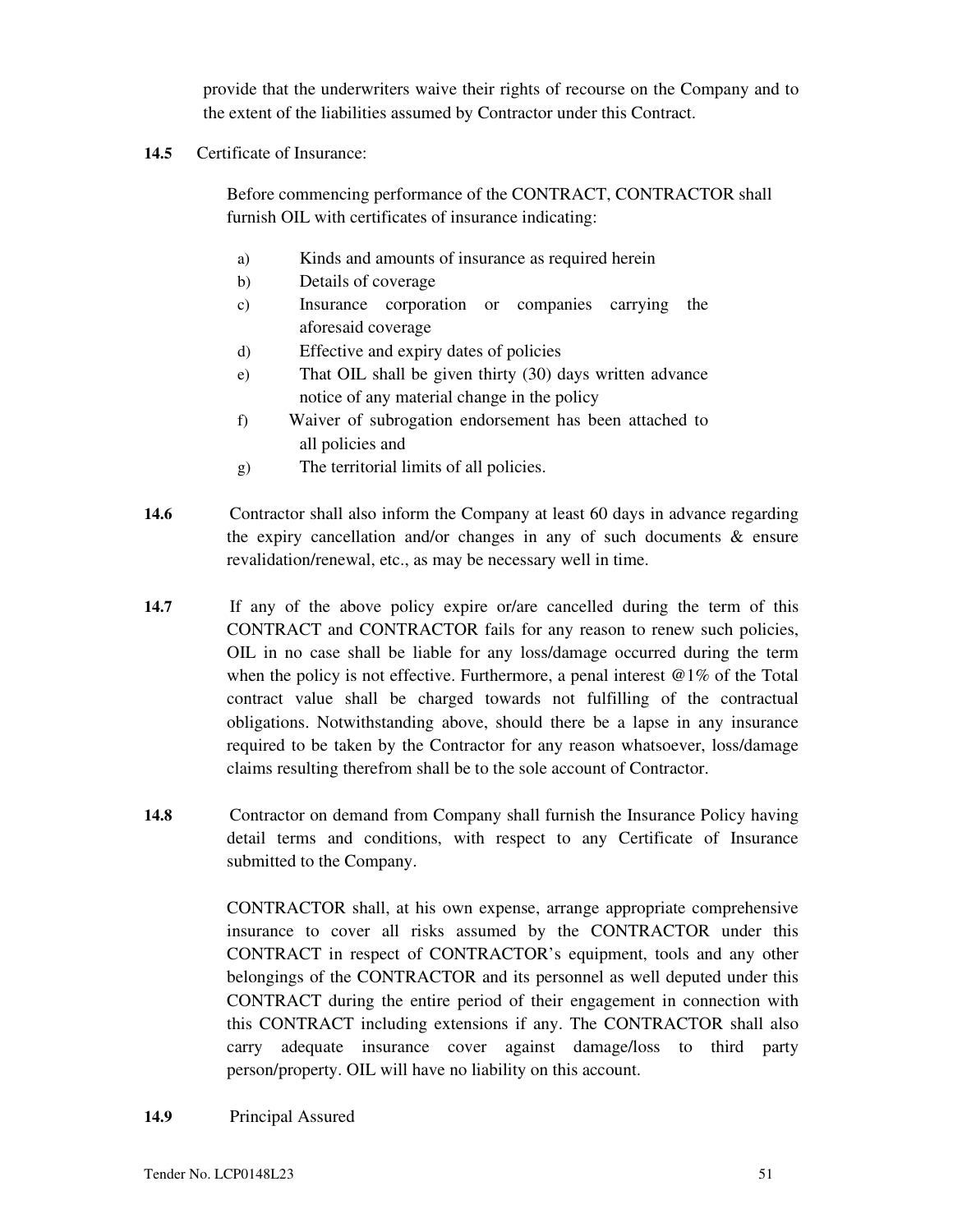The following are to be included as Principal Assured(s) in the Insurance Policies (except in case of Workmen's Compensation/Employer's Liability insurance):

"Oil India Limited, and CONTRACTOR's name (as appearing in the Contract /LOA)".

**14.10** Waiver of subrogation: All insurance policies of the CONTRACTOR with respect to the operations conducted hereunder as set forth in clauses hereof, shall be endorsed by the underwriter in accordance with the following policy wording:

> "The insurers hereby waive their rights of subrogation against Oil India Limited or any of their employees or their affiliates and assignees".

### **14.11** Deductible:

The CONTRACTOR shall take policy with minimum deductible as per IRDA prescribed for the policy(ies). That portion of any loss not covered by insurance provided for in this article solely by reason of deductible provision in such insurance policies shall be to the account of the CONTRACTOR.

**14.12** Compliance with Sec 25(1), of "The General Insurance Business (Nationalization) Act 1972" Section 25(1) of "The General Insurance Business (Nationalization) Act 1972" is reproduced below:

> "No person shall take out or renew any policy of insurance in respect of any property in India or any ship or other vessel or aircraft registered in India with an insurer whose principal place of business is outside India save with the prior permission of the Central Government".

> The above requirement of aforesaid Act needs to be complied with by the CONTRACTOR wherever the aforesaid provisions of Act apply, and compliance confirmations submitted.

- **14.13** Loss Payee Clause: The Insurance Policies should mention the following in Loss Payee Clause: "In respect of Insurance claims in which OIL's interest is involved, written consent of OIL will be required".
- **14.14** On account payment to OIL in case of claim In case any loss or damage happen and where OIL's interest is involved, OIL reserves the right to recover the loss amount from the CONTRACTOR prior to final settlement of the claim.
- **14.15** CONTRACTOR shall require all of its SUB-CONTRACTORs to provide such of the foregoing insurance cover as the CONTRACTOR is obligated to provide under this CONTRACT.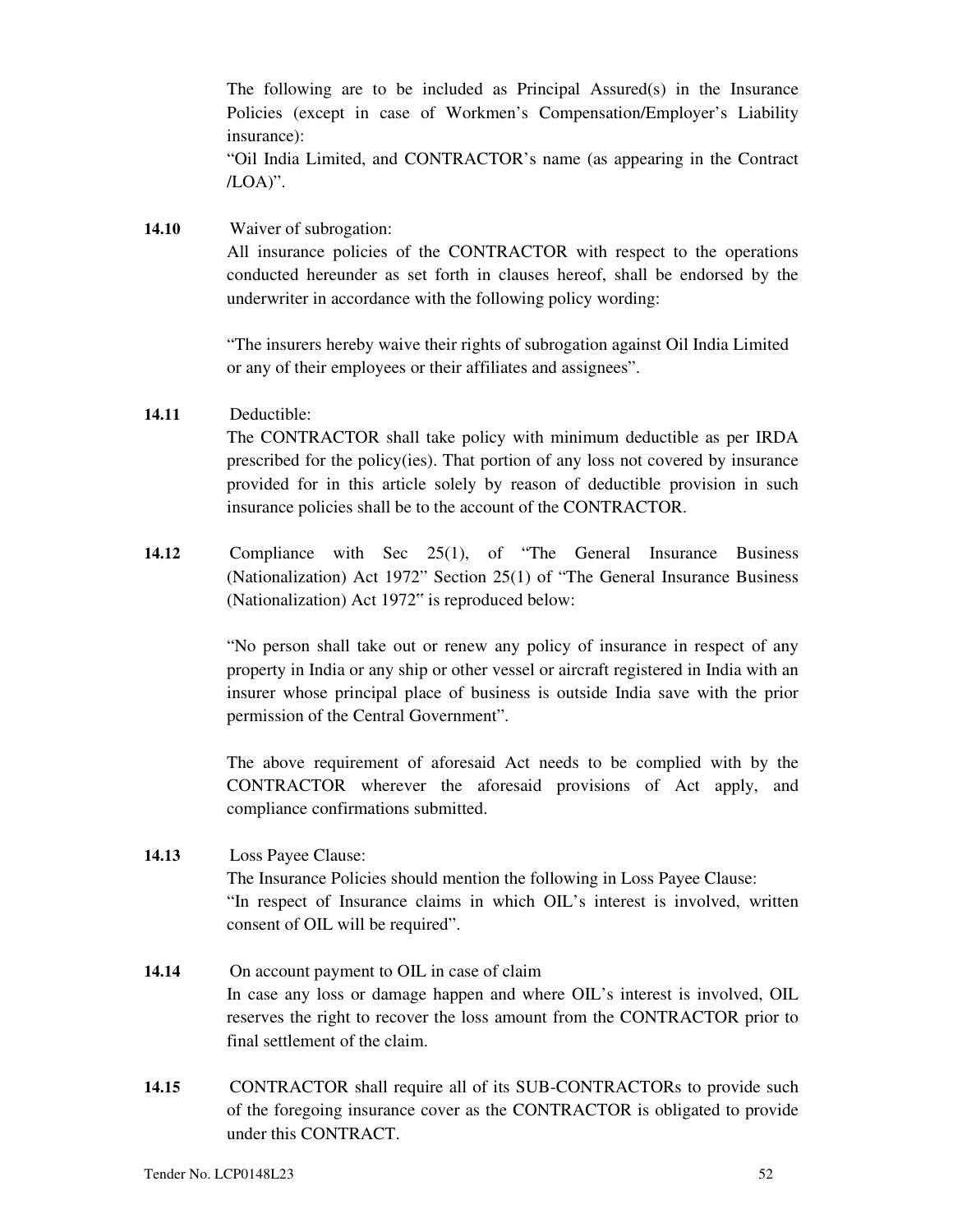- **14.16** CONTRACTOR shall at all time during the currency of the contract provide, pay for and maintain the following insurance amongst others:
	- i) Workman Compensation and/Employers' Liability Insurance: Workmen's compensation and employer's liability insurance as required by the laws of the country of origin of the employee.
	- ii) Commercial General Liability Insurance: Commercial General Public Liability Insurance covering liabilities including contractual liability for bodily injury, including death of persons, and liabilities for damage of property. This insurance must cover all operations of CONTRACTOR required to fulfil the provisions under this Contract.
	- iii) Comprehensive General Automotive Liability: Automobile Public Liability Insurance covering owned, non-owned and hired automobiles used in the performance of the work hereunder, with bodily injury limits and property damage limits shall be governed by Indian Insurance Regulations.
	- iv) Carrier's Legal Liability Insurance: Carrier's Legal Liability Insurance in respect of all CONTRACTOR's items to be transported by the CONTRACTOR to the site of work, for physical loss or destruction of or damage to goods or merchandise, while in transit.
	- v) Public Liability Act Policy: Public Liability Act Policy covering the statutory liability arising out of accidents occurring during the currency of the contract due to handling hazardous substances as provided in the Public Liability Insurance Act 1991 and the Rules framed there under.
	- vi) Pradhan Mantri Suraksha Bima Yojana (PMSBY) and Pradhan Mantri Jeevan Jyoti Bima Yojana (PMJJBY): CONTRACTOR shall, ensure that all his/its personnel deployed under this contract have obtained additional insurance coverage under the Pradhan Mantri Suraksha Bima Yojana (PMSBY) and Pradhan Mantri Jeevan Jyoti Bima Yojana (PMJJBY) through the participating banks and submit the proof of such insurance coverage to the satisfaction of OIL.
	- vii) CONTRACTOR's equipment used for execution of the work hereunder shall have an insurance cover with a suitable limit (as per international standards).
	- viii) Any other insurance policy set forth in the SCC

Note: An undertaking by the service provider has to be mandatorily provided during the Mobilization time that they have taken all the Insurance provisions as per the contract and as the Law and Insurance Regulation.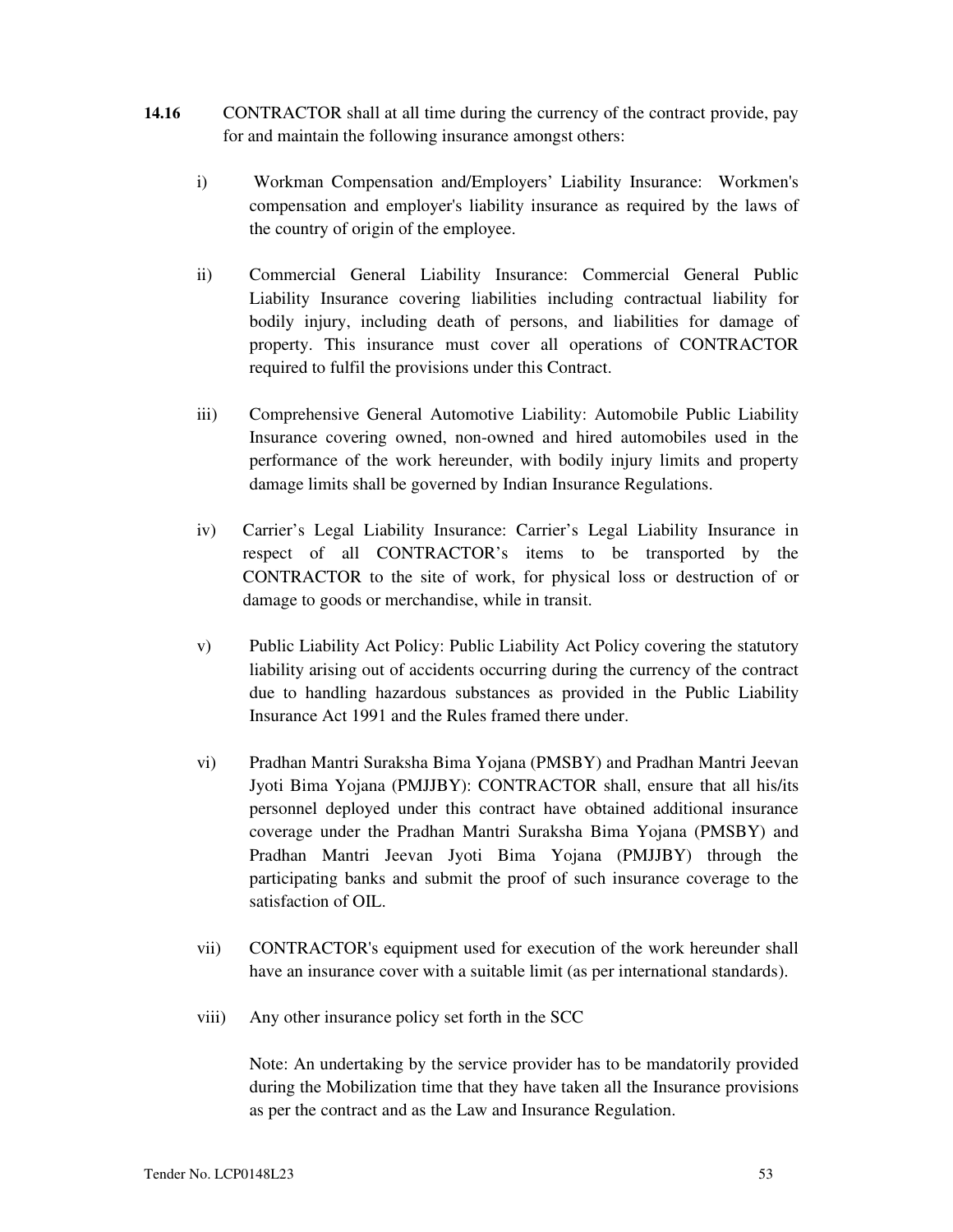### **15.0 LIABILITY:**

- **15.1** Except as otherwise expressly provided herein, neither COMPANY nor its servants, agents, nominees, CONTRACTORs, or sub-CONTRACTORs shall have any liability or responsibility whatsoever to whomsoever for loss of or damage to the equipment and/or loss of or damage to the property of the CONTRACTOR and/or their CONTRACTORs or sub-CONTRACTORs, irrespective of how such loss or damage is caused and even if caused by the negligence of COMPANY and/or its servants, agent, nominees, assignees, CONTRACTORs and sub-CONTRACTORs.
- **15.2** The CONTRACTOR shall protect, defend, indemnify and hold harmless COMPANY from and against such loss or damage and any suit, claim or expense resulting there from. Neither COMPANY nor its servants, agents, nominees, assignees, CONTRACTORs, sub-CONTRACTORs shall have any liability or responsibility whatsoever for injury to, illness, or death of any employee of the CONTRACTOR and/or of its CONTRACTORs or sub-CONTRACTOR irrespective of how such injury, illness or death is caused and even if caused by the negligence of COMPANY and/or its servants, agents nominees, assignees, CONTRACTORs and sub-CONTRACTORs. CONTRACTOR shall protect, defend, indemnify and hold harmless COMPANY from and against such liabilities and any suit, claim or expense resulting there from.
- **15.3** The CONTRACTOR hereby agrees to waive its right of recourse and further agrees to cause its underwriters to waive their right of subrogation against COMPANY and/or its underwriters, servants, agents, nominees, assignees, CONTRACTORs and sub-CONTRACTORs for loss or damage to the equipment of the CONTRACTOR and/or its sub-CONTRACTORs and/or their employees when such loss or damage or liabilities arises out of or in connection with the performance of the contract limited to the CONTRACTOR's liabilities agreed to under this Contract.
- **15.4** The CONTRACTOR hereby further agrees to waive its right of recourse and agrees to cause its underwriters to waive their right of subrogation against COMPANY and/or its underwriters, servants, agents, nominees, assignees, CONTRACTORs and sub-CONTRACTORs for injury to, illness or death of any employee of the CONTRACTOR and of its CONTRACTORs, sub-CONTRACTORs and/or their employees when such injury, illness or death arises out of or in connection with the performance of the contract limited to the CONTRACTOR's liabilities agreed to under this Contract.
- **15.5** Except as otherwise expressly provided herein, neither CONTRACTOR nor its servants, agents, nominees, CONTRACTORs or sub-CONTRACTORs shall have any liability or responsibility whatsoever to whomsoever for loss of or damage to the equipment and/or loss or damage to the property of the COMPANY and/or their CONTRACTORs or sub-CONTRACTORs, irrespective of how such loss or damage is caused and even if caused by the negligence of CONTRACTOR and/or its servants, agents, nominees, assignees, CONTRACTORs and sub-CONTRACTORs. The COMPANY shall protect, defend, indemnify and hold harmless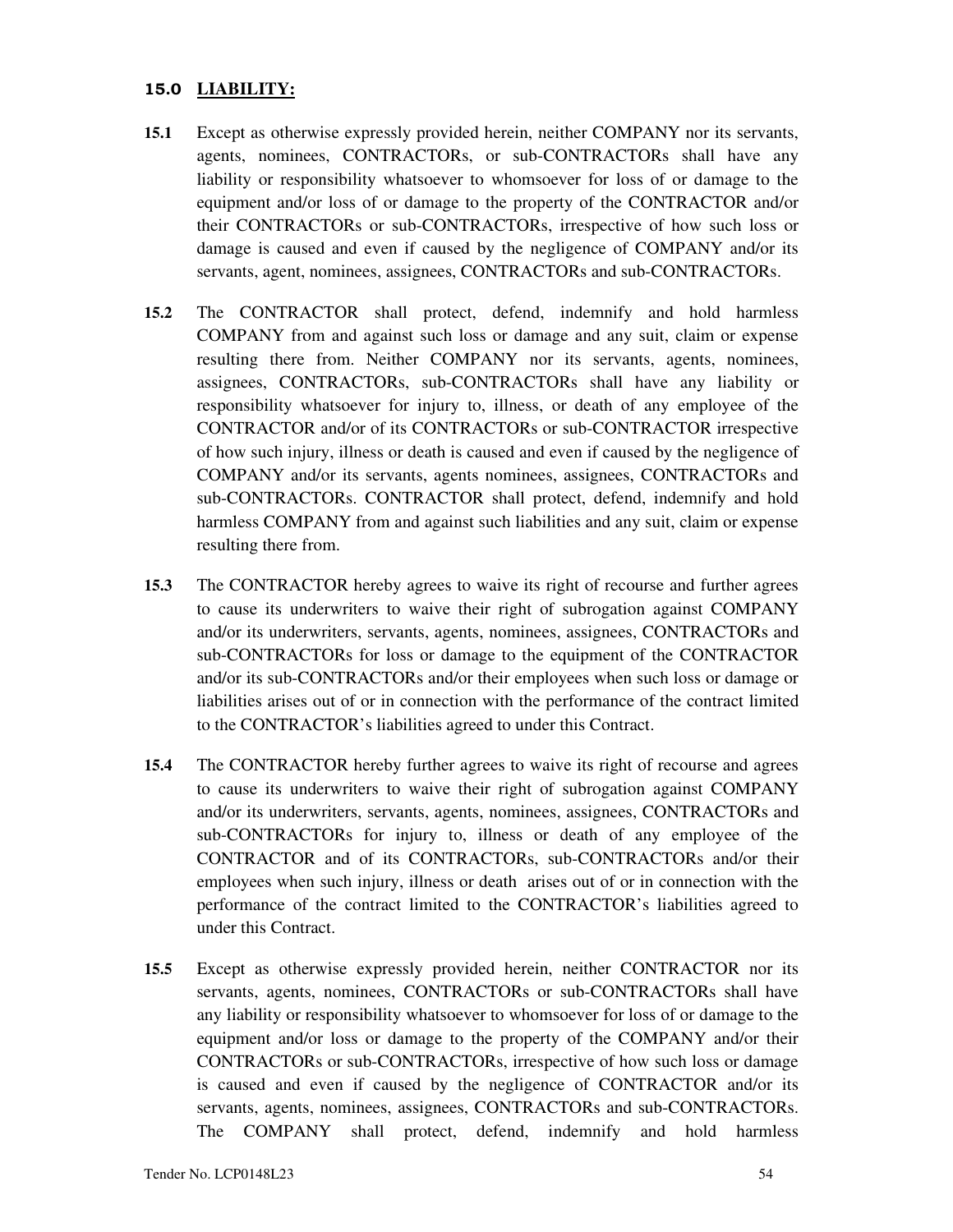CONTRACTOR from and against such loss or damage and any suit, claim or expense resulting there from.

- **15.6** Except as otherwise expressly provided herein, neither CONTRACTOR nor its servants, agents, nominees, assignees, CONTRACTORs, sub-CONTRACTORs shall have any liability or responsibility whatsoever to whomsoever for injury or illness, or death of any employee of the COMPANY and/or of its CONTRACTORs or sub-CONTRACTORs irrespective of how such injury, illness or death is caused and even if caused by the negligence of CONTRACTOR and/or its servants, agents, nominees, assignees, CONTRACTORs and sub-CONTRACTORs. COMPANY shall protect, defend indemnify and hold harmless CONTRACTOR from and against such liabilities and any suit, claim or expense resulting there from.
- **15.7** The COMPANY agrees to waive its right of recourse and further agrees to cause its underwriters to waive their right of subrogation against CONTRACTOR and/or its underwriters, servants, agents, nominees, assignees, CONTRACTORs and sub-CONTRACTORs for loss or damage to the equipment of COMPANY and/or its CONTRACTORs or sub-CONTRACTORs when such loss or damage or liabilities arises out of or in connection with the performance of the contract.
- **15.8** The COMPANY hereby further agrees to waive its right of recourse and agrees to cause it underwriters to waive their right of subrogation against CONTRACTOR and/or its underwriters, servants, agents, nominees, assignees, CONTRACTORs and sub-CONTRACTORs for injury to, illness or death of any employee of the COMPANY and of its CONTRACTORs, sub-CONTRACTORs and/or their employees when such injury, illness or death arises out of or in connection with the performance of the Contract.

### **16.0 LIMITATION OF LIABILITY**:

- a) Notwithstanding any other provisions herein to the contrary, except only in cases of willful misconduct and/or criminal acts and/or criminal negligence, neither the CONTRACTOR nor the COMPANY (OIL) shall be liable to the other, whether in Contract, tort, or otherwise, for any consequential loss or damage, loss of use, loss of production, or loss of profits or interest costs, provided however that this exclusion shall not apply to any obligation of the CONTRACTOR to pay Liquidated Damages to the COMPANY and/or COMPANY's right to forfeit the Performance Bank Guarantee(s) in terms of the contract.
- b) Notwithstanding any other provisions incorporated elsewhere in the contract, the aggregate liability of the CONTRACTOR in respect of this contract, whether under Contract, in tort or otherwise, shall not exceed 100% of the Contract Price (if not specified otherwise in SCC), provided however that this limitation shall not apply to the cost of repairing or replacing defective equipment by the CONTRACTOR, or to any obligation of the CONTRACTOR to indemnify the COMPANY with respect to Intellectual Property Rights.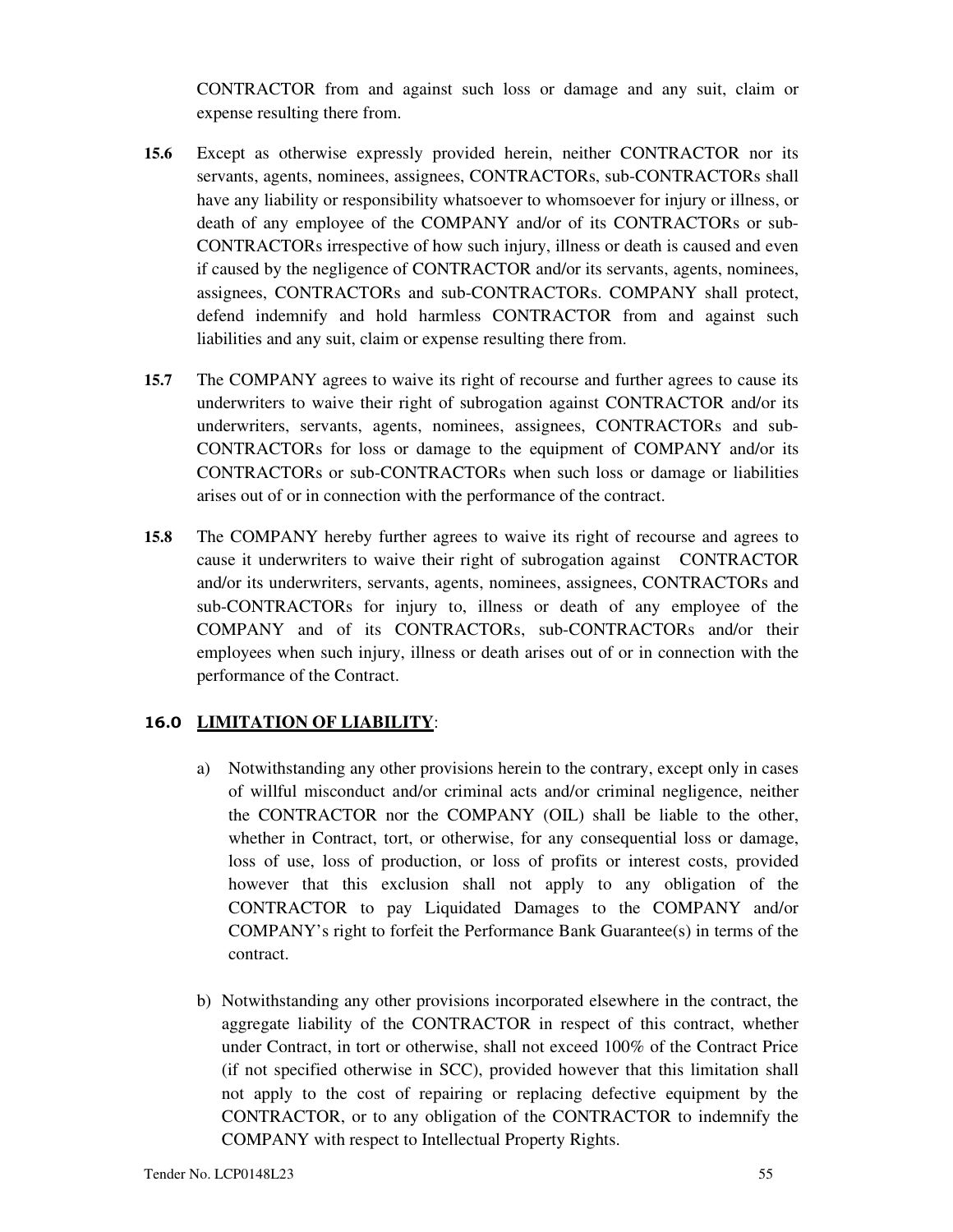c) COMPANY shall indemnify and keep indemnified CONTRACTOR harmless from and against any and all claims, costs, losses and liabilities in excess of the aggregate liability amount in terms of clause (b) above.

### **17.0 LIABILITY OF UNION GOVERNMENT OF INDIA:**

It is expressly understood and agreed upon by and between contractor and oil india limited, and that oil india limited is entering into this agreement solely on its own behalf and not on behalf of any other person or entity. in particular, it is expressly understood and agreed that union of india is not a party to this agreement and has no liabilities, obligations or rights, whatsoever hereunder. it is expressly understood and agreed that oil india limited is an independent legal entity with power and authority to enter into contracts solely on its own behalf under the applicable laws of india and general principles of the contract law. The bidder/contractor expressly agrees, acknowledges and understands that oil india limited is not an agent, representative or delegate of the union of india. it is further understood and agreed that union of india is not and shall not be liable for any acts, omissions, commissions, breaches or other wrongs arising out of the contract. Accordingly, bidder/ contractor hereby expressly waives, releases and foregoes any and all actions or claims, including cross claims, impleader claims or counter claims against the union of india arising out of this contract and covenants not to sue the union of india as to any manner, claim, cause of action or thing whatsoever arising of or under this agreement.

#### **18.0 CONSEQUENTIAL DAMAGE:**

Except as otherwise expressly provided, neither party shall be liable to the other for special, indirect or consequential damages resulting from or arising out of the contract, including but without limitation, to loss or profit or business interruptions, howsoever caused and regardless of whether such loss or damage was caused by the negligence (either sole or concurrent) of either party, its employees, agents or subcontractors.

# **19.0 RISK PURCHASE:**

In the event, contractor's failure to provide the services as per the contractual scope, terms and conditions, company (OIL) reserves the right to hire the services from any other source at the contractor's risk & cost and the difference in cost shall be borne by the contractor. Further, oil shall retain the right of forfeiture of performance bank guarantee and any other action as deemed fit. In certain operational situations OIL reserves the right to take over the site including the service equipment at the risk and cost of the contractor.

#### **20.0 INDEMNITY AGREEMENT:**

Tender No. LCP0148L23 56 **20.1** Except as provided hereof CONTRACTOR agrees to protect, defend, indemnify and hold COMPANY harmless from and against all claims, suits, demands and causes of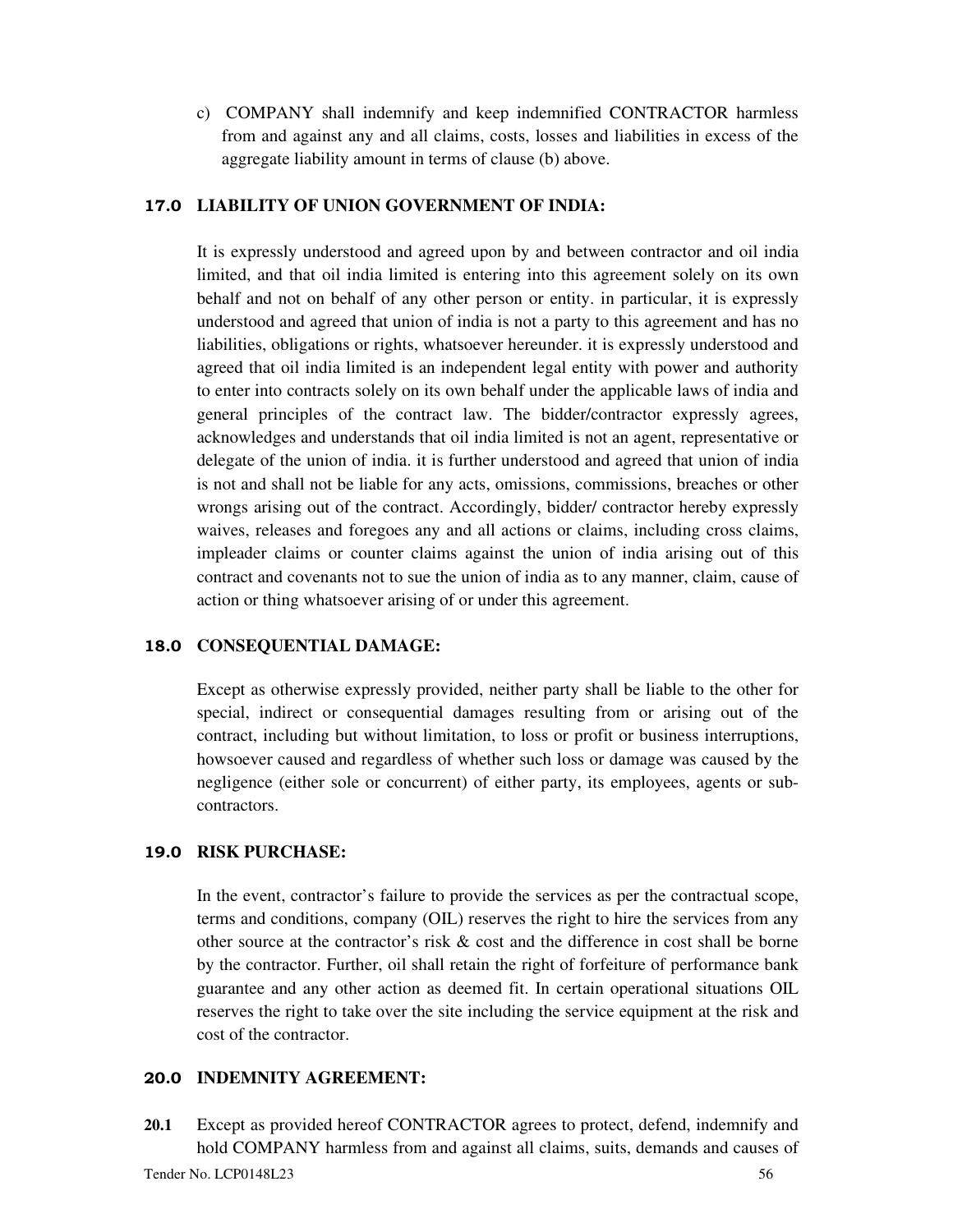action, liabilities, expenses, cost, liens and judgments of every kind and character, without limit, which may arise in favour of CONTRACTOR's employees, agents, CONTRACTORs and sub-CONTRACTORs or their employees or in favour of any third party(is) on account of bodily injury or death, or damage to personnel/property as a result of the operations contemplated hereby, regardless of whether or not said claims, demands or causes of action arise out of the negligence or otherwise, in whole or in part or other faults.

**20.2** Except as provided hereof COMPANY agrees to protect, defend, indemnify and hold CONTRACTOR harmless from and against all claims, suits, demands and causes of action, liabilities, expenses, cost, liens and judgments of every kind and character, without limit, which may arise in favour of COMPANY's employees, agents, CONTRACTORs and sub-CONTRACTORs or their employees or in favour of any third party(is) on account of bodily injury or death, or damage to personnel/property as a result of the operations contemplated hereby, regardless of whether or not said claims, demands or causes of action arise out of the negligence or otherwise, in whole or in part or other faults.

#### **21.0 INDEMNITY APPLICATION:**

The indemnities given herein above, whether given by company or contractor shall be without regard to fault or to the negligence of either party even though said loss, damage, liability, claim, demand, expense, cost or cause of action may be caused, occasioned by or contributed to by the negligence, either sole or concurrent of either party.

### **22.0 ROYALTY PATENTS:**

Each party shall hold harmless and indemnify the other from and against all claim and proceedings for or on account of any patent rights, design, trade mark or other protected rights arising from any use of materials, equipment, processes, inventions and methods, which have not been imposed on the attending party by the terms of the contract or the specifications forming part thereof.

#### **23.0 WARRANTY AND REMEDY OF DEFECTS:**

- **23.1** CONTRACTOR warrants that they shall perform the work in a first class, workmanlike, and professional manner and in accordance with their highest degree of quality, efficiency and current state of the art technology/industry practices and in conformity with all specifications, standards and drawings set forth or referred to in the Terms of Reference and with instructions and guidance, which COMPANY may, from time to time, furnish to the CONTRACTOR.
- **23.2** Should COMPANY discover at any time during the tenure of the Contract or till the Unit/equipment/tools are demobilized from site or base camp (if applicable) that the work does not conform to the foregoing warranty, CONTRACTOR shall after receipt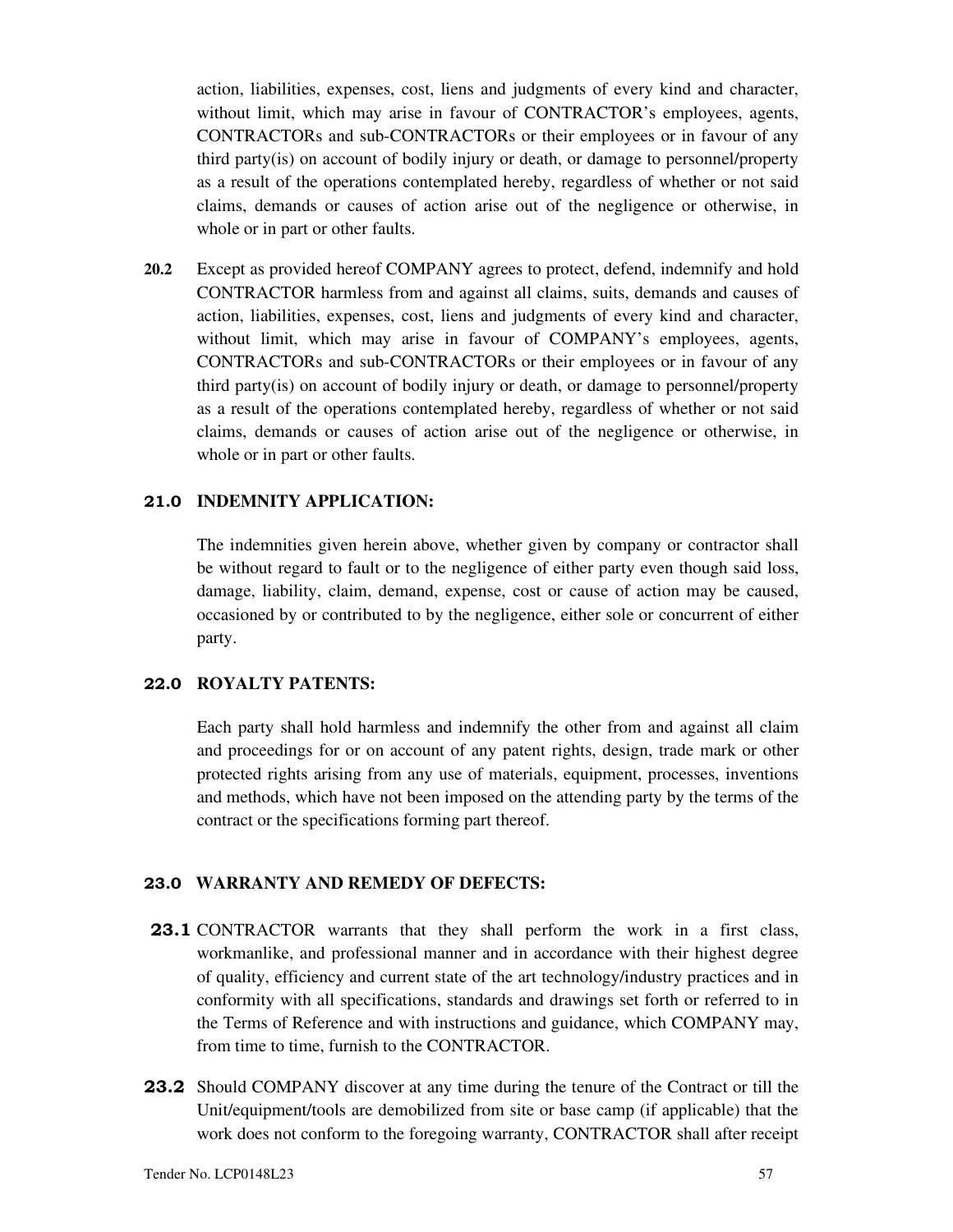of notice from COMPANY, promptly perform any and all corrective work required to make the services conform to the Warranty. Such corrective Work shall be performed entirely at CONTRACTOR's own expenses. If such corrective Work is not performed within a reasonable time, the COMPANY, at its option may have such remedial Work performed by others and charge the cost thereof to CONTRACTOR subject to a maximum of the contract value payable for the defective work which needs corrective action which the CONTRACTOR must pay promptly. In case CONTRACTOR fails to perform remedial work, or pay promptly in respect thereof, the performance security shall be forfeited.

#### **24.0 SUBCONTRACTING/ASSIGNMENT:**

- **24.1** CONTRACTOR shall not subcontract, transfer or assign the contract, or any part under this contract, to any third party(ies). Except for the main services under this contract, CONTRACTOR may sub-contract the petty support services subject to COMPANY's prior written approval. However, CONTRACTOR shall be fully responsible for complete execution and performance of the services under the Contract.
- **24.2** Consequent upon of placement of contract, if successful bidder(s)(other than Micro/Small Enterprise) is procuring materials/services from their sub-vendor, who is a Micro or Small Enterprise registered with District Industry Centers or Khadi and Village Industries Commission or Khadi and Village Industries Board or Coir Board or National Small Industries Corporation or Directorate of Handicrafts and Handloom or any other body specified by Ministry of MSME with prior consent in writing of the purchasing authority/Engineer in Charge the details like Name, Registration No., Address, Contact No., details of material and value of procurement made, etc. of such enterprises shall be furnished by the CONTRACTOR at the time of submission of invoice/bill.

#### **25.0 RECORDS, REPORTS AND INSPECTION:**

The contractor shall, at all times during the currency of the contract, permit the company and its authorized employees and representatives to inspect all the work performed and to witness and check all the measurements and tests made in connection with the said work. The contractor shall keep an authentic, accurate history and logs including safety records of each service item with major items consumed, which shall be open at all reasonable times for inspection by the company's designated representatives and its authorized employees. The contractor shall provide the company's designated representatives with a daily written report, on form prescribed by the company showing details of operations during the preceding 24 hours and any other information related to the said services requested by the company whenever so requested. The contractor shall not, without company's written consent allow any third person(s) access to the said information or give out to any third person information in connection therewith.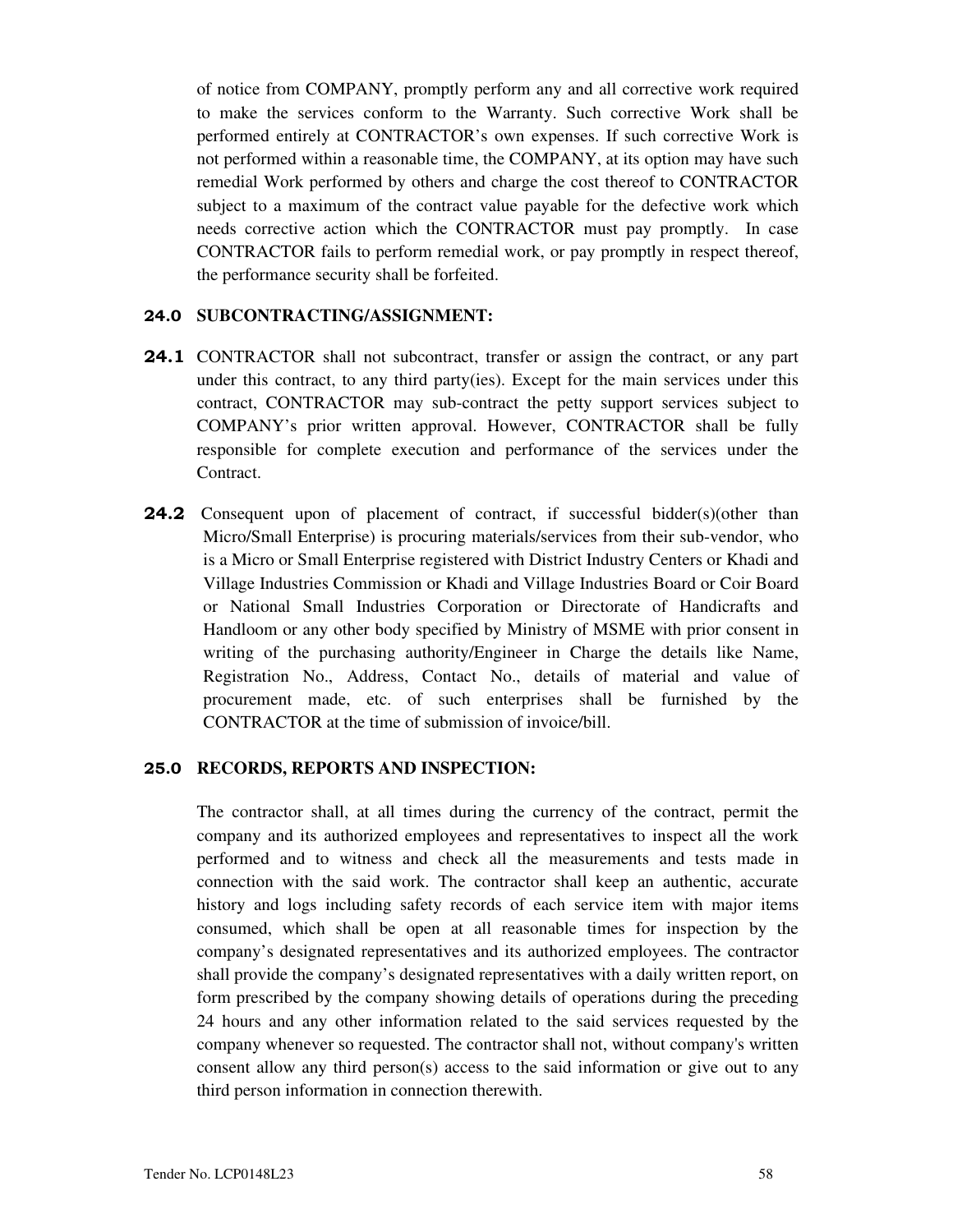# **26.0 CONFIDENTIALITY, USE OF CONTRACT DOCUMENTS AND INFORMATION:**

- **26.1** Contractor shall not, without company's prior written consent, disclose the contract, or any provision thereof, or any specification, plan, drawing pattern, sample or information furnished by or on behalf of company in connection therewith, to any person other than a person employed by contractor in the performance of the contract. Disclosure to any such employed person shall be made in confidence and shall extend only, as may be necessary for purposes of such performance with prior permission from company. However, nothing hereinabove contained shall deprive the contractor of the right to use or disclose any information which is:
	- a) possessed by the CONTRACTOR, as evidenced by the CONTRACTOR's written records, before receipt thereof from the COMPANY which however the CONTRACTOR shall immediately inform to COMPANY; or
	- b) required to be disclosed by the CONTRACTOR pursuant to an order of a court of competent jurisdiction or other governmental agency having the power to order such disclosure, provided the CONTRACTOR uses its best efforts to provide timely notice to COMPANY of such order to permit COMPANY an opportunity to contest such order subject to prior permission from COMPANY.
- 26.2 CONTRACTOR shall not, without COMPANY's prior written consent, make use of any document or information except for purposes of performing the contract.
- 26.3 Any document supplied to the CONTRACTOR in relation to the contract other than the Contract itself remain the property of COMPANY and shall be returned (in all copies) to COMPANY on completion of CONTRACTOR's performance under the Contract if so required by COMPANY.
- 26.4 During the currency of the Contract, COMPANY and its employees, agents, other CONTRACTORs, sub-CONTRACTORs (of any tier) and their employees etc. may be exposed to certain confidential information and data of the CONTRACTOR. Such information and data held by the COMPANY, its employees, agents, other CONTRACTORs, sub-CONTRACTORs (of any tier) and their employees in the strictest Confidence and shall not be disclosed to any other party except on a need to know basis.

However, the above obligation shall not extend to information which:

- i) is, at the time of disclosure, known to the public which CONTRACTOR shall immediately inform COMPANY;
- ii) is lawfully becomes at a later date known to the public through no fault of CONTRACTOR subject to CONTRACTOR's undertaking that no information has been divulged by them to the public;
- iii) is lawfully possessed by CONTRACTOR before receipt thereof from COMPANY which should be immediately informed to COMPANY;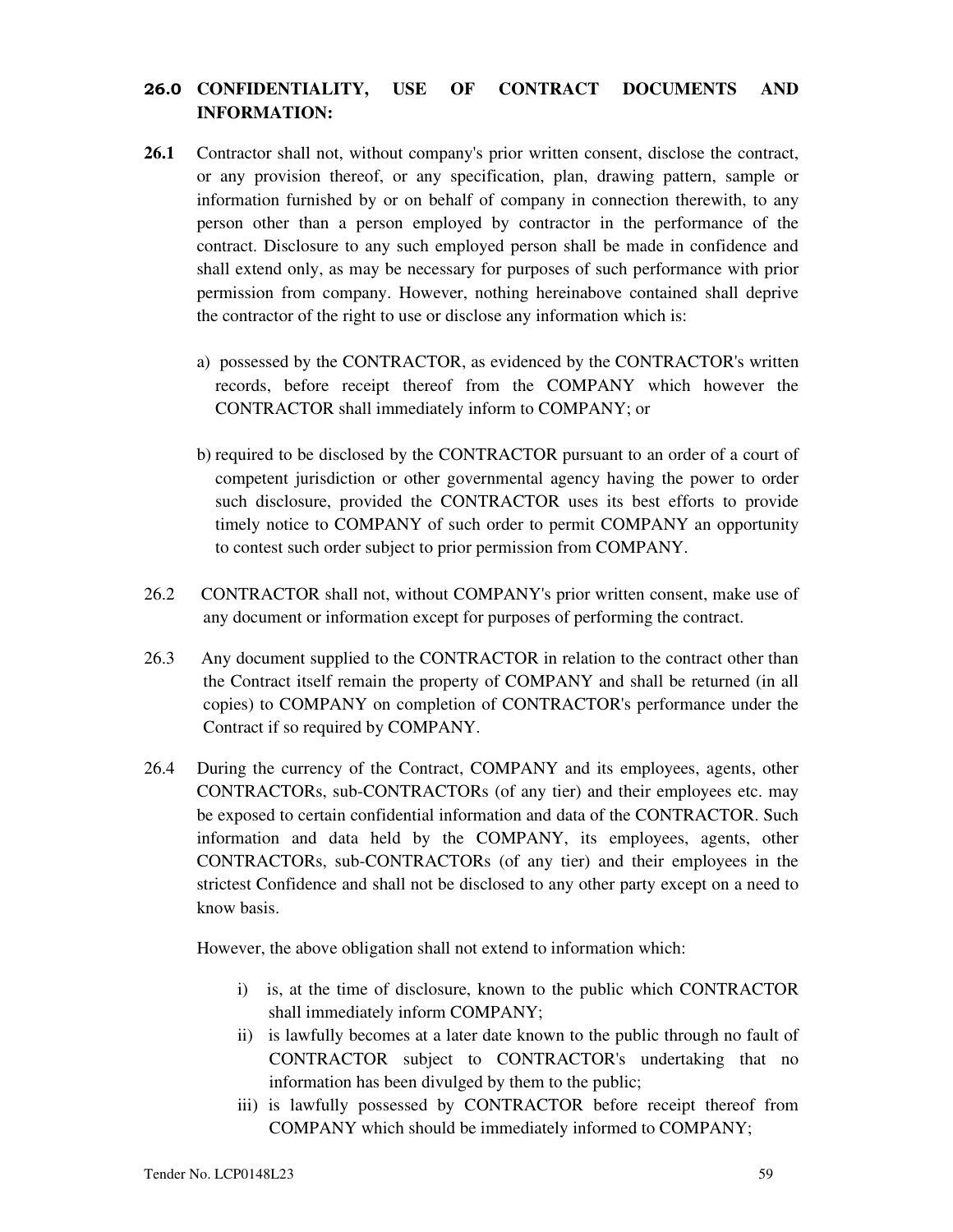- iv) is developed by CONTRACTOR independently of the information disclosed by COMPANY which should be shared with the COMPANY;
- v) CONTRACTOR is required to produce before competent authorities or by court order subject to prior permission from COMPANY;

### **27.0 REMUNERATION AND TERMS OF PAYMENT:**

- **27.1** Company shall pay to the contractor during the term of the contract the amount due from time to time calculated according to the rates of payment set and in accordance with other provisions hereof. No other payments shall be due from company unless specifically provided for in the contract. All payments will be made in accordance with the terms hereinafter described.
- **27.2** Request for payment/part payment to third party i.e. Other than the party on whom the contract has been awarded will not be entertained by oil under any circumstances.
- **27.3** Manner of payment: all payments due by company to contractor hereunder shall be made at contractor's designated bank. Bank charges, if any will be on account of the contractor.
- **27.4** Payment of any invoices shall not prejudice the right of company to question the validity of any charges therein, provided company within one year after the date of payment shall make and deliver to contractor written notice of objection to any item or items the validity of which company questions.
- **27.5** Invoices: mobilization charges will be invoiced only upon completion of mobilization as certified by company representative and contractor is ready at site for starting the services/operation. Payment of mobilization charges shall be made within 45 days following the date of receipt of undisputed invoices by company.
- **27.6** Contractor shall send invoice to company on the day following the end of each month for all daily or monthly charges due to the contractor.
- **27.7** Contractor will submit 02 (two) sets of all invoices duly super scribed `original' and `copy' as applicable to the company for processing payment. Separate invoices for the charges payable under the contract shall be submitted by the contractor for foreign currency and indian currency.
- **27.8** Payment of monthly invoices, if undisputed, shall be made within 30 days following the date of receipt of invoice by company.
- **27.9** Company shall within 30 days of receipt of the invoice notify the contractor of any item under dispute, specifying the reasons thereof, in which event, payment of the disputed amount may be withheld until settlement of the dispute, but payment shall be made of any undisputed portion on or before the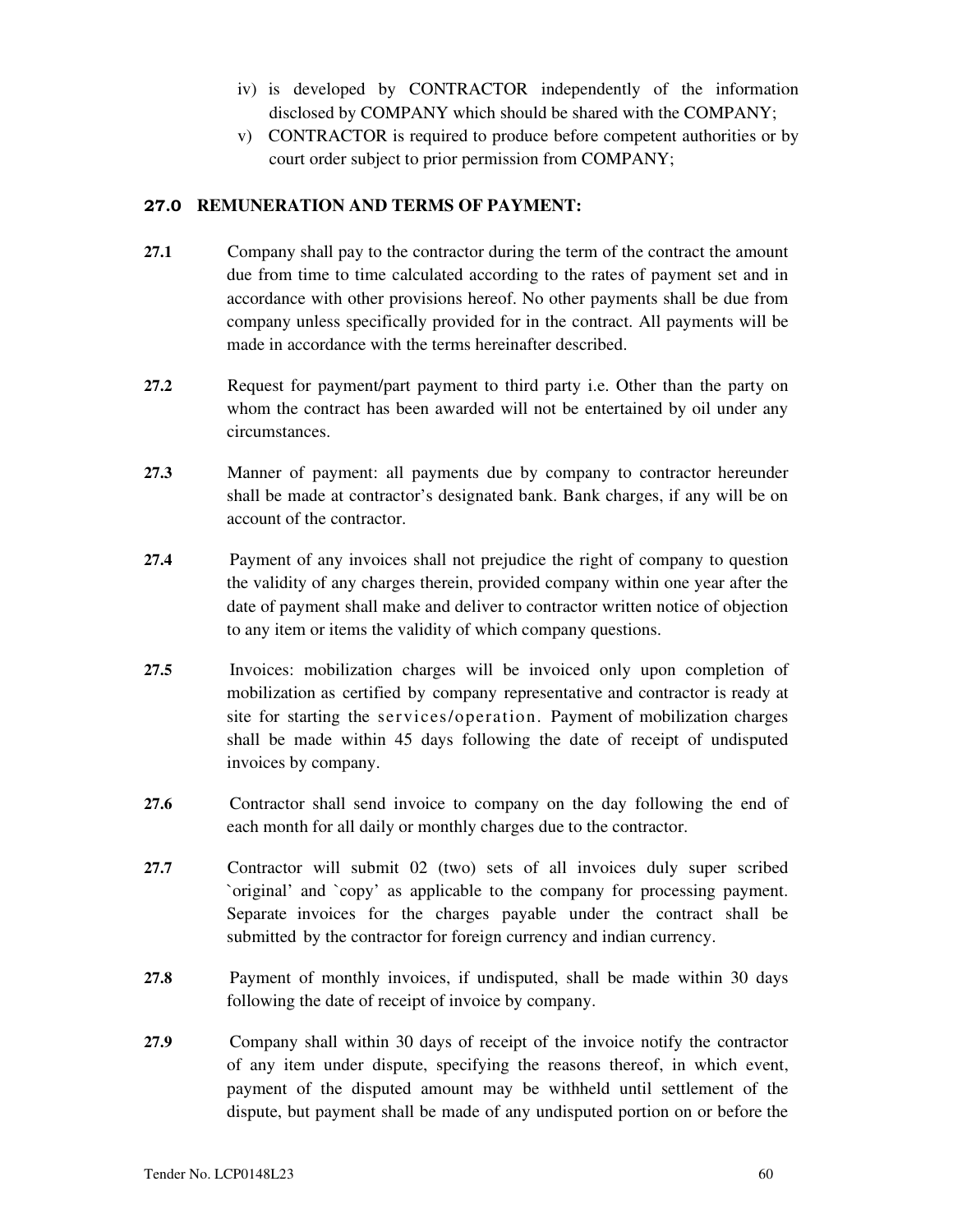due date. This will not prejudice the company's right to question the validity of the payment at a later date as envisaged in clause no. 27.4 above.

- **27.10** The acceptance by contractor of part payment on any billing not paid on or before the due date shall not be deemed a waiver of contractor's rights in any other billing, the payment of which may then or thereafter be due.
- **27.11** Payment of final demobilization charges shall be made if applicable within 45 days on receipt of invoice by company accompanied by the following documents from the contractor:
	- a) Audited account up to completion of the Contract.
	- b) Tax audit report for the above period as required under the Indian Tax Laws.
	- c) Documentary evidence regarding the submission of returns and payment to taxes for the expatriate personnel engaged by the CONTRACTOR or by its sub-CONTRACTOR.
	- d) Proof of re-export of all items including the unutilized spares and consumables (excepting consumables consumed during the contract period) and also cancellation of re-export bond if any.
	- e) Any other documents as required by applicable Indian Laws.

In case, no demobilization charges are payable, the documents mentioned above will have to be submitted by the CONTRACTOR before release of the final payment by the COMPANY. A certificate from Chartered Accountant on (a), (b)  $\&$  (c) above will suffice.

**27.12** CONTRACTOR shall maintain complete and correct records of all information on which CONTRACTOR's invoice are based upto 02 (two) years from the date of last invoice. Such records shall be required for making appropriate adjustments or payments by either party in case of subsequent audit query/objection.

# **28.0 PAYMENT OF COMMISSION/FEE/REMUNERATION OF INDIAN AGENT/CONSULTANT/REPRESENTATIVE/RETAINER/ASSOCIATE OF FOREIGN PRINCIPAL (APPLICABLE IN ICB TENDERS ONLY):**

The Commission/fee/remuneration of the Indian agent/ consultant/ associate/ representative/retainer, if any, will be paid within 30 days of the payment of invoice made to the CONTRACTOR, The amount of commission/ fee/remuneration as a percentage of invoice value as per contract provisions will be deducted by COMPANY/OIL from the monthly invoices of the CONTRACTOR and paid to the Indian agent/ consultant/ representative/retainer/associate.

# **29.0 DETAILS OF STATUTORY PAYMENTS LIKE EPF AND ESI ETC.**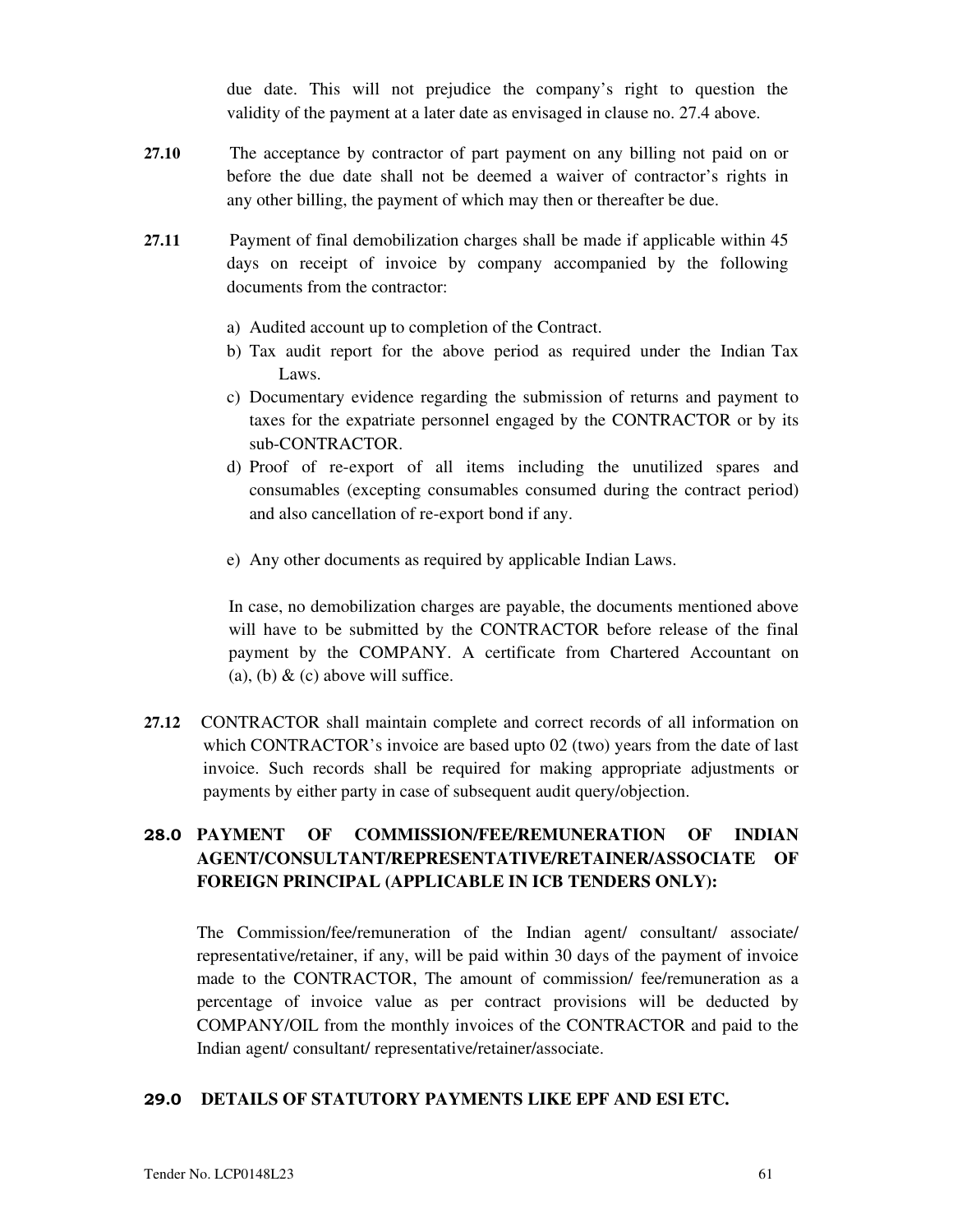Wherever applicable, the contractor (including those engaging 'international workers') shall have itself registered under employees' provident fund and miscellaneous provisions act, 1952 and employees' state insurance act, 1948 and follow the relevant statutory provisions including rules made there-under concerning contractual workers.

The contractor shall be required to submit the following documents/details to the corporation:

- (i) Copy of pf-ecr duly stamped by the designated bank, alongwith a print of the digitally signed pdf data sheet of the ecr, as proof of payment, each month, details of this pdf data sheet shall be verified by the appropriate authority (i.e. Payment making authority) in the company from the official website of epfo (http://www.epfindia.gov.in).
- (a) Copy of the online challan endorsed/stamped by the designated bank as proof of receipt of payment towards monthly contribution of esi contribution.
- *(b*) Copy of Return of contribution in respect of ESI for each contribution period of the six months i.e. for the contribution period ended 30th Sept and the contribution period ended 31st March.
- *(ii)* As an Annexure to each EPF-ECR and ESI Challan(s), CONTRACTOR shall also furnish the following Certificates:
	- 1) The furnished information is correct to the best of his knowledge.
	- 2) In case any discrepancies or irregularities is/are noticed in this undertaking, then OIL is free to inform the PF/ESIC Authorities.
	- 3) Before the completion of contract, CONTRACTOR shall serve onemonth notice to all his contractual workers, informing that their services will be terminated.
	- 4) Within one month on completion/expiry of the contract, CONTRACTOR shall pay all the dues/terminal dues such as leave with wages, bonus (if applicable), Gratuity (if applicable), to all his contractual workmen, failing which CONTRACTOR's Bank Guarantee/Security Deposit may be withheld by OIL.

COMPANY may verify the deposit of statutory contribution made by the CONTRACTORs with the EPFO/ESI authorities, where deemed necessary. However, before making payment of the last bill/invoice of the CONTRACTOR, the COMPANY may verify the details/status of the payment towards EPF/ESI made by the CONTRACTOR from the authorities/official website of EPF/ESI (i.e. http://www.epfindia.gov.in and http://www.esic.in). In case the information furnished by the CONTRACTOR is found to be incorrect the COMPANY shall take appropriate action against the CONTRACTOR in accordance with law.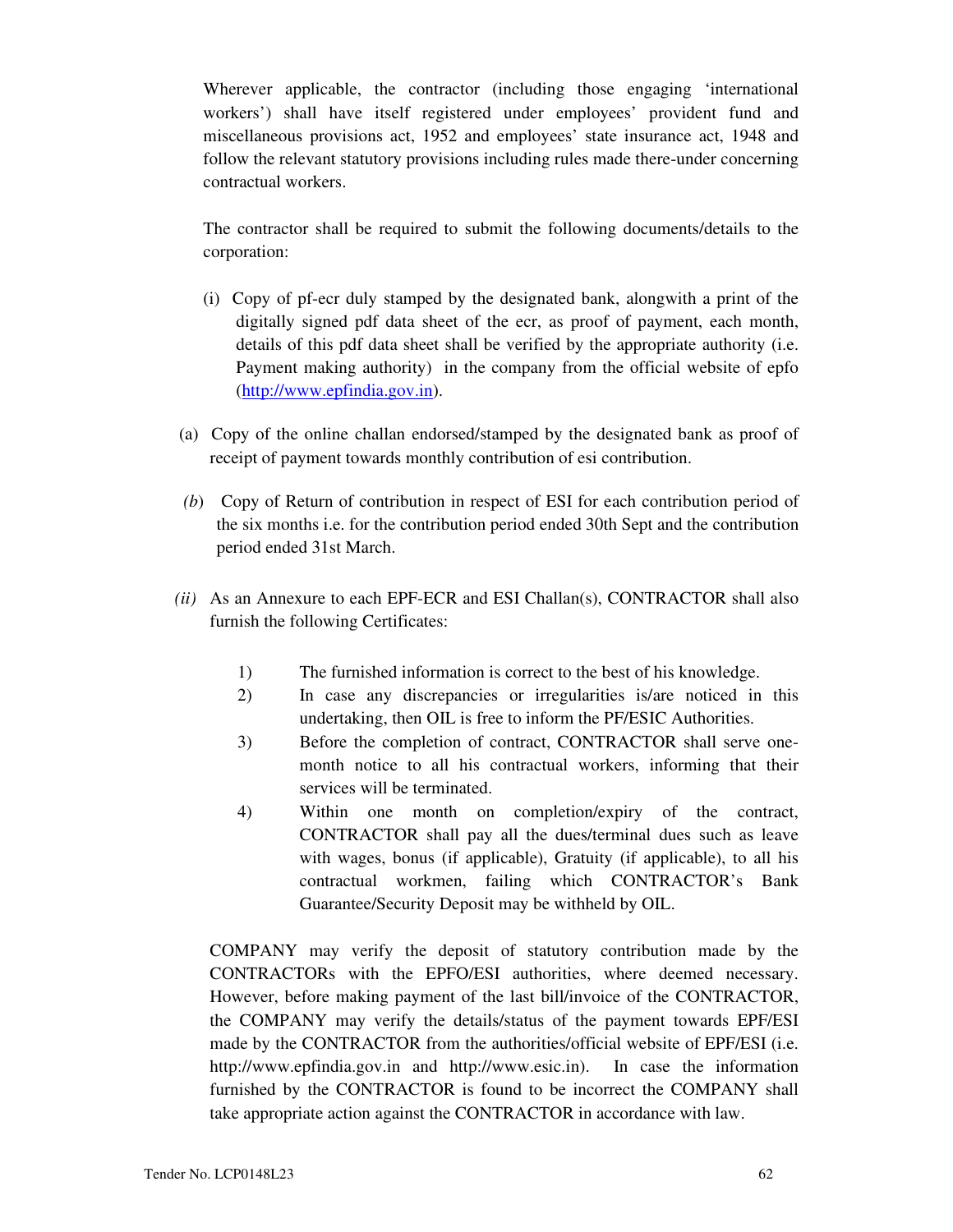The CONTRACTOR agrees and undertakes to indemnify OIL for any liabilities arising out of declarations made by him in future on violation or provisions of the EPF Act 1952 and ESI Act 1948.

#### **30.0 TIMELY MOBILISATION AND LIQUIDATED DAMAGES:**

- a) Time is the essence of this Contract. If the CONTRACTOR fails to mobilize and deploy the required manpower/equipment and/or fails to commence the operation within the period specified as specified under mobilization clause under SCC, OIL shall have, without prejudice to any other right or remedy in law or contract including sub clause (b) below, the right to terminate the contract.
- b) If the contractor is unable to mobilize/deploy and commence the operation within the period specified in sub clause (a) above, it may request OIL for extension of the time with unconditionally agreeing for levy and recovery of LD. Upon receipt of such a request, OIL may at its discretion, extend the period of mobilization and shall recover from the CONTRACTOR, as an ascertained and agreed Liquidated Damages, a sum equivalent to @ 0.5% of contract value including mobilization cost, per week or part thereof of delay subject to maximum of 7.5% of the Contract Price.
- c) The parties agree that the sum specified above is not a penalty but a genuine preestimate of the loss/damage which will be suffered by OIL on account of delay on the part of the CONTRACTOR and the said amount will be payable without proof of actual loss or damage caused by such delay.
- d) LD will be calculated on the basis of Total Contract value [(if not specified otherwise in SCC] excluding duties and taxes, where such duties/taxes have been shown separately in the contract. However, the applicable GST on the LD shall have to be borne by the CONTRACTOR. Accordingly, the liquidated damages shall be recovered from the CONTRACTOR along with applicable GST.

# **31.0 FORCE MAJEURE:**

In the event of either party being rendered unable by `force majeure' to perform any obligation required to be performed by them under the contract, the relative obligation of the party affected by such `force majeure' will stand suspended as provided herein. the term force majeure as employed herein shall mean acts of god such as earthquake, hurricane, typhoon, flood, volcanic activity etc.; war (declared/undeclared); riot, revolts, rebellion, terrorism, sabotage by persons other than the contractor's personnel; fires, explosions, ionising radiation or contamination by radio-activity or noxious gas, if not caused by contractor's fault; declared epidemic or disaster; acts and regulations of respective govt. of the two parties, namely the company and the contractor and civil commotions, lockout not attributable to the contractor.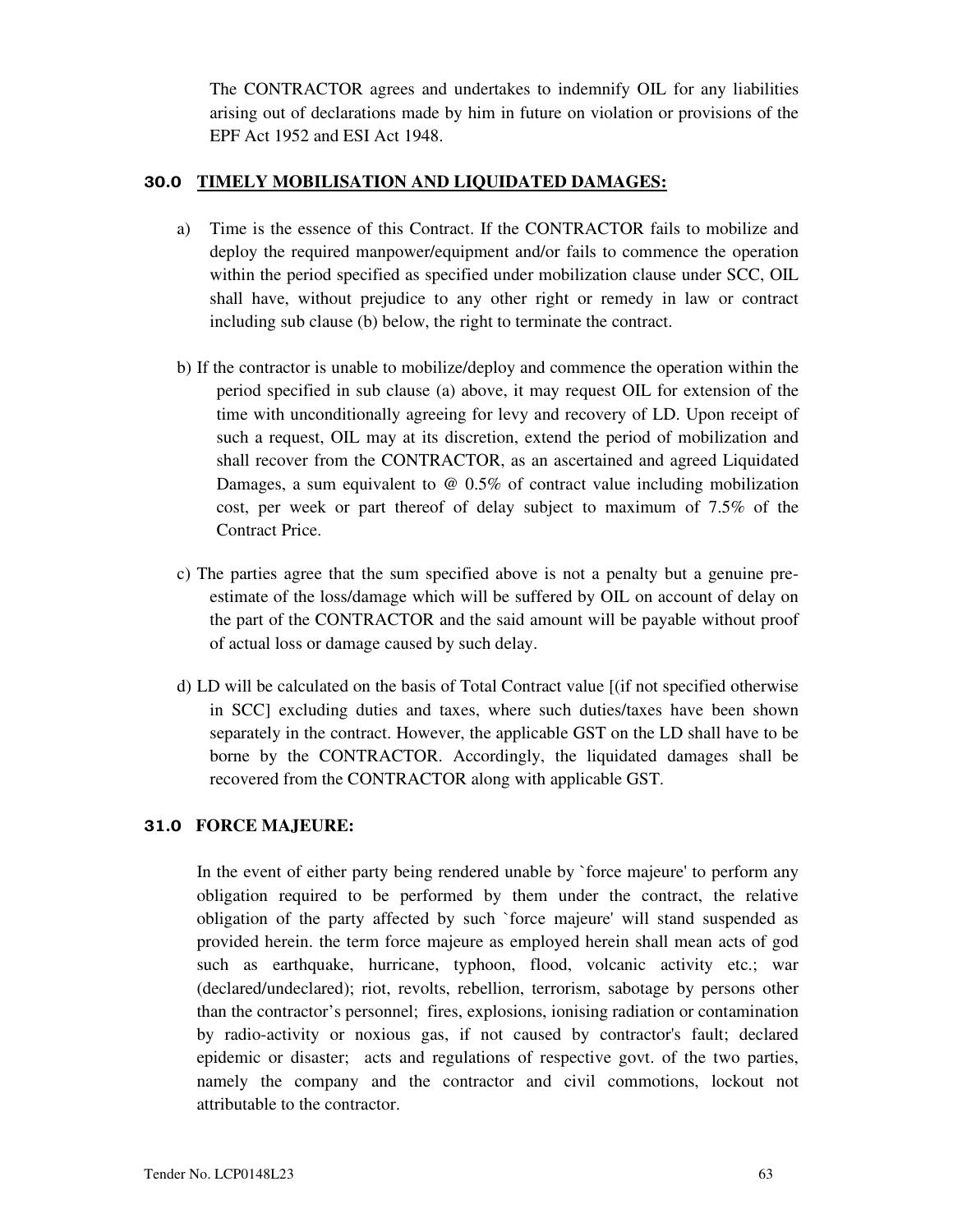Upon occurrence of such cause, the party claiming that it has been rendered unable as aforesaid thereby, shall notify the other party in writing within 72 (seventy two) hours of the alleged beginning and ending thereof, giving full particulars and satisfactory evidence in support of its claim.

Should 'force majeure' condition as stated above occurs and should the same be notified within 72 (seventy two) hours after its occurrence the `force majeure' rate (if specified in the SCC of the contract) shall apply for the first 15 (fifteen) days for each such occasion*.* 

Either party shall have the right to terminate the contract if such `force majeure' conditions continue beyond successive 60 (sixty) days [or exclusively mentioned in the SCC of the contract] with prior written notice of 15 days, provided termination of the contract does not result into safety hazard to the life and property on account of withdrawal of operations or the operation is at critical stage. company shall have the absolute right to decide whether any safety hazard exists or operation is at critical position and decision of the company shall binding upon the contractor.

Should either party decide not to terminate the contract even under such condition, no payment would apply after expiry of fifteen (15) days force majeure period*.* [or exclusively mentioned in the SCC of the contract]

Time for performance of the relative obligation suspended by force majeure shall then stand extended by the period for which such cause lasts.

If however, relative obligation of the party affected by such 'force majeure' is limited to part of the obligation(s), the contract shall not be terminated and the parties shall continue to perform their respective obligations, which are not affected by the 'force majeure' condition, provided the obligations affected by the 'force majeure' do not preclude the parties in performing the obligations not affected by such conditions.

#### **32.0 SET-OFF:**

Any sum of money due and payable to the contractor (including performance security refundable to them) under this or any other contract, whether in progress or in future, may be appropriated by oil and set-off against any claim of oil (or such other person or persons contracting through oil) for payment of a sum of money arising out of this contract or under any other contract made by the contractor with oil (or such other person or persons contracting through oil).

#### **33.0 WITHHOLDING:**

Company may withhold or nullify the whole or any part of the amount due to contractor, after informing the contractor of the reasons in writing, on account of subsequently discovered evidence in order to protect company from loss on account of:

**33.1** For non-completion of jobs assigned as per scope of work/terms of reference.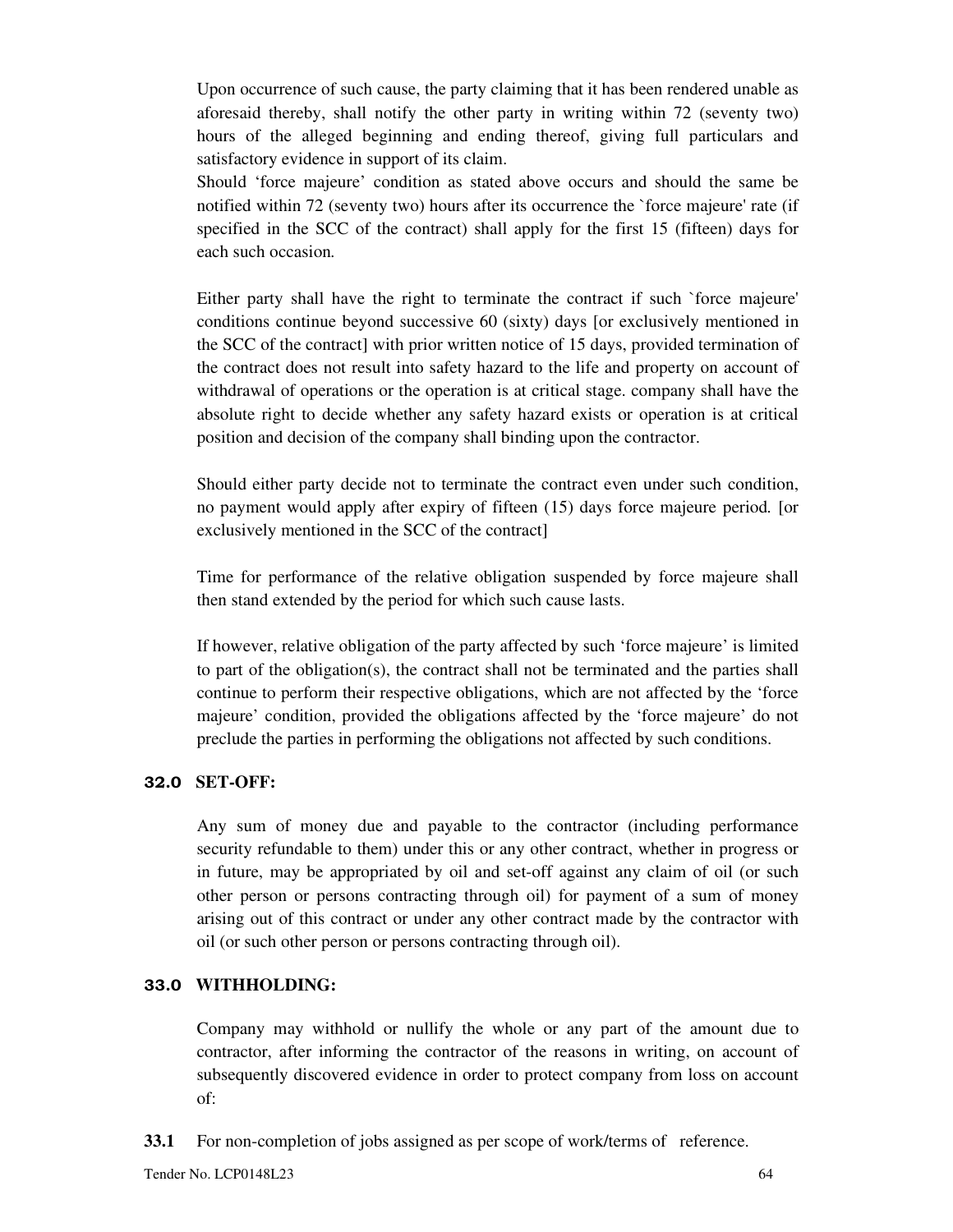- **33.2** Defective work not remedied by contractor.
- **34** Claims by company's recognized sub-contractor of contractor or others filed or on the basis of reasonable evidence indicating probable filing of such claims against contractor.
- **34.1** Failure of contractor to pay or provide for the payment of salaries/ wages, contributions, taxes or enforced savings with-held from wages etc. with respect to personnel engaged by the contractor.
- **34.2** Failure of contractor to pay the cost of removal of unnecessary debris, materials, tools, or machinery.
- **34.3** Any failure by contractor to fully reimburse company under any of the indemnification provisions of this contract. if, during the progress of the work contractor shall allow any indebtedness to accrue for which contractor, under any circumstances in the opinion of company, may be primarily or contingently liable or ultimately responsible and contractor shall, within five days after demand is made by company, fail to pay and discharge such indebtedness, then company may during the period for which such indebtedness shall remain unpaid, with-hold from the amounts due to contractor, a sum equal to the amount of such unpaid indebtedness.
- **34.4** WITHHOLDING WILL ALSO BE EFFECTED ON ACCOUNT OF THE FOLLOWING:
	- i) Order issued by a Court of Law or statutory authority in India.
	- ii) Income-tax deductible at source according to law prevalent from time to time in the country.
	- iii) Any obligation of CONTRACTOR which by any law prevalent from time to time to be discharged by COMPANY in the event of CONTRACTOR's failure to adhere to such laws.
	- iv) Any payment due from CONTRACTOR in respect of unauthorised imports.

When all the above grounds for withholding payments are removed, payment shall thereafter be made for amounts so with-held.

**34.5** COMPANY reserves the right to disburse or deposit the amount so withheld to the concerned person(s) or agency or government authority, as the case may be, besides nullifying such amount on account of loss suffered by the COMPANY against 33.2, 33.3, 33.6 & 33.7 above.

#### **34.0 APPLICABLE LAWS:**

The Contract shall be deemed to be a Contract made under, governed by and construed in accordance with the laws of India for the time being in force and shall be subject to the sole and exclusive jurisdiction of Courts situated in Dibrugarh (or the Place where the contract is executed) and Principal Bench of Guwahati High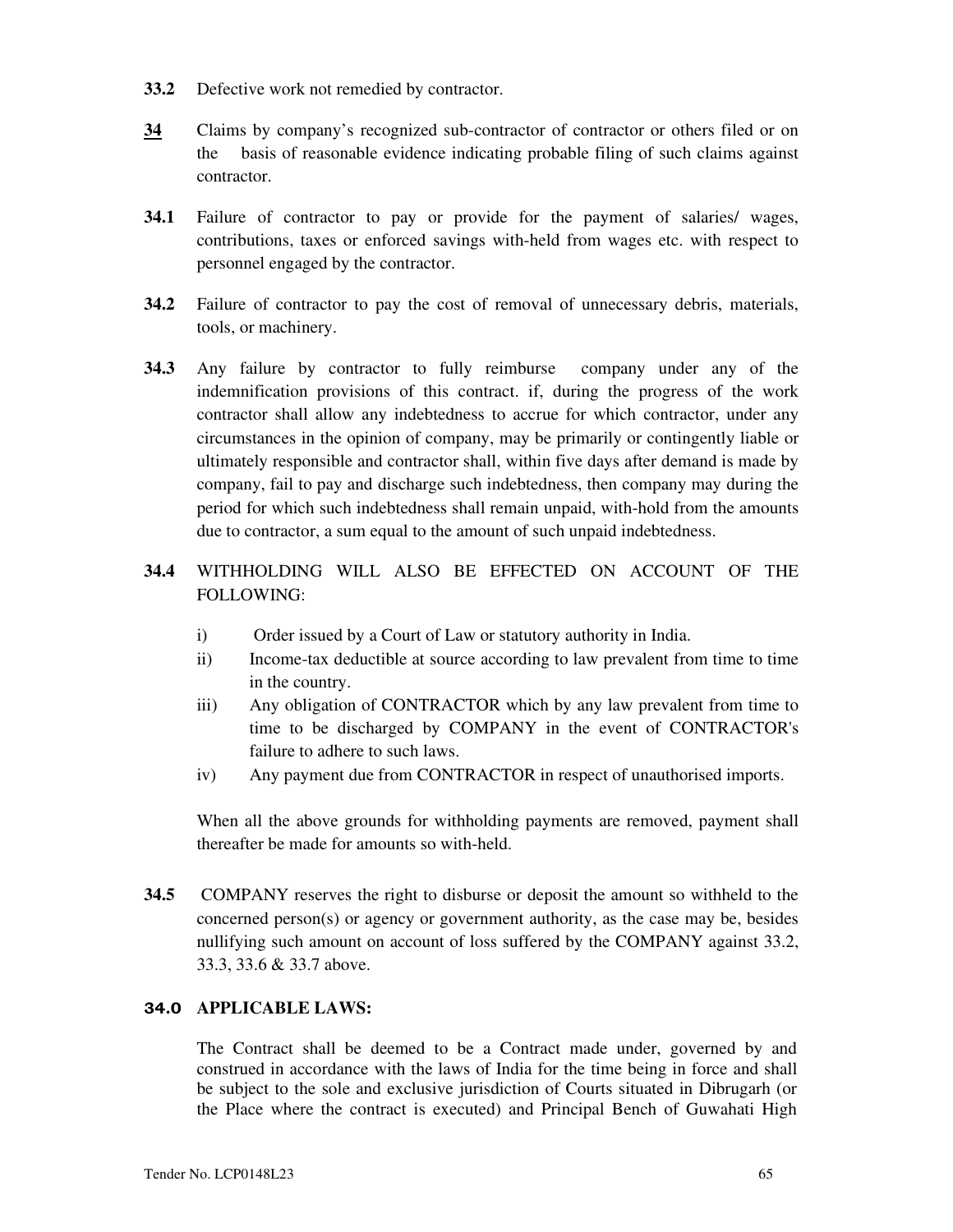Court (or the High Court under whose territorial jurisdiction, the place of execution of contract falls).

This Agreement including all matter connected with this Agreement, shall be governed by the laws of India (both substantive and procedural) for the time being in force and shall be subject to exclusive jurisdiction of Courts, mentioned hereinabove. Foreign companies, operating in India or entering into Joint ventures in India, shall also be governed by the laws of India and shall be subject to sole and exclusive jurisdiction of above Courts.

The CONTRACTOR shall ensure full compliance of various Indian Laws and Statutory Regulations, as stated below, to the extent applicable, as stated below, but not limited to, in force from time to time and obtain necessary permits/licenses etc. from appropriate authorities for conducting operations under the Contract:

- a) The Mines Act 1952
- b) The Oil Mines Regulations, 1984
- c) The Employees' Compensation Act, 1923
- d) The Code of Wages, 2019
- e) The Contract Labour (Regulation & Abolition) Act, 1970 and the rules framed there under
- f) The Employees Pension Scheme, 1995
- g) The Interstate Migrant Workmen Act., 1979 (Regulation of employment and conditions of service).
- h) The Employees Provident Fund and Miscellaneous Provisions Act, 1952
- i) Goods and Service Tax Act
- j) Customs & Excise Act & Rules
- k) Factories Act, 1948
- l) Industrial Disputes Act, 1947
- m) Payment of Gratuity Act, 1972
- n) Environmental Protection Act, 1986 & other pollution control Acts.

*Note: The above Acts are only indicative and not exhaustive. The Acts shall include the rules and regulations framed thereunder.* 

#### **35.0 LABOUR LAWS:**

- I) Contractor shall comply with the provisions of various labour related laws, including but not limited to the code of wages, 2019, employee provident fund and miscellaneous provisions act 1952, company's liability act 1938, employees' compensation act 1923, industrial disputes act 1947, the maternity benefit act 1961 and contract labour (regulation and abolition) act 1970, employment of children act 1938, employees' state insurance act, 1948 or any modifications/amendment thereof or any other law relating thereto and rules made there under from time to time.
- II) No labour below the age of eighteen [18] years shall be employed on the work.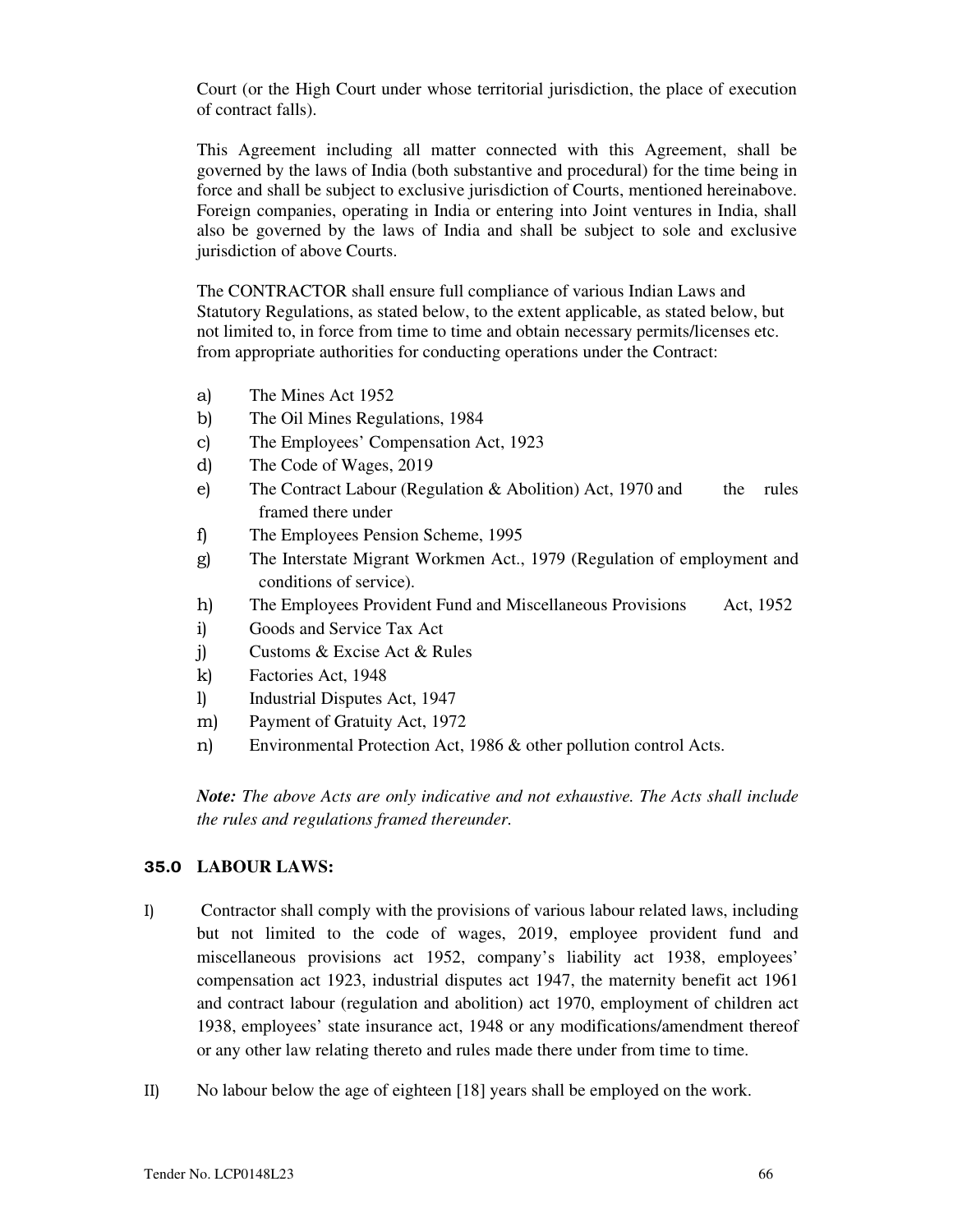- III) Contractor shall not pay less than what is provided under law to labourers engaged by him on the work.
- IV) Contractor shall at his expense comply with all labour laws and keep the company indemnified in respect thereof.
- V) Contractor shall pay equal wages for men and women in accordance with applicable labour laws.
- VI) If the contractor is covered under the contract labour (regulation and abolition) act, he shall obtain a license from licensing authority [i.e. office of the labour commissioner] by payment of necessary prescribed fee and the deposit, if any, before starting the work under the contract. such fee/deposit shall be borne by the contractor.
- VII) Contractor must obtain the pf code from the concerned pf authority under employees provident fund and miscellaneous provisions act, 1952. Similarly, contractor must obtain ESI code under employees state insurance act.
- VIII) Contractor being the employer of the labours/personnel to be engaged under the contract shall be liable to pay gratuity to the labours/personnel as per the provision of the payment of gratuity act, 1972 and accordingly, shall keep the company indemnified in respect thereof. if however, company requires to pay gratuity to such labour(s) as per the direction of the competent authority under the act, company shall recover such amount from the outstanding dues payable to the contractor under the contract or any other contract(s).
- IX) Contractor shall furnish to engineer in charge the distribution return of the number  $\&$ description, by trades of the work people employed on the works. contractor shall also submit on the 4th& 19th of every month to engineer in charge a true statement showing in respect of the 2nd half of the preceding month & the 1st half of the current month (1) the accidents that occurred during the said fortnight showing the circumstances under which they happened and the extent of damage and injury caused by them and (2) the number of female workers who have been allowed maternity benefit as provided in the maternity benefit act 1961 on rules made there under and the amount paid to them.
- X) Engineer in charge shall on a report having been made by an inspecting officer as defined in contract labour (regulation and abolition) act 1970 have the power to deduct from the money due to the contractor any sum required or estimated to be required for making good the loss suffered by a worker or workers by reason of nonfulfillment of the conditions of the contract for the benefit of workers, non-payment of wages or of deductions made from his or their wages which are not justified by the terms of the contract or non-observance of the said regulations.
- XI) The contractor shall indemnify the company against any payments to be made under and for the observance of the provisions of the aforesaid acts without prejudice to his right to obtain indemnity from his sub-contractor.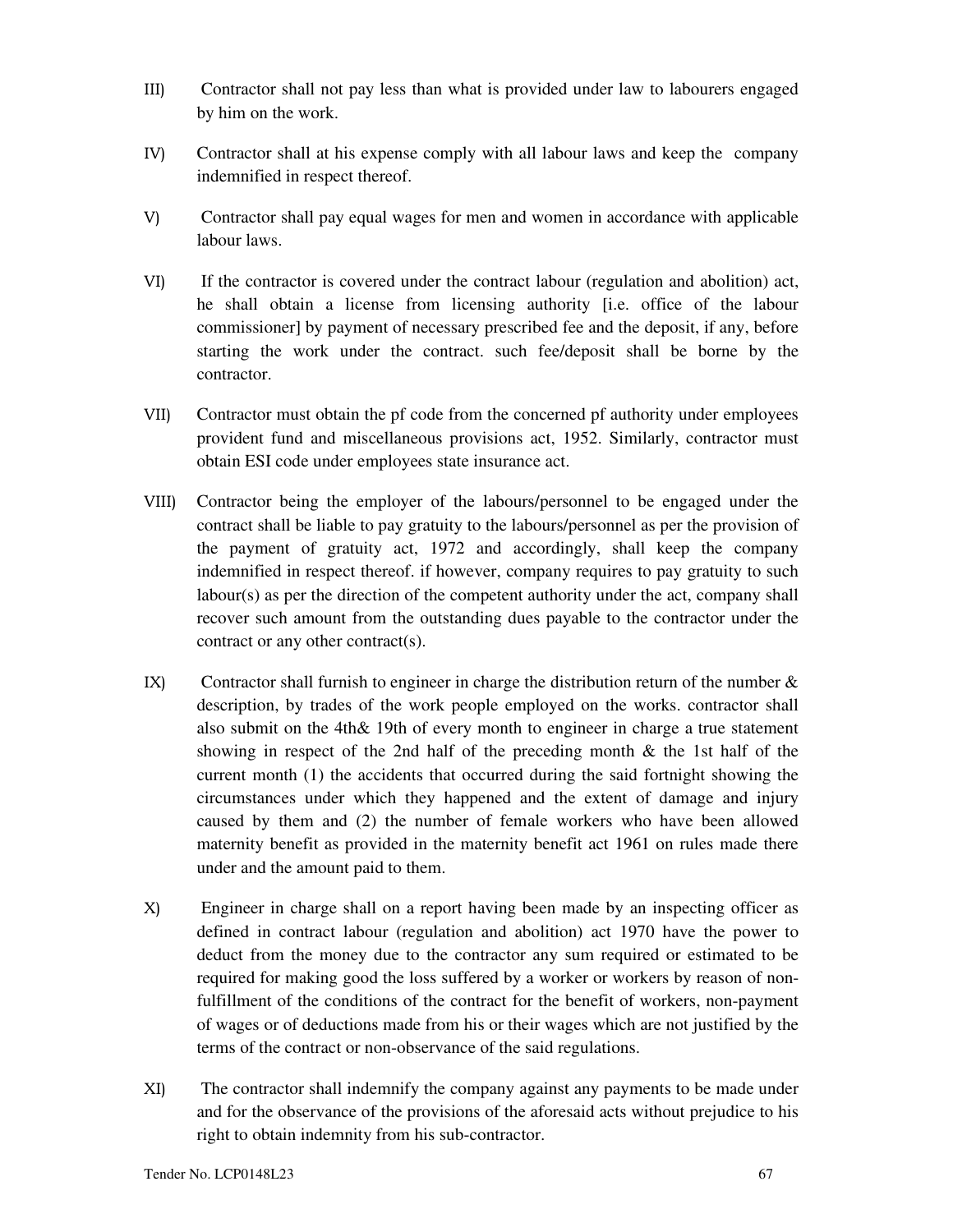#### **36.0 STATUTORY REQUIREMENTS:**

During the tenure of this contract nothing shall be done by the contractor in contravention of any law, act and/or rules/regulations, thereunder or any amendment.

#### **37.0 GENERAL HEALTH, SAFETY & ENVIRONMENT (HSE) GUIDELINES:**

- **37.1** It will be solely the CONTRACTOR's responsibility to fulfil all the legal formalities with respect to the Health, Safety and Environmental aspects of the entire job (namely; the person employed by him, the equipment, the environment, etc.) under the jurisdiction of the district of that state where it is operating. Ensure that all sub-CONTRACTORs hired by CONTRACTOR comply with the same requirement as the CONTRACTOR himself and shall be liable for ensuring compliance all HSE laws.
- **37.2** It will be entirely the responsibility of the Contractor/his Supervisor/representative to ensure strict adherence to all HSE measures and statutory rules during operation in OIL's installations and safety of workers engaged by him. The crew members will not refuse to follow any instruction given by company's Installation Manager/Safety Officer/ Engineer/Official/Supervisor/Junior Engineer for safe operation.
- **37.3** Any compensation arising out of the job carried out by the Contractor whether related to pollution, Safety or Health will be paid by the contractor only.
- **37.4** Any compensation arising due to accident of the Contractor's personnel while carrying out the job, will be payable by the contractor.
- **37.5** When there is a significant risk to health, environment or safety of a person or place arising because of a non-compliance of HSE Measures Company shall have the right to direct the contractor to cease work until the non-compliance is corrected.

#### **38.0 POLLUTION AND CONTAMINATION:**

The contractor shall be liable for all surface and sub-surface pollution to the extent caused by contractor and resulting from contractor's operation/service or spillage or dumping of solvents/additive substances or pollutants, which the contractor brings to the site for use in connection with work to be performed under this contract.

Notwithstanding anything to the contrary contained herein, it is agreed that except on the ground of willful misconduct or criminal misconduct, company shall release, indemnify and hold contractor and its sub-contractors harmless from any and all claims, judgments, losses, expenses and any costs related thereto (including but not limited to court costs and "attorney's fees") for:

- a) Damage to or loss of any reservoir or producing formation; and/ or
- b) Damage to or loss of any well; and/or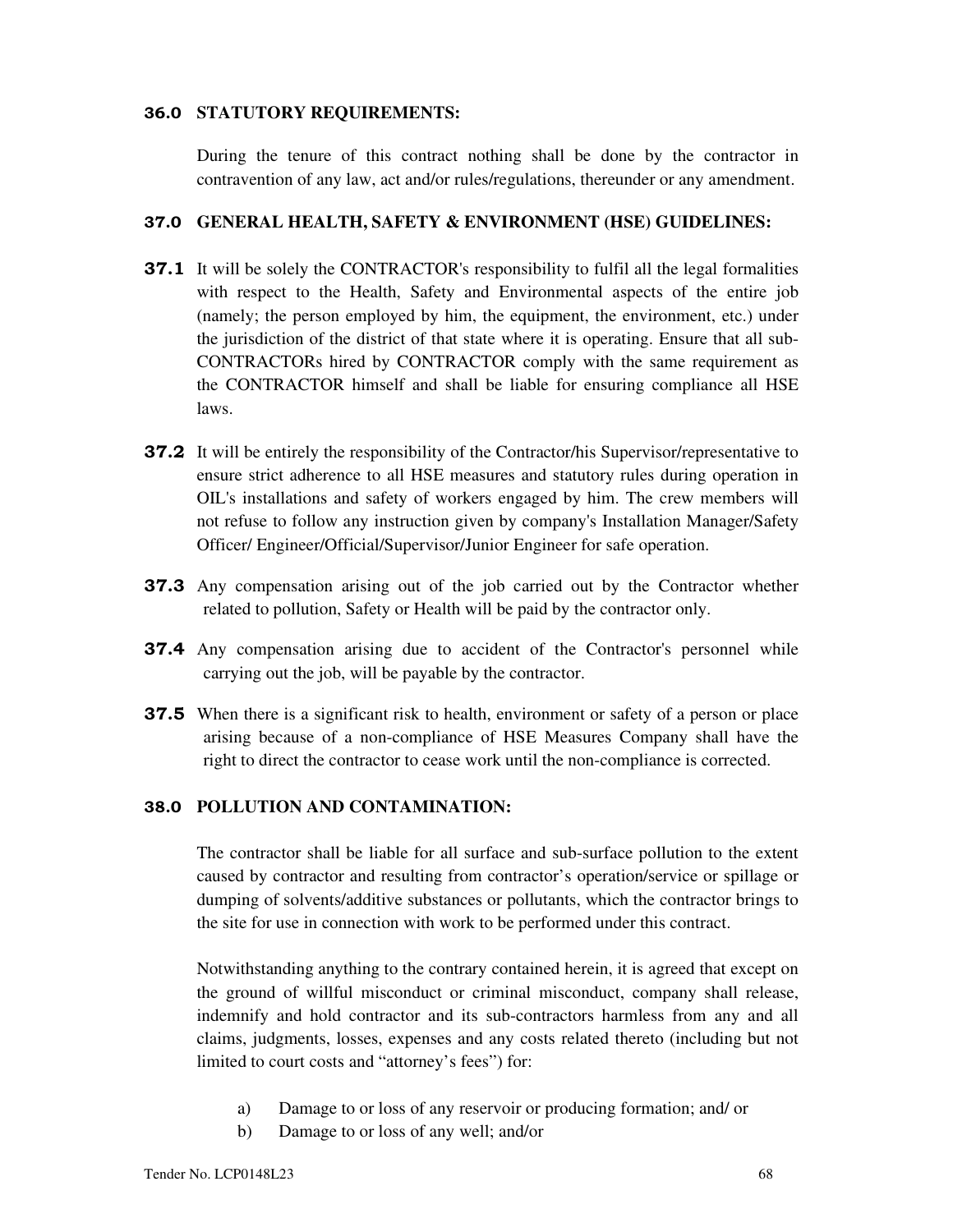- c) Any other subsurface damage or loss; and/ or
- d) Any property damage or loss or personal injury or death arising out of or in connection with a blowout, fire explosion and loss of well control regardless of cause.

#### **39.0 STATUTORY VARIATION/NEWLY ENACTED LAW:**

- **39.1** All duties, taxes except otherwise specified in the Contract as applicable on the closing date of bid submission as per relevant acts and rules shall be in CONTRACTOR's account. Variation in case of custom duty on CIF value declared by the bidder shall be to COMPANY account.
- **39.2** In the event of introduction of any new legislation or any amendment or enforcement of any Act or Law, rules or regulations of Government of India or State Government(s) or Public Body, which becomes effective after the date of submission of Price Bid or revised price bid, if any, for this CONTRACT and which results in increased/decreased cost of the works under the CONTRACT through increased/decreased liability of taxes and/or duties, required to be paid by the CONTRACTOR, (other than personnel and Corporate taxes), the Parties shall agree to a revision in pricing to reflect such change subject to the production of documentary proof to the satisfaction of the COMPANY/CONTRACTOR as applicable to the extent which directly is attributable to such introduction of new legislation or change or amendment as mentioned above and adjudication by the competent authority (applicable when disputed by  $COMPANY$ ) & the courts wherever levy of such taxes/duties are disputed by COMPANY/CONTRACTOR.
- **39.3** Any increase in net amount of the duties and taxes (i.e. the amount of taxes/duties payable minus eligible credit of taxes/duties paid on input services/inputs) after the contractual completion/mobilization date during the extended period will be to the CONTRACTOR's account, where delay in completion/mobilization period is attributable to the CONTRACTOR. However, any decrease in net amount of the duties and taxes (i.e. the amount of taxes/duties payable minus eligible credit of taxes/duties paid on input services/inputs) after the contractual completion/mobilization date will be to COMPANY's account.
- **39.4** The Contract Price and other prices given in the Schedule of Prices are based on the applicable tariff as indicated by the CONTRACTOR in the Schedule of Prices. In case this information subsequently proves to be wrong, incorrect or misleading, COMPANY will have no liability to reimburse/pay to the CONTRACTOR the excess duties, taxes, fees, if any finally levied/imposed by the concerned authorities. However, in such an event, COMPANY will have the right to recover the difference in case the rate of duty/tax finally assessed is on the lower side.
- **39.5** Notwithstanding the provision contained in Clause-39.1 to 39.4 above, the COMPANY shall not bear any liability in respect of: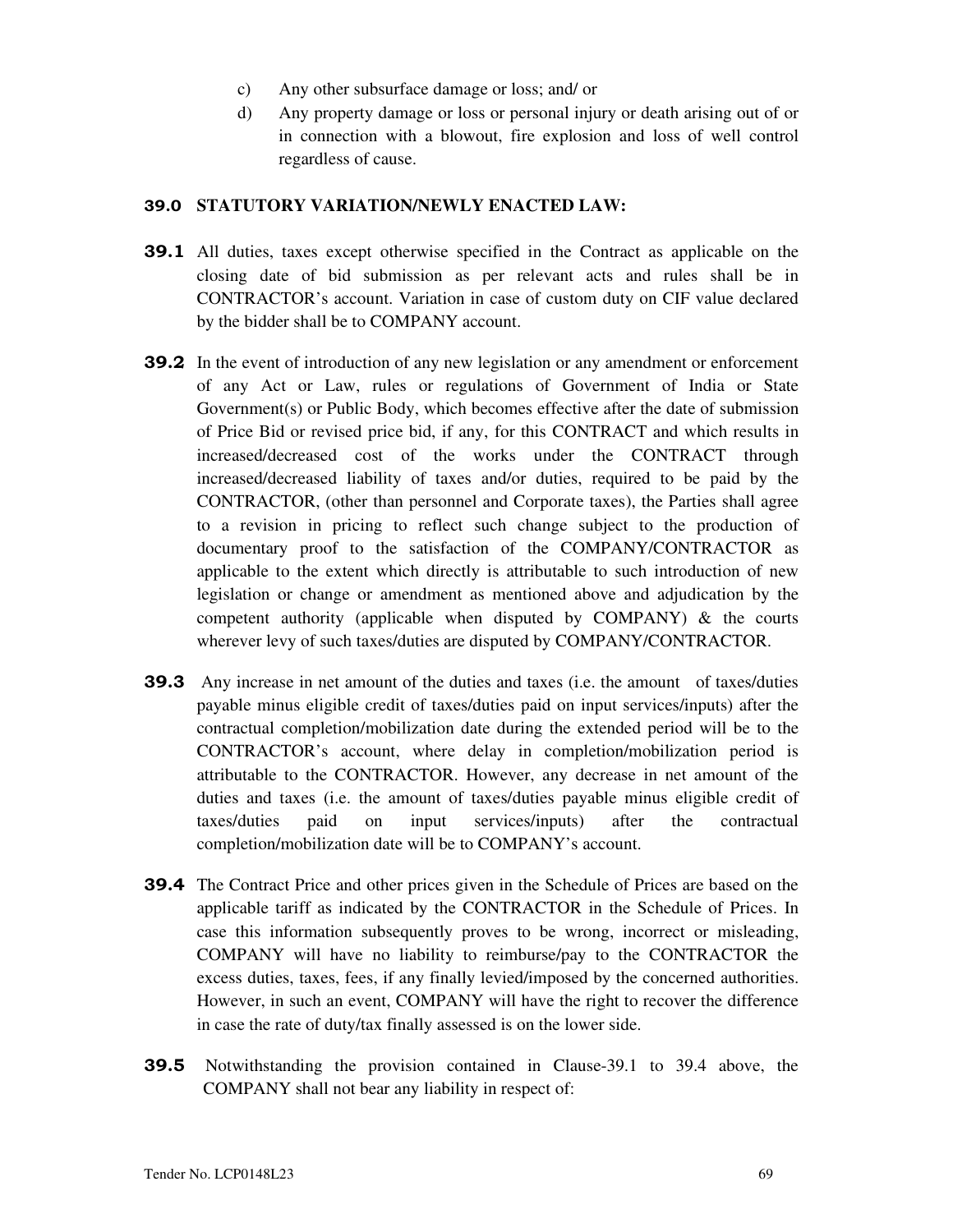- i. Personal taxes on the personnel deployed by CONTRACTOR, his sub-CONTRACTOR/sub-sub-CONTRACTORs and Agents etc.
- ii. Corporate taxes and Fringe benefit tax in respect of CONTRACTOR and all of their sub-CONTRACTORs, agents etc.
- iii. Other taxes & duties including Customs Duty and GST in addition to new taxes etc. in respect of sub-CONTRACTORs, vendors, agents etc. of the CONTRACTOR.
- iv. Any liability on the CONTRACTOR, which was accrued under the old law or contract, which the CONTRACTOR is obligated to pay either to the COMPANY or to the Government Authority.
- **39.6** In order to ascertain the net impact of the amendment/ revisions/enactment of various provisions of taxes/duties, the CONTRACTOR is liable to provide following disclosure to COMPANY:
	- i. Details of each of the input services used in relation to providing service to COMPANY including estimated monthly value of input service and GST tax amount.
	- ii. Details of Inputs (material/consumable) used/required for providing service to COMPANY including estimated monthly value of input and GST paid/payable on purchase of inputs.
- **39.7** The above provisions would be applicable only in case of variation in rate of taxes and duties on supply of services to OIL and not applicable on taxes and duties on input (goods and services) towards such services.
- **39.8** Any claim or reduction on account of change in law shall be accompanied with undertaking that the provisions of anti-profiteering clause under GST Act have been complied with.

#### **40.0 SEVERABILITY:**

Should any provision of this agreement be found to be invalid, illegal or otherwise not enforceable by any court of law, such finding shall not affect the remaining provisions hereto and they shall remain binding on the parties hereto.

# **41.0 COMMISSION OF MISCONDUCT/SUBMISSION OF FRAUDULENT DOCUMENT BY THE BIDDER/CONTRACTOR AND BANNING THEREOF:**

The information and documents furnished by the bidder/contractor in respect of the tender/contract are accepted by company to be true and genuine. however, if it comes to the notice of the company anytime either during the pendency of the tender or after award of the contract or after completion the contract that a bidder/contractor furnished fraudulent document/false information in relation to the subject tender/contract or committed any misconduct, appropriate action shall be taken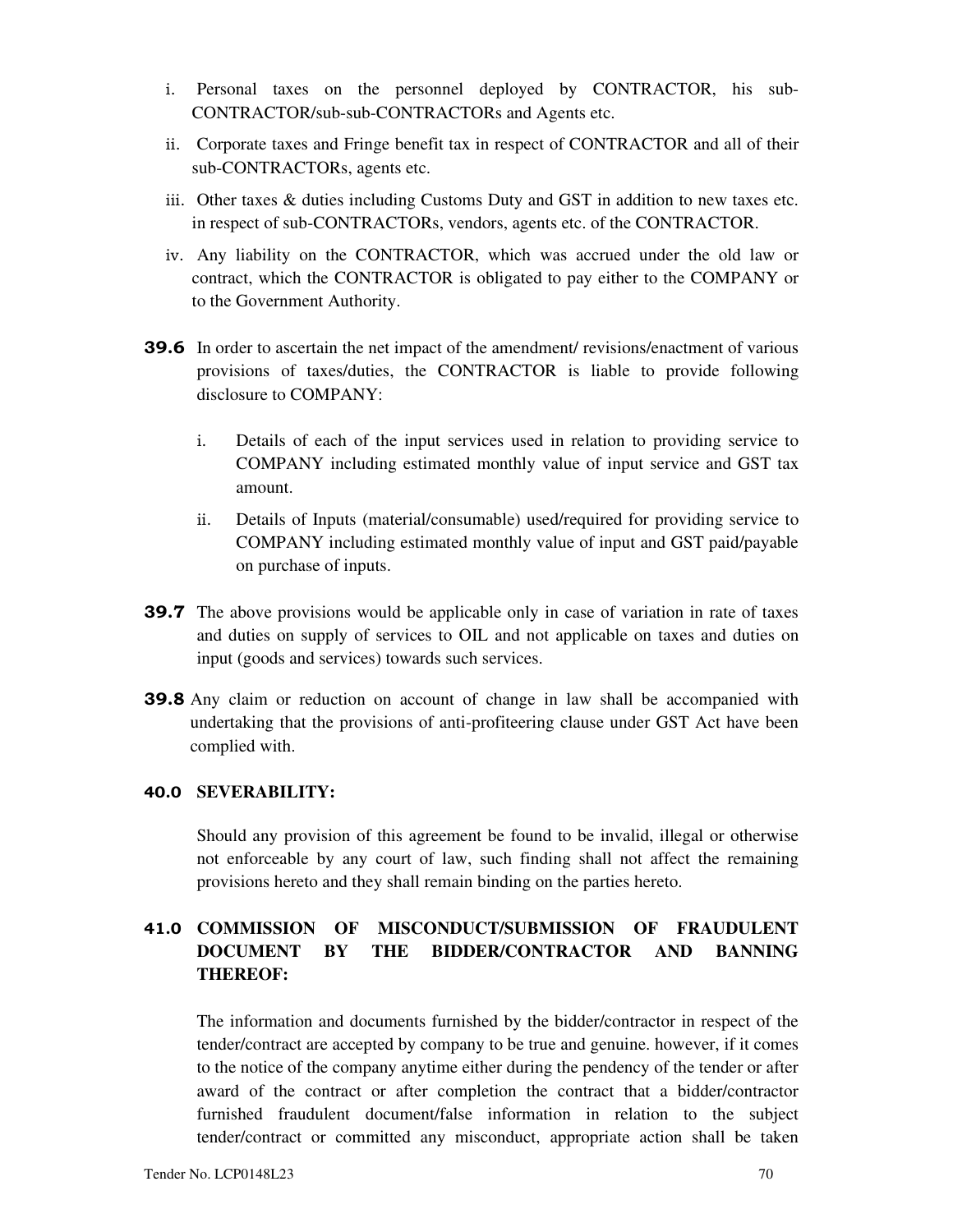against the bidder/contractor for debarment/banning of the bidder/contractor from participating in any future tender of the company in terms of the company's banning policy, 2017 besides making the contractor liable for other penal action including termination of ongoing contract(s) at his/her risk and peril. in such event, the bid security/performance security in respect of ongoing contract(s) shall be forfeited by the company.

### **42.0 SETTLEMENT OF DISPUTES:**

# **42.1 Arbitration (Applicable for Suppliers/CONTRACTORs other than PSU and MSME):**

- 1. Except as otherwise provided elsewhere in the contract, if any dispute, difference, question or disagreement arises between the parties hereto or their respective representatives or assignees, in connection with construction, meaning, operation, effect, interpretation of the contract or breach thereof which parties are unable to settle mutually, the same shall be referred to Arbitration as provided hereunder:
- 2. A party wishing to commence arbitration proceeding shall invoke Arbitration Clause by giving 30 days notice to the other party. The notice invoking arbitration shall specify all the points of dispute with details of the amount claimed to be referred to arbitration at the time of invocation of arbitration and not thereafter. If the claim is in foreign currency, the claimant shall indicate its value in Indian Rupee for the purpose of constitution of the arbitral tribunal.
- 3. It is agreed and undertaken by the Parties that irrespective of country of origin of the CONTRACTOR, the arbitration proceedings shall be governed by the Arbitration and Conciliation Act, 1996 and under no circumstances, the proceedings shall be construed as International Arbitration.
- 4. The number of arbitrators and the appointing authority will be as under: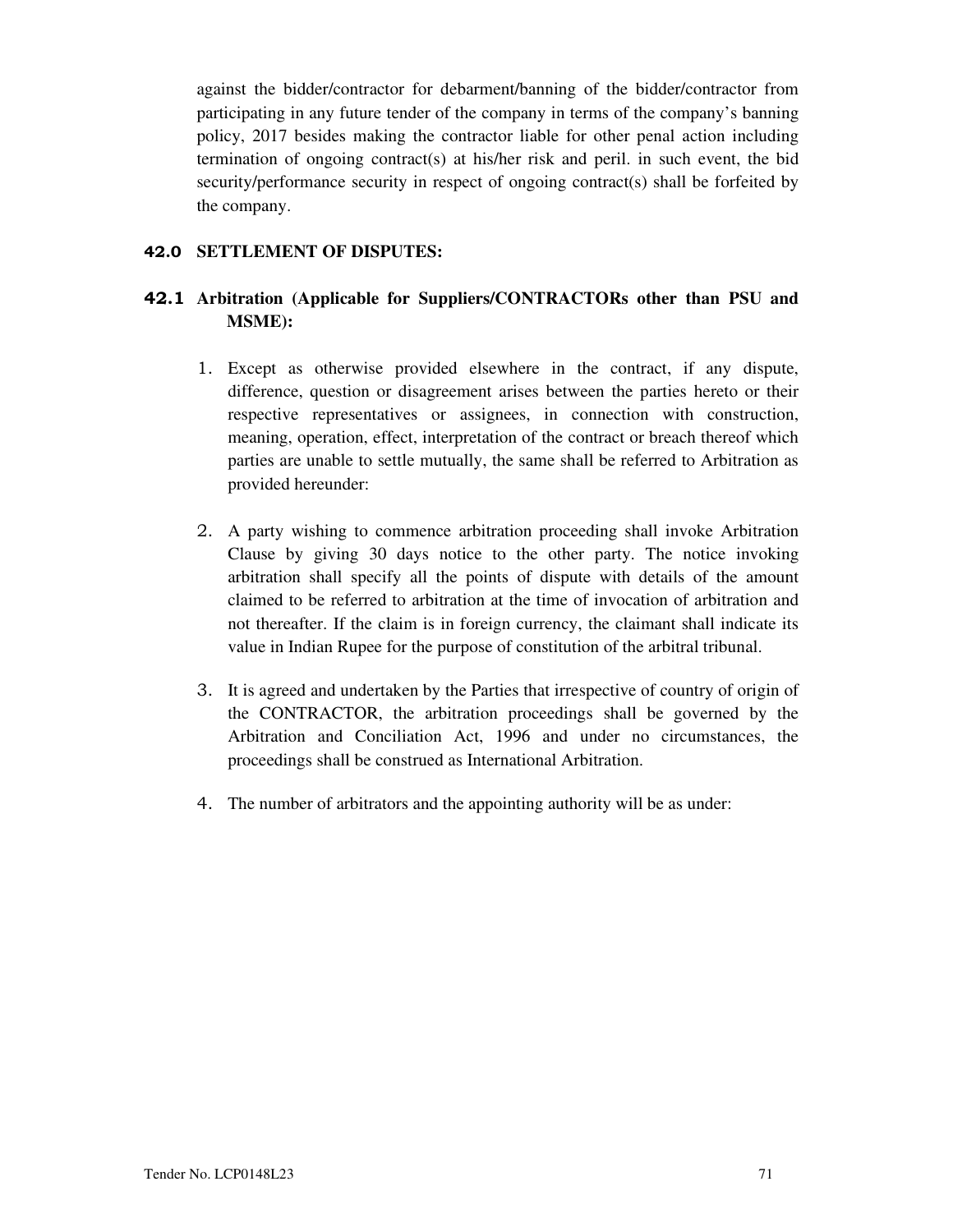| Claim amount         | Number of       | <b>Appointing Authority</b>             |
|----------------------|-----------------|-----------------------------------------|
| (excluding claim for | Arbitrator      |                                         |
| interest and counter |                 |                                         |
| claim, if any)       |                 |                                         |
| Upto Rs.25.00 Lakh   | Not applicable  | Not applicable                          |
|                      |                 |                                         |
| Above $Rs.25.00$     | Sole Arbitrator | OIL.                                    |
| Lakh Upto Rs.25      |                 |                                         |
| Crore                |                 |                                         |
| Above                | 3 Arbitrators   | One Arbitrator by each party            |
| Rs. 25 Crore         |                 | and the 3 <sup>rd</sup> Arbitrator, who |
|                      |                 | shall<br>the<br>presiding<br>be         |
|                      |                 | Arbitrator,<br>by<br>the<br>two         |
|                      |                 | Arbitrators.                            |

- 5. The parties agree that they shall appoint only those persons as arbitrators who accept the conditions of the arbitration clause. No person shall be appointed as Arbitrator or Presiding Arbitrator who does not accept the conditions of the arbitration clause.
- 6. If any of the Arbitrators so appointed dies, resigns, becomes incapacitated or withdraws for any reason from the proceedings, it shall be lawful for the concerned party/arbitrators to appoint another person in his place in the same manner as aforesaid. Such person shall proceed with the reference from the stage where his predecessor had left if both parties consent for the same; otherwise, he shall proceed de novo.
- 7. Parties agree and undertake that neither shall be entitled for any pre-reference or pendente-lite interest on its claims. Parties agree that any claim for such interest made by any party shall be void.
- 8. The arbitral tribunal shall complete the proceedings, make and publish the award within time stipulated in the Arbitration and Conciliation Act, 1996(as amended).
- 9. If after commencement of the arbitration proceedings, the parties agree to settle the dispute mutually or refer the dispute to conciliation, the arbitrators shall put the proceedings in abeyance until such period as requested by the parties. Where the proceedings are put in abeyance or terminated on account of mutual settlement of dispute by the parties, the fees payable to the arbitrators shall be determined as under:
	- **(i)** 20%of the fees if the claimant has not submitted statement of claim.
	- **(ii)** 40% of the fees if the pleadings are complete
	- **(iii)** 60% of the fees if the hearing has commenced.
	- **(iv)** 80% of the fees if the hearing is concluded but the award is yet to be passed.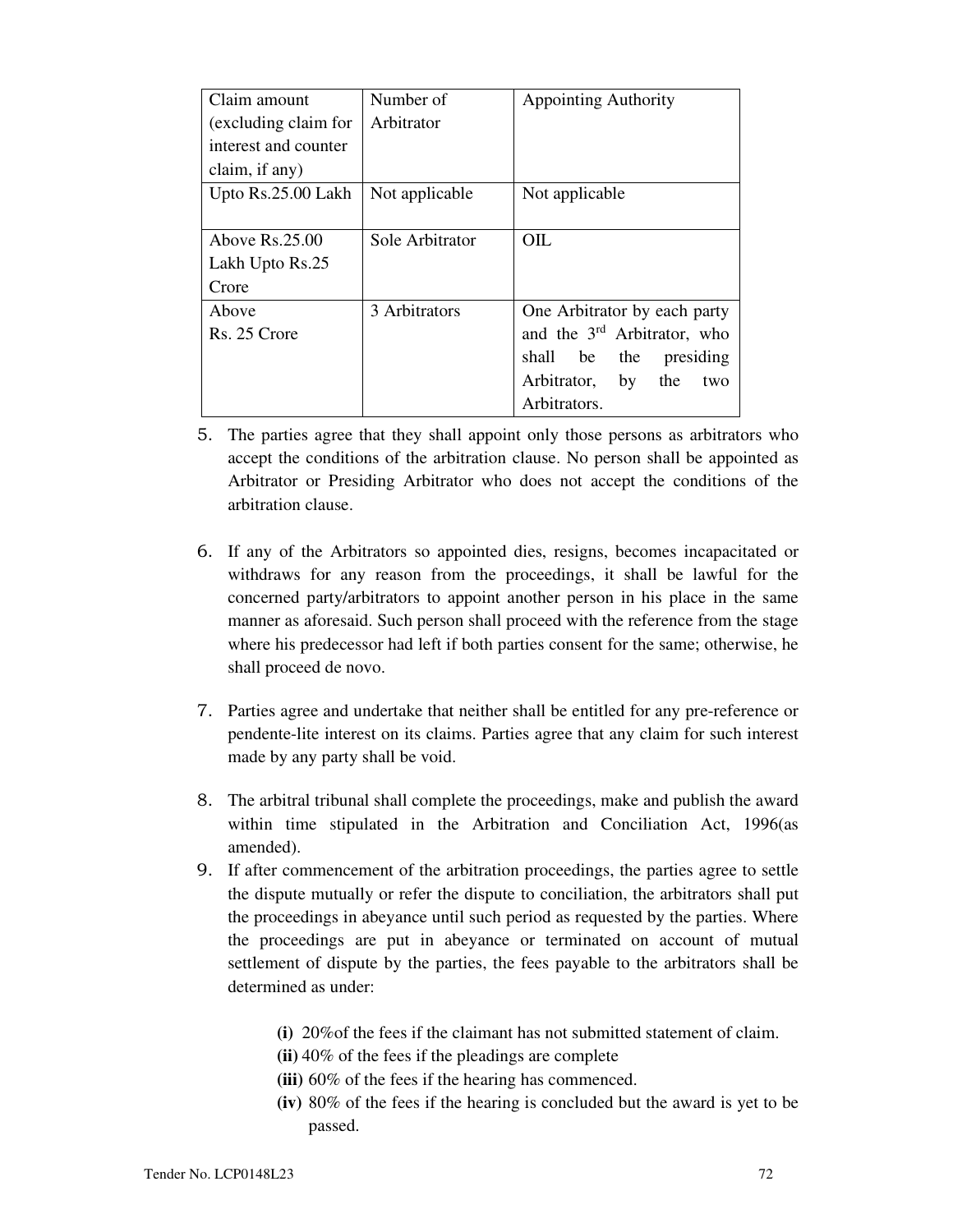10. Each party shall be responsible to make arrangements for the travel and stay etc. of the arbitrator appointed by it. Claimant shall also be responsible for making arrangements for travel/stay arrangements of the Presiding Arbitrator and the expenses incurred shall be shared equally by the parties.

In case of sole arbitrator, both parties shall equally share all expenditures that may be required to be incurred.

- 11. The fees and other administrative/secretarial expenses of the arbitrator(s) shall not exceed the model fee as stipulated in Schedule--- of the Act and such expenses shall be equally borne by the parties.
- 12. The Place/Seat of Arbitration shall be Guwahati or the place where the contract is executed. The venue of the arbitration shall be decided by the Arbitrator(s) in discussion with the parties. The cost of arbitration sittings shall be equally borne by the parties.
- 13. The Arbitrator(s) shall give reasoned and speaking award and it shall be final and binding on the parties.
- 14. Subject to aforesaid, provisions of the Arbitration and Conciliation Act, 1996 and any statutory modifications or re-enactment thereof shall apply to the arbitration proceedings under this clause.

# **42.2 Arbitration (applicable in case of Contract awarded on Public Sector Enterprise):**

- a) In the event of any dispute or difference relating to the interpretation and application of the provisions of commercial contract (s) between Central Public Sector Enterprises (CPSEs) and also between CPSEs and Government Departments/Organizations (excluding disputes -concerning Railways, Income Tax, Customs & Excise Departments), such dispute or difference shall be taken up by either party for resolution through AMRCD as mentioned in OPE OM No. 4(1)/2013-DPE(GM)/FTS-1835 dated 22-05-2018.
- b) A party wishing to commence arbitration proceeding shall invoke Arbitration Clause and refer the dispute(s) to AMRCD with a copy to the other party. The notice invoking arbitration shall specify all the points of dispute with details of the amount claimed to be referred to arbitration at the time of invocation of arbitration and not thereafter.
- c) Upon such reference, the dispute shall be decided by the Competent Authority appointed under the AMRCD, whose decision shall bind the parties finally and conclusively. The parties in the dispute will share equally the cost of the arbitration as intimated by the Arbitrator.

# **42.3 Arbitration (Applicable to Micro, Small and Medium Enterprise)**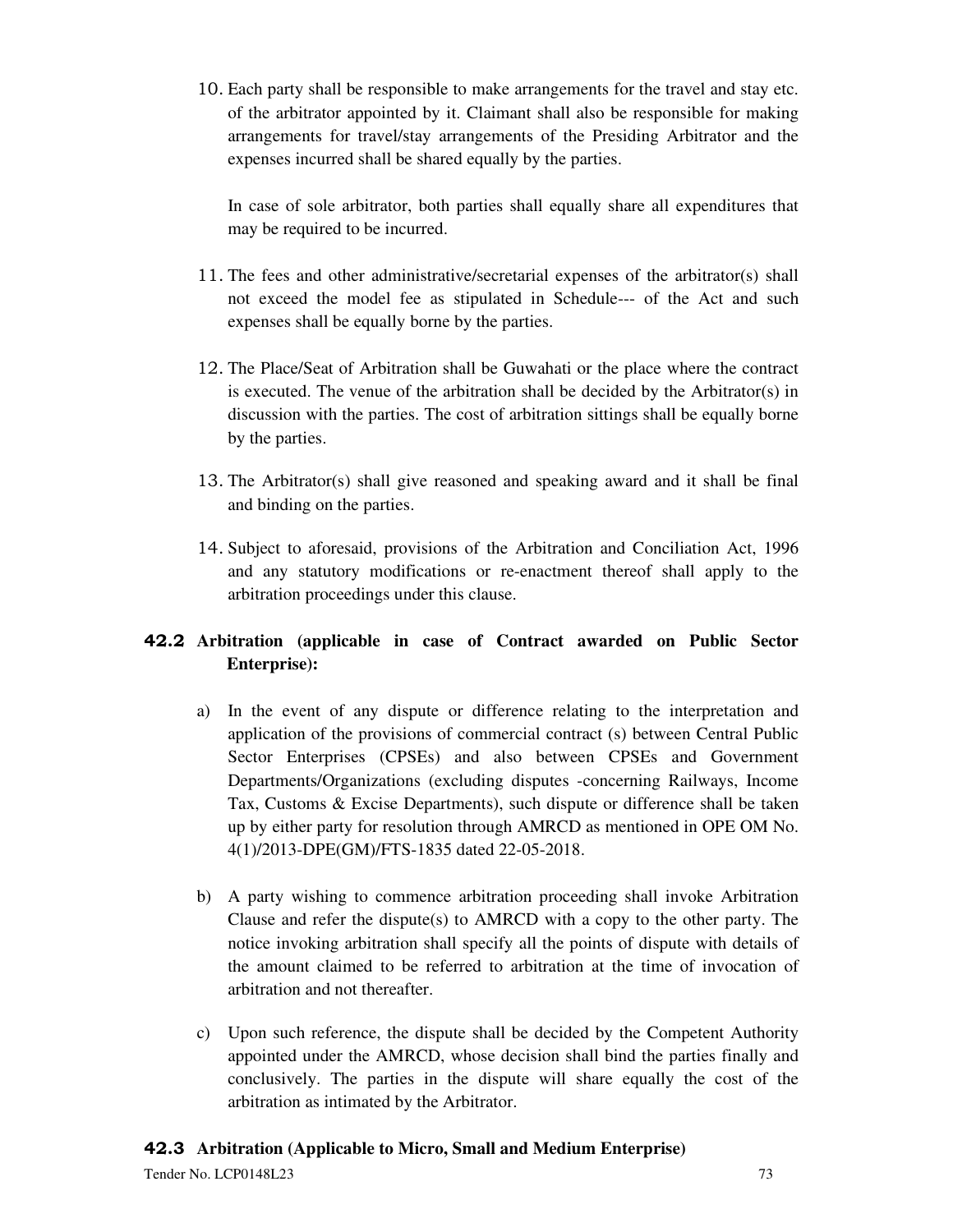In the event of any dispute or difference relating to, arising from or connected with the Contract, efforts shall be made to resolve the dispute(s) amicably by mutual consultation and in case such dispute(s) cannot be resolved through mutual consultation, then same shall be resolved through the procedure as prescribed in Section-18 of the Micro, Small and Medium Enterprises Development Act, 2006.

### **42.4 Resolution of disputes through conciliation by OEC**

(Not Applicable in cases where value of dispute is less than Rs. 25 Lakhs and more than 2 Crore)

If any dispute, difference, question or disagreement arises between the parties hereto or their respective representatives or assignees, in connection with construction, meaning, operation, effect, interpretation of the contract or breach thereof which parties are unable to settle mutually, Company at its discretion, on its own or on the request of the CONTRACTOR, may refer the dispute to Outside Expert Committee ("OEC") to be constituted by Corporate Business Committee (CBC), OIL as provided hereunder:

e)

- a) The party desirous of resorting to conciliation shall send a notice of 30 (thirty) days to the other party of its intention of referring the dispute for resolution through OEC. The notice invoking conciliation shall specify all the points of disputes with details of the amount claimed to be referred to OEC and the party concerned shall not raise any new issue thereafter. f)
- b) OIL shall nominate three outside experts, one each from Financial/commercial, Technical and Legal fields from the Panel of Outside Experts maintained by OIL who shall together be referred to as OEC (Outside Experts Committee).
- c) Parties shall not claim any interest on claims/counterclaims from the date of notice invoking conciliation till execution of settlement agreement, if so arrived at. In case, parties are unable to reach a settlement, no interest shall be claimed by either party for the period from the date of notice invoking conciliation till the date of OEC recommendations in any further proceeding.
- d) The Proceedings of the OEC shall be broadly governed by Part III of the Arbitration and Conciliation Act, 1996 including any modifications thereof. Notwithstanding above, the proceedings shall be summary in nature and Parties agree to rely only upon documentary evidence in support of their claims and not to bring any oral evidence in the OEC proceedings.
- e) OEC shall hear both the parties and recommend possible terms of settlement between the parties. The recommendations of OEC shall be non-binding and the parties may decide to accept or not to accept the same. Parties shall be at liberty to accept the OEC recommendation with any modification they may deem fit.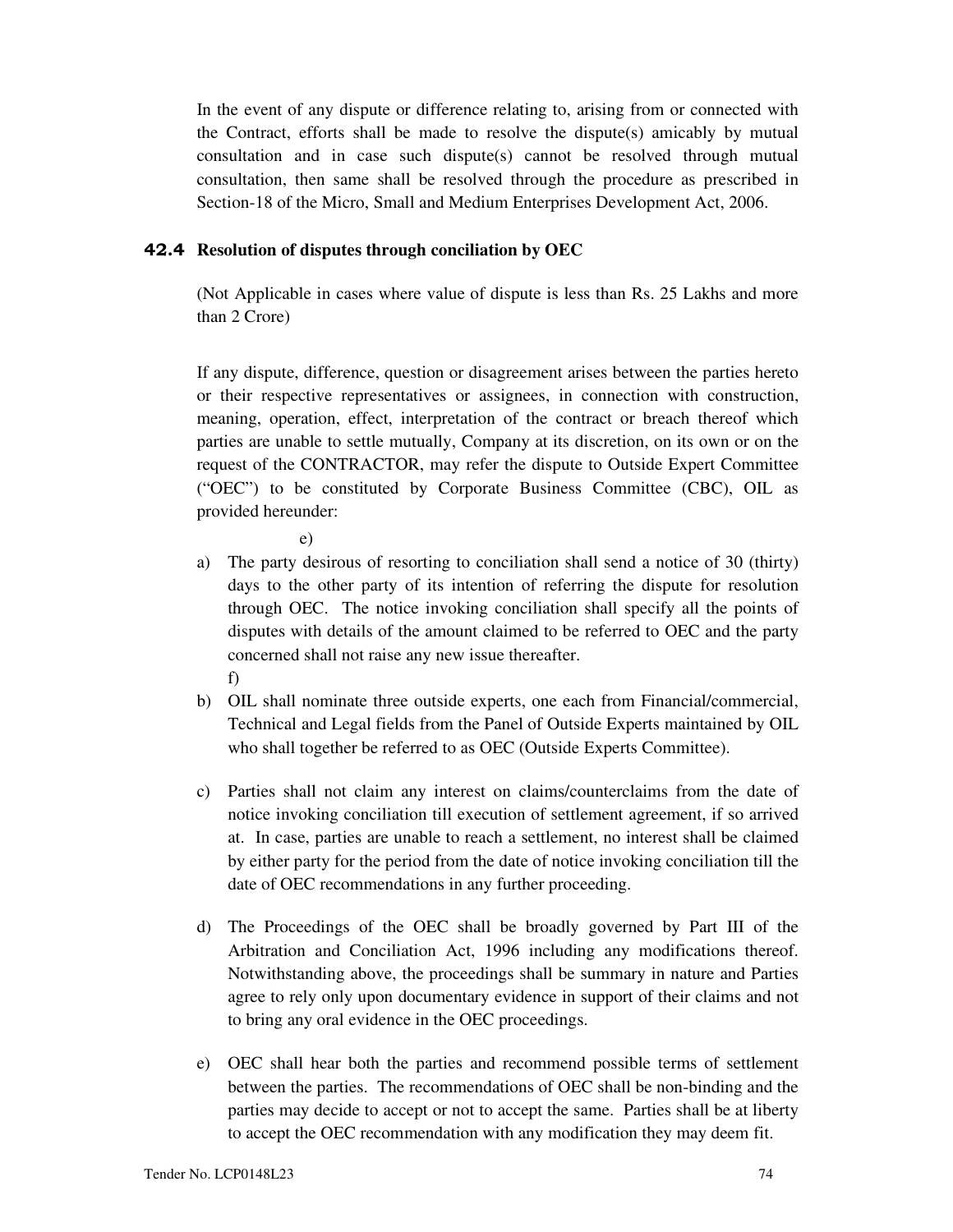- f) Where recommendations are acceptable to both the parties, a settlement agreement will be drawn up in terms of the OEC recommendations or with such modifications as may be agreed upon by the parties. The settlement agreement shall be signed by both the parties and authenticated by all the OEC members either in person or through circulation. This settlement agreement shall have the same legal status and effect as that of an arbitration award on agreed terms on the substance of the dispute rendered by an arbitral tribunal under Section 30 of the Arbitration and Conciliation Act, 1996.
- g) OIL will share all other guidelines regarding reconciliation through OEC with the CONTRACTOR when it resorts to settlement through OEC. Both parties agree to adhere to these guidelines.
- h) All the expenditure incurred in the OEC proceedings shall be shared by the parties in equal proportion. The parties shall maintain account of expenditure and present to the other for the purpose of sharing on conclusion of the OEC proceedings.
- i) The OEC proceedings must be completed within a period of 3(three) months from the date of constitution of the OEC with a provision of extension of one months, subject to mutual agreement. The Place of OEC shall be either at New Delhi or Guwahati.
- j) If the parties are not able to resolve the dispute through OEC or do not opt for conciliation through OEC, the party may invoke arbitration clause as provided in the contract.
- k) The parties shall be represented by their in-house employees/executives. No party shall bring any advocate or outside consultant/advisor/agent. Ex-officers of OIL who have handled the matter in any capacity directly or indirectly shall not be allowed to attend and present the case before OEC on behalf of Contractor. However, ex- employees of parties may represent their respective organizations.
- l) Solicitation or any attempt to bring influence of any kind on either OEC Members or OIL is completely prohibited in conciliation proceedings and OIL reserves the absolute right to close the conciliation proceedings at its sole discretion if it apprehends any kind of such attempt made by the Contractor or its representatives.

g)

# **42.5 Exclusions**

Parties agree that following matters shall not be referred to conciliation or arbitration:

**i)** Any claim, difference or dispute relating to, connected with or arising out of OIL's decision to initiate any proceedings for suspension or debarment or banning, or decision to suspend or to ban or to debar business dealings with the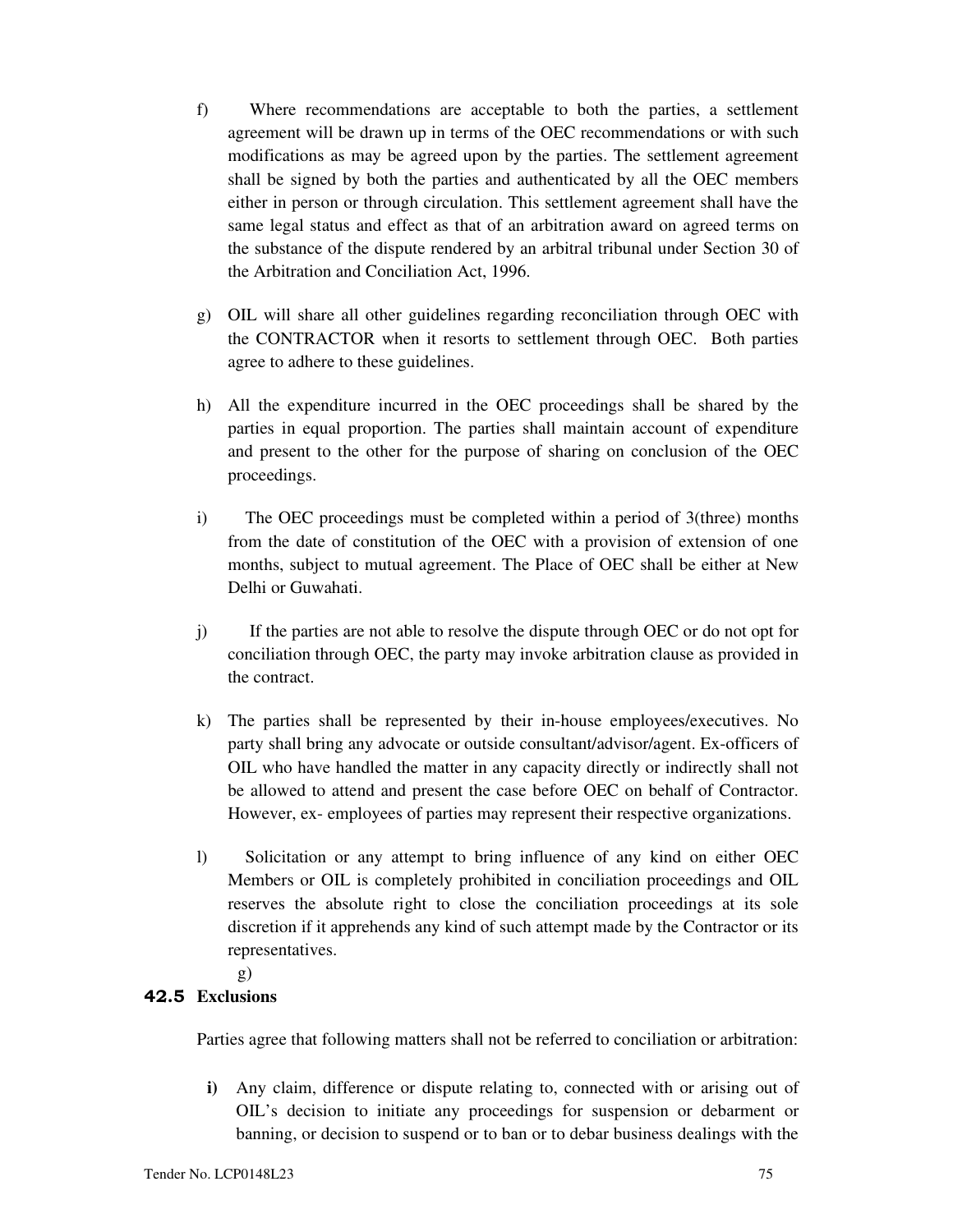bidder/CONTRACTOR and/or with any other person involved or connected or dealing with bid/contract/bidder/CONTRACTOR.

- **ii)** Any claim, difference or dispute relating to, connected with or arising out of OIL's decision under the provisions of Integrity Pact executed between OIL and the Bidder/CONTRACTOR.
- **iii)** Any claim, difference or dispute relating to, connected with or arising out of OIL's decision to comply with any order or directive of any statutory or government authority.
- **iv)** Any claim which is less than Rs. 25 Lakh.

### **43.0 COMPLETION OF CONTRACT:**

Unless otherwise terminated under the provisions of any other relevant clause or extended through written communication, this contract shall be deemed to have been completed at the expiry of the period specified in the contract or period of defect liability, as provided for under the contract, whichever is later.

### **44.0 TERMINATION:**

- **44.1 Termination on expiry of the contract:** This Agreement shall be deemed to have been automatically terminated on the expiry of the contract period unless OIL has exercised its option to extend this contract in accordance with the provisions, if any, of this contract.
- **44.2 Termination of contract for death**: If the CONTRACTOR is an individual or a proprietary concern and the individual or the proprietor dies or if the CONTRACTOR is a partnership concern and one of the partners dies then unless, the COMPANY is satisfied that the legal heir of the individual or the proprietary concern or the surviving partners are capable of carrying out and completing Contract, the COMPANY is entitled to cancel the Contract for the uncompleted part without being in any way liable for any compensation payment to the estate of the deceased CONTRACTOR and/or to the surviving partners of the CONTRACTOR's firm on account of the cancellation of Contract. The decision of the COMPANY in such assessment shall be final & binding on the parties. In the event of such cancellation, the COMPANY shall not hold the estate of the deceased CONTRACTOR and/or the surviving partners of CONTRACTOR's firm liable for any damages for noncompletion of the Contract.
- **44.3 Termination on account of Force Majeure**: Unless the contract provides otherwise, either party shall have the right to terminate this Contract on account of Force Majeure as set forth in Article-31.0 above.
- **44.4 Termination on account of insolvency**: In the event that the CONTRACTOR or its collaborator or its guarantor at any time during the term of the Contract, becomes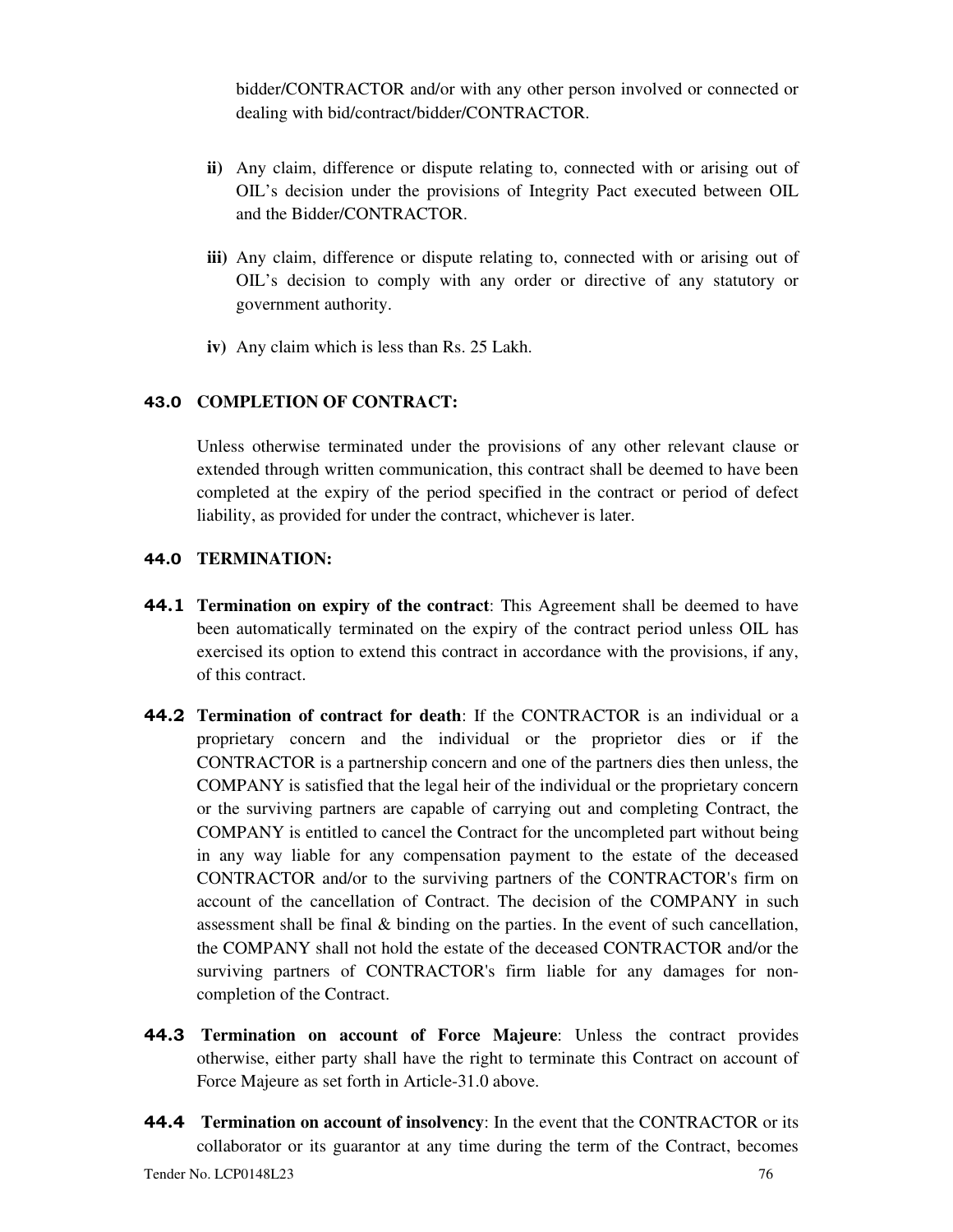insolvent or makes a voluntary assignment of its assets for the benefit of creditors or is adjudged bankrupt or under the process of insolvency or liquidation, then the COMPANY shall, by a notice in writing have the right to terminate the Contract and all the CONTRACTOR's rights and privileges hereunder, shall stand terminated forthwith.

 However, COMPANY shall be at liberty to give the Receiver or Liquidator or Insolvency Professional Manager, as appointed by the Competent Court/Tribunal, the option of carrying out the Contract subject to its technical  $\&$  financial competence and his providing a guarantee for due and faithful performance of the Contract.

- **44.5 Termination for Unsatisfactory Performance**: If the COMPANY considers that, the performance of the CONTRACTOR is unsatisfactory, or not as per the provision of the Contract, the COMPANY shall notify the CONTRACTOR in writing and specify in details the cause of dissatisfaction. The COMPANY shall have the option to terminate the Contract by giving 15 days notice in writing to the CONTRACTOR, if CONTRACTOR fails to comply with the requisitions contained in the said written notice issued by the COMPANY. In the event CONTRACTOR rectifies its nonperformance to the satisfaction of the COMPANY, the option of termination may not be exercised by the COMPANY. If however CONTRACTOR repeats nonperformance subsequently, COMPANY shall exercise the option to terminate contract by giving 07 days notice. Such CONTRACTOR shall be put on holiday as per the Banning Policy of OIL [available at www.oil-india.in].
- **44.6 Termination due to change of ownership and Assignment**: In case the CONTRACTOR's rights and/or obligations under this Contract and/or the CONTRACTOR's rights, title and interest to the equipment/ material, are transferred or assigned without the COMPANY's written consent, the COMPANY may at its option, terminate this Contract. COMPANY shall not be however under any obligation to accord consent to the CONTRACTOR for change of ownership  $\&$ assignment of the contract.
- **44.7** If at any time during the term of this Contract, breakdown of CONTRACTOR's equipment results in CONTRACTORs being unable to perform their obligations hereunder for a period of 15 successive days, COMPANY at its option, may terminate this Contract in its entirely or partially to the extent non-performance, without any further right or obligation on the part of the COMPANY, except for the payment of money then due. No notice shall be served by the COMPANY under the condition stated above.
- **44.8 Termination for delay in mobilization**: CONTRACTOR is required to mobilize complete equipment along with crew for commencement of services at the specified site within the maximum allowed number of days from the date of LOA/Notice for Mobilization as specified in the special conditions of contract. If the CONTRACTOR (successful bidder) fails to complete the mobilization as above, OIL shall have, without prejudice to any other clause of the CONTRACT, the right to terminate the contract.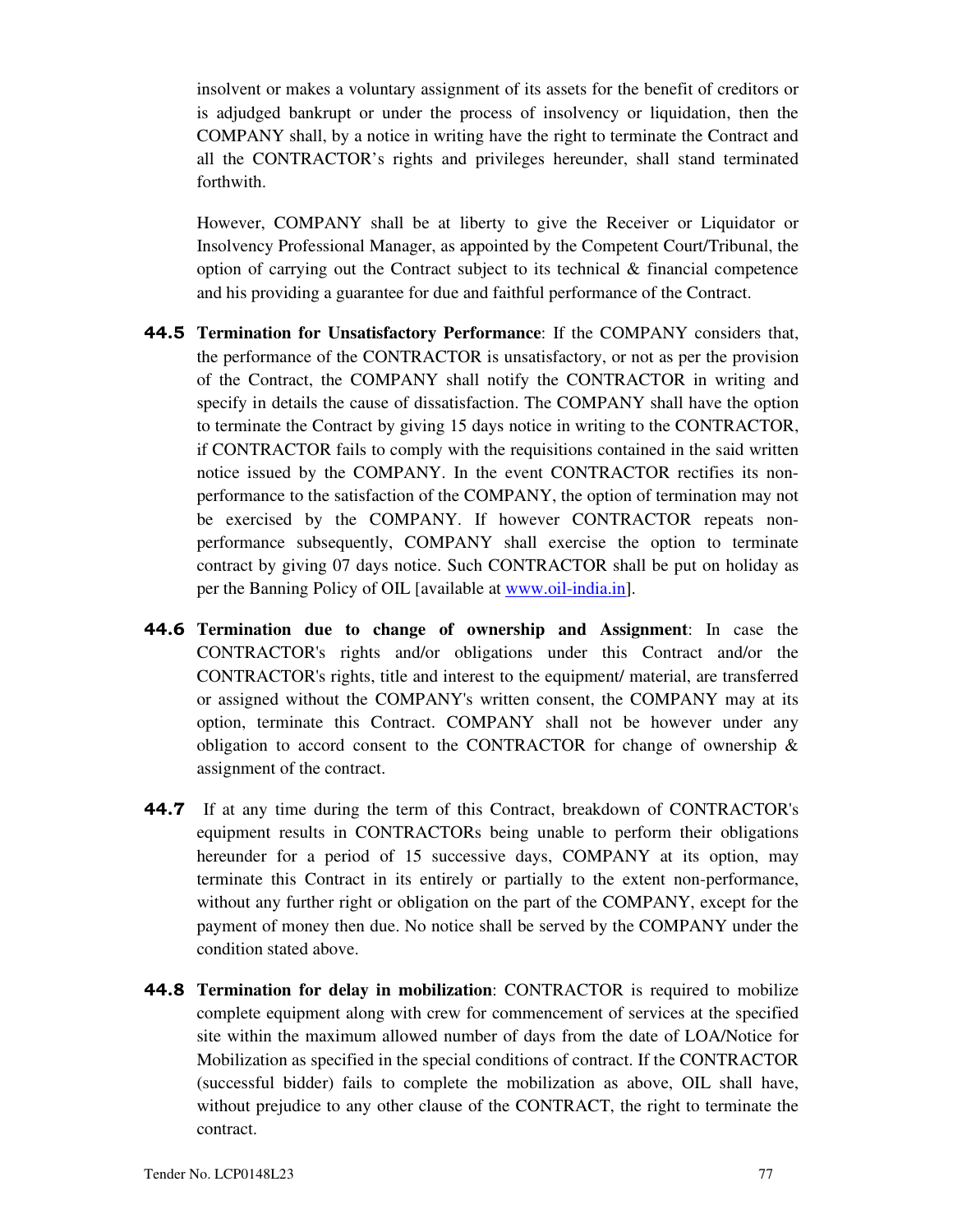- **44.9** Notwithstanding any provisions herein to the contrary, the Contract may be terminated at any time by the COMPANY on giving 30 (thirty) days written notice to the CONTRACTOR due to any other reason not covered under the above Article from 44.1 to 44.8 and in the event of such termination the COMPANY shall not be liable to pay any cost or damage to the CONTRACTOR except for payment of services as per the Contract up to the date of termination.
- **44.10 Consequence of Termination**: In all cases of termination herein set forth, the relative obligations of the parties to the Contract shall be limited to the period up to the date of termination. Notwithstanding the termination of this Contract, the parties shall continue to be bound by the provisions of this Contract that reasonably require some action or forbearance after such termination.

 Upon termination of this Contract, CONTRACTOR shall return to COMPANY all of COMPANY's properties, which are at the time in CONTRACTOR's possession.

 In the event of termination of contract, COMPANY will issue Notice of termination of the contract with date or event after which the contract will be terminated. The contract shall then stand terminated and the CONTRACTOR shall demobilize their personnel & materials.

 Demobilization charges shall not be payable by COMPANY in case of Article from 44.4 to 44.7.

### **45.0 TO DETERMINE THE CONTRACT:**

In such an event the contract shall stand terminated and shall cease to be in force from the date of such notification by the company. Thereafter the contractor shall stop forthwith any of the work then in progress, except those work which the company may, in writing, require to be done to safeguard any property or work, or installations from damages, and the company may take over the remaining unfinished work of the contractor and complete the same through a fresh contractor or by other means, at the risk and cost of the contractor, and any of its sureties if any, shall be liable to the company for any excess cost occasioned by such work having to be so taken over and completed by the company over and above the cost at the rate/cost specified in the schedule of quantities and rates/prices.

#### **46.0 WITHOUT DETERMINING THE CONTRACT:**

To take over the work of the contractor or any part thereof and complete the same through a fresh contractor or by other means, at the risk and cost of the contractor. the contractor and any of its sureties are liable to the company for any excess cost over and above the cost at the rates specified in the schedule of quantities and rates/prices, occasioned by such work having been taken over and completed by the company.

#### **47.0 ERRING/DEFAULTING AGENCIES:**